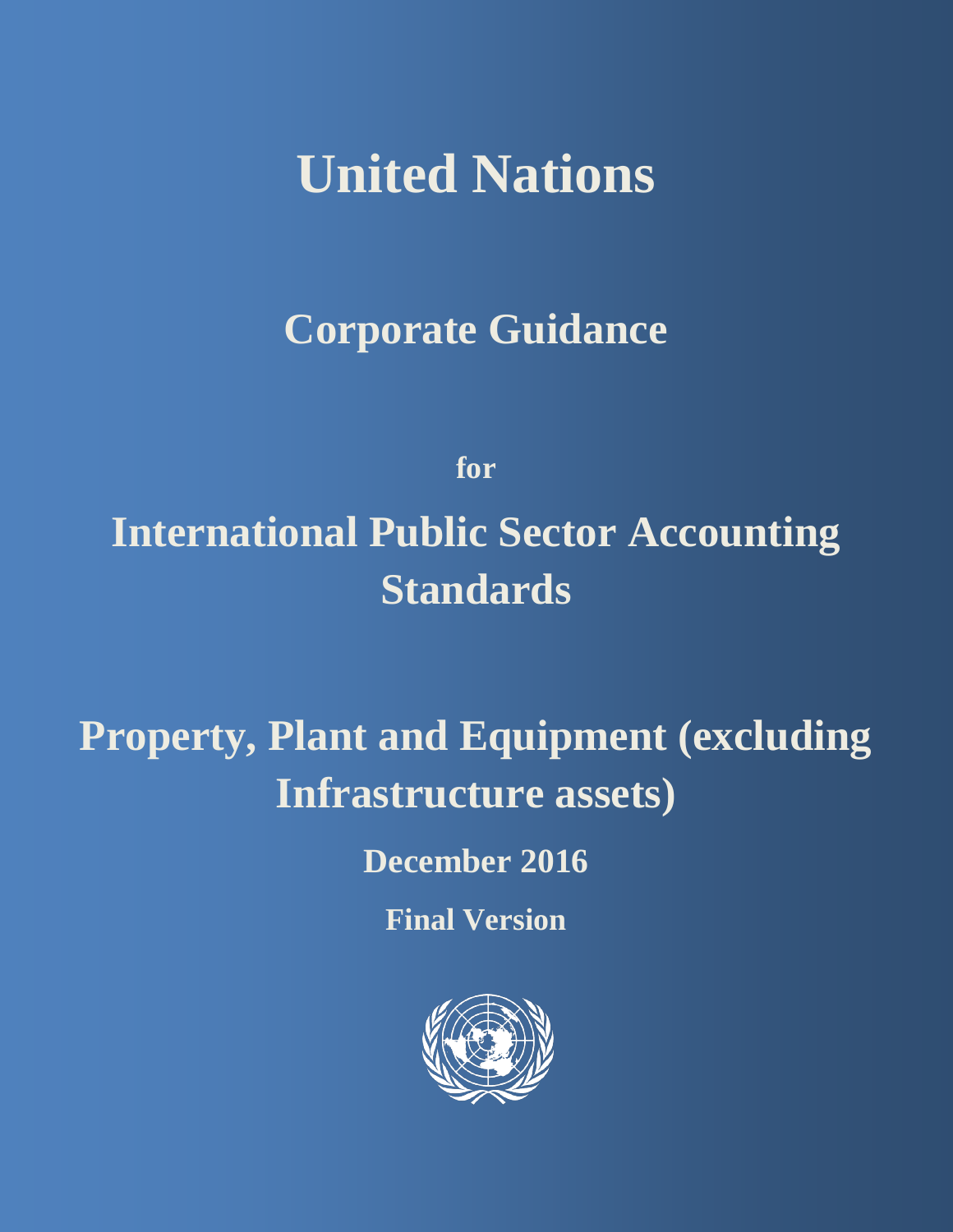### **Content table**

| 1 |     |       |  |                                                                                     |  |  |  |  |
|---|-----|-------|--|-------------------------------------------------------------------------------------|--|--|--|--|
| 2 |     |       |  |                                                                                     |  |  |  |  |
| 3 |     |       |  |                                                                                     |  |  |  |  |
|   | 3.1 |       |  |                                                                                     |  |  |  |  |
|   |     | 3.1.1 |  |                                                                                     |  |  |  |  |
|   |     | 3.1.2 |  | Methodology to determine remaining useful life of buildings at opening statement of |  |  |  |  |
|   |     | 3.1.3 |  |                                                                                     |  |  |  |  |
|   |     | 3.1.4 |  |                                                                                     |  |  |  |  |
|   |     | 3.1.5 |  |                                                                                     |  |  |  |  |
|   | 3.2 |       |  |                                                                                     |  |  |  |  |
|   | 3.3 |       |  |                                                                                     |  |  |  |  |
| 4 |     |       |  |                                                                                     |  |  |  |  |
|   | 4.1 |       |  |                                                                                     |  |  |  |  |
|   | 4.2 |       |  | Criteria to distinguish an infrastructure asset from machinery and equipment 19     |  |  |  |  |
|   | 4.3 |       |  |                                                                                     |  |  |  |  |
| 5 |     |       |  |                                                                                     |  |  |  |  |
|   | 5.1 |       |  |                                                                                     |  |  |  |  |
|   |     | 5.1.1 |  |                                                                                     |  |  |  |  |
|   |     | 5.1.2 |  |                                                                                     |  |  |  |  |
|   | 5.2 |       |  |                                                                                     |  |  |  |  |
|   |     | 5.2.1 |  |                                                                                     |  |  |  |  |
|   |     | 5.2.2 |  |                                                                                     |  |  |  |  |
| 6 |     |       |  |                                                                                     |  |  |  |  |
|   | 6.1 |       |  |                                                                                     |  |  |  |  |
|   |     | 6.1.1 |  |                                                                                     |  |  |  |  |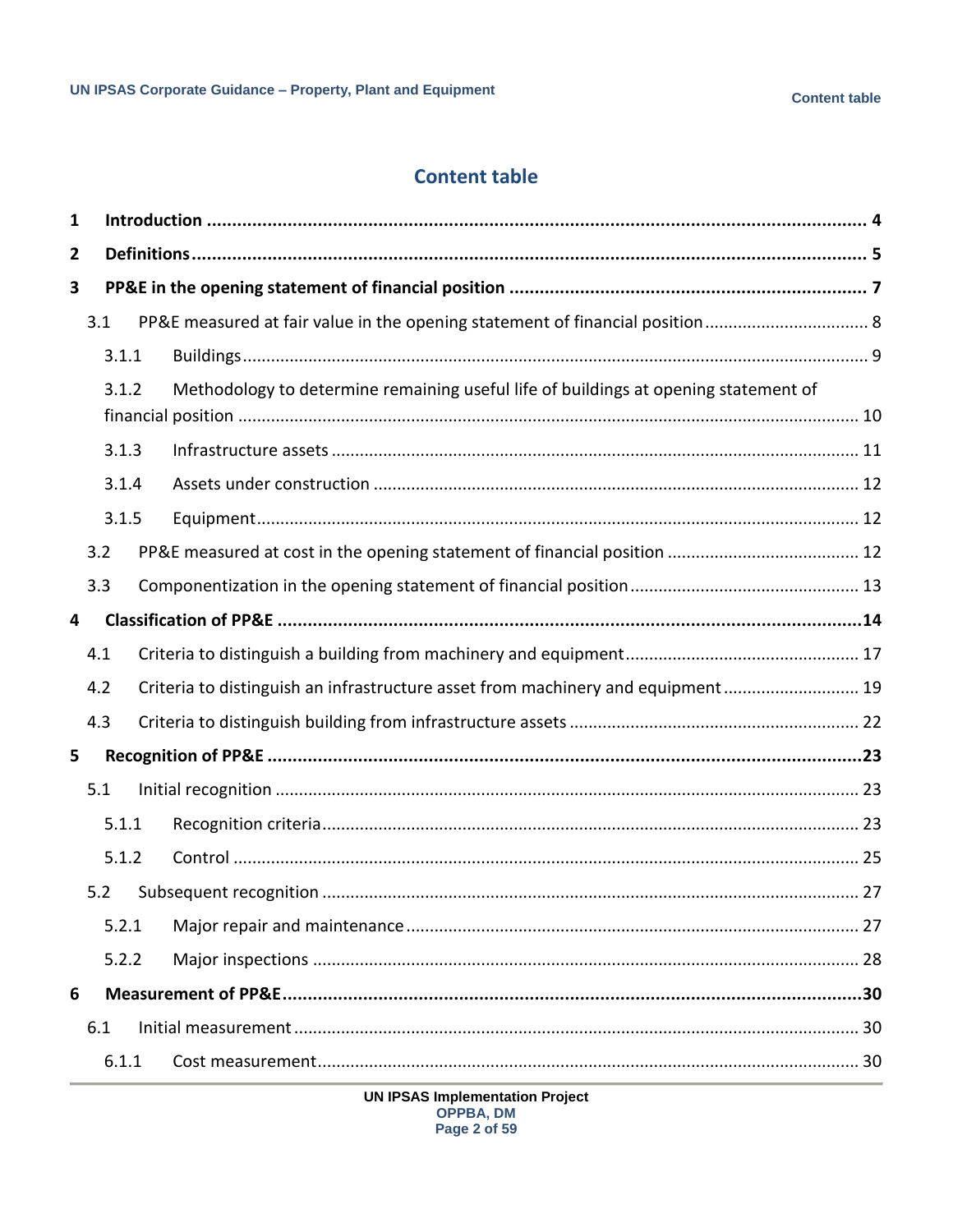#### **Content table**

|    |       | 6.1.1.1 |  |
|----|-------|---------|--|
|    |       | 6.1.1.2 |  |
|    |       | 6.1.1.3 |  |
|    |       | 6.1.1.4 |  |
|    | 6.1.2 |         |  |
|    | 6.2   |         |  |
|    | 6.2.1 |         |  |
|    |       | 6.2.1.1 |  |
|    |       |         |  |
|    |       |         |  |
|    |       | 6.2.1.2 |  |
|    | 6.2.2 |         |  |
| 7  |       |         |  |
| 8  |       |         |  |
|    | 8.1   |         |  |
|    | 8.1.1 |         |  |
|    | 8.1.2 |         |  |
|    | 8.2   |         |  |
|    | 8.3   |         |  |
|    | 8.4   |         |  |
| 9  |       |         |  |
| 10 |       |         |  |
| 11 |       |         |  |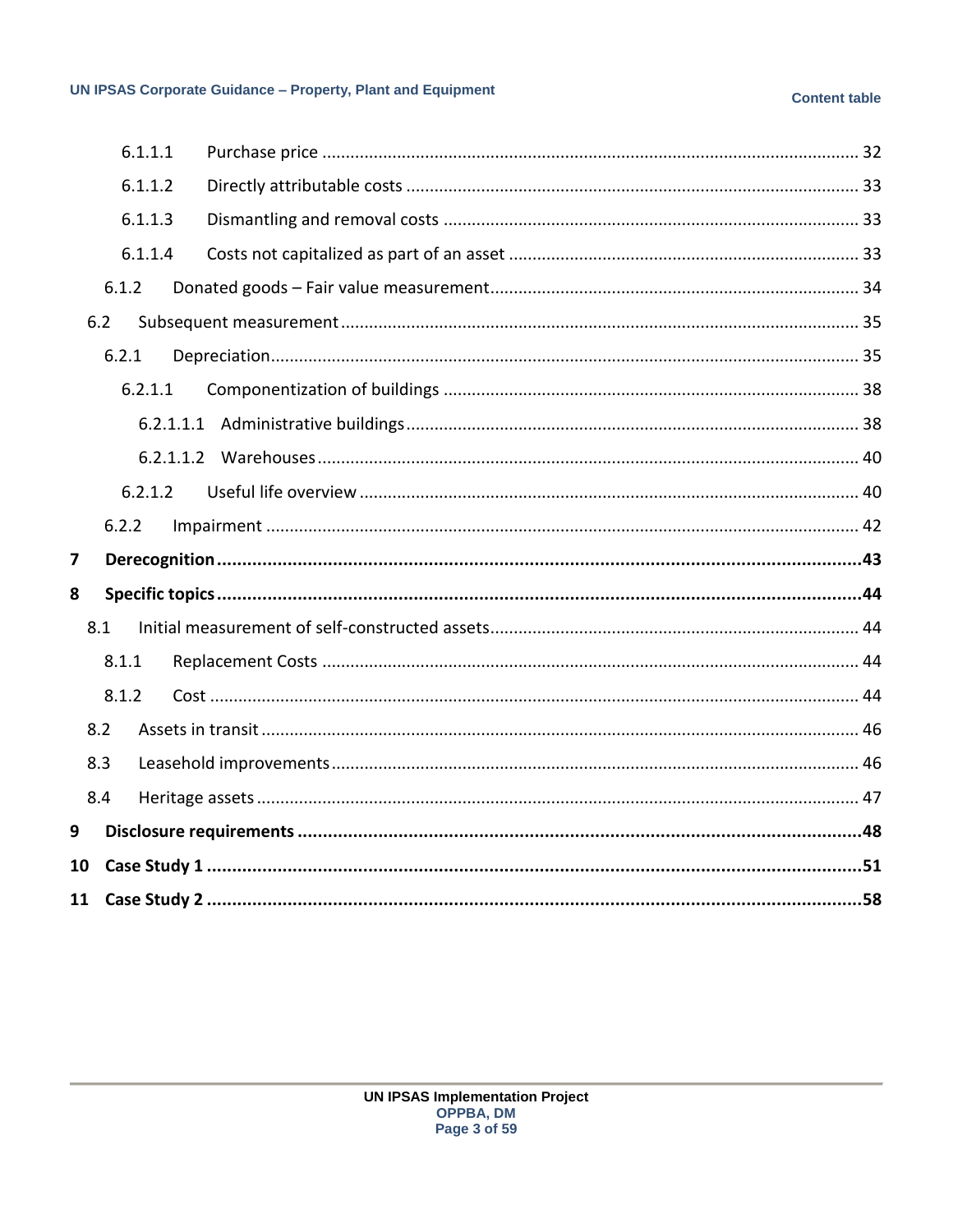### <span id="page-3-0"></span>**1 INTRODUCTION**

IPSAS 17 *Property, Plant, and Equipment* provides the fundamental guidance surrounding the classification, recognition, measurement, and disclosure requirements of property, plant, and equipment. The following sections of this document, along with "in practice" examples, show how the Secretariat (United Nations) should apply the guidance.

The goal of this document is to present relevant property, plant, and equipment guidance in order for the United Nations to adopt and apply a comprehensive and consistent accounting treatment of property, plant, and equipment across its entities.

This corporate guidance is only applicable to PP&E owned by the United Nations. We refer to Corporate Guidance (CG) #1 *Leasing* regarding <u>leasing</u> or "right-to-use" arrangements.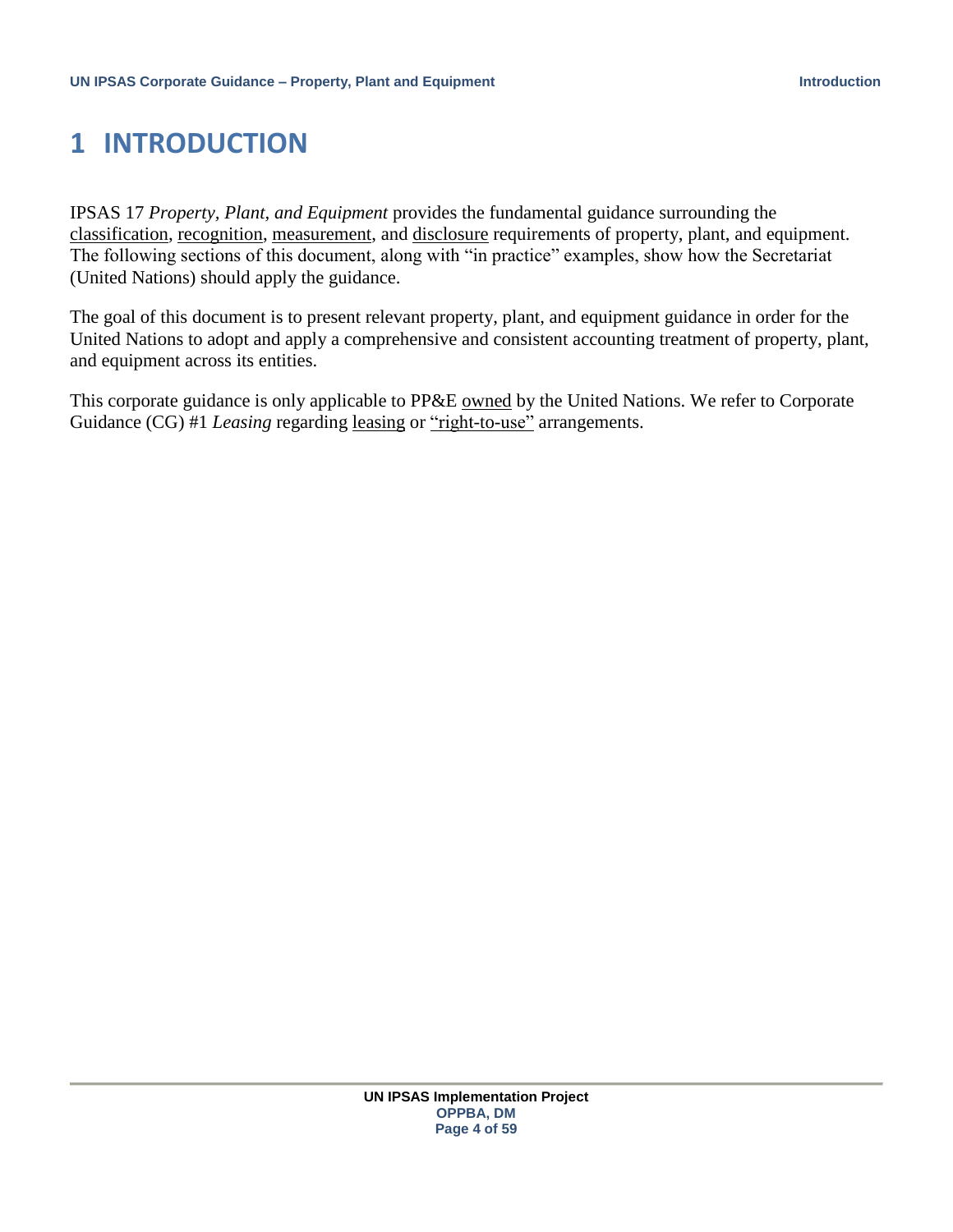### <span id="page-4-0"></span>**2 DEFINITIONS**

#### *General Terms*

**Property, plant, and equipment** (PP&E) are tangible items that are:

- Held for use in the production or supply of goods or services, for rental to others, or for administrative purposes; and
- Expected to be used during more than one reporting period.

Some assets are commonly described as **infrastructure assets**. There is no difference in the fundamental accounting for property, plant and equipment versus infrastructure assets, however the United Nations views infrastructure assets as a separate class of assets. These assets usually display some or all of the following characteristics:

- They are part of a system or network;
- They are specialized in nature and do not have alternative uses;
- They are immovable; and
- They may be subject to constraints on disposal.

Some assets are described as **heritage assets** because of their cultural, environmental, or historical significance. Examples of heritage assets include historical buildings and monuments, archaeological sites, conservation areas and nature reserves, and works of art. Certain characteristics, including the following, are often displayed by heritage assets (although these characteristics are not exclusive to such assets):

- Their value in cultural, environmental, educational, and historical terms is unlikely to be fully reflected in a financial value based purely on a market price;
- Legal and/or statutory obligations may impose prohibitions or severe restrictions on disposal by sale;
- They are often irreplaceable and their value may increase over time, even if their physical condition deteriorates; and
- It may be difficult to estimate their useful lives, which in some cases could be several hundred years.

Public sector entities may have large holdings of heritage assets that have been acquired over many years and by various means, including purchase, donation, bequest, and sequestration. These assets are rarely held for their ability to generate cash inflows, and there may be legal or social obstacles to using them for such purposes.

A **leasehold improvement** is an alteration made to a leased premise in order to customize or upgrade it for the specific needs of the United Nations.

**Self-constructed assets** are assets that are constructed by the United Nations and contracted construction projects (i.e. built by third parties).

> **UN IPSAS Implementation Project OPPBA, DM Page 5 of 59**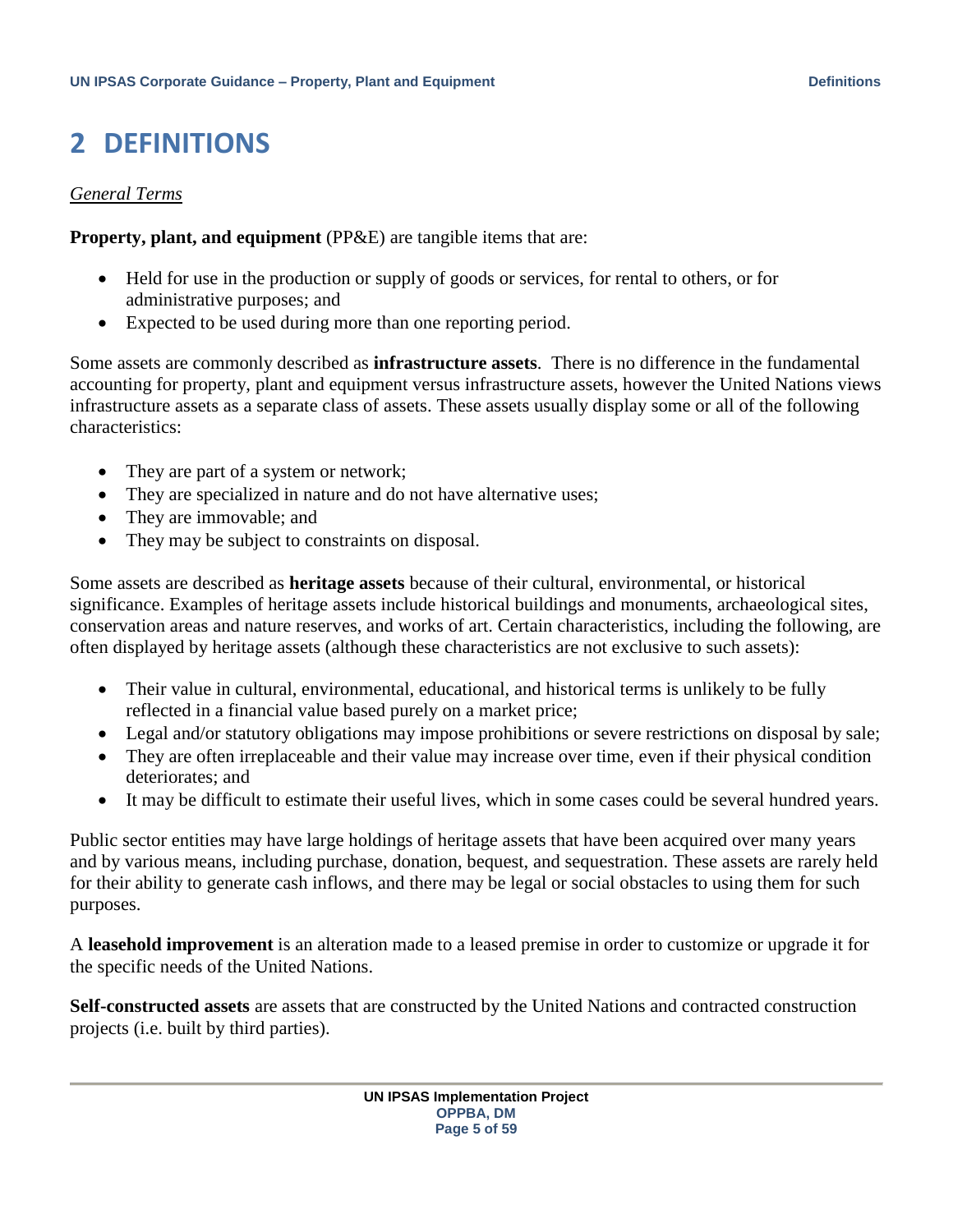**Fair value** is the amount for which an asset could be exchanged between knowledgeable, willing parties in an arm's length transaction.

A **class** of property, plant and equipment means a grouping of assets of a similar nature or function in the United Nations operations that is shown as a single item for the purpose of disclosure in the financial statements.

**Carrying amount** is the amount at which an asset is recognized after deducting any accumulated depreciation and accumulated impairment losses.

**Accumulated impairment losses** are the cumulative amount of impairment losses of the property, plant, and equipment at a point in time.

### *Depreciation*

**Depreciation** is the systematic allocation of the depreciable amount of an asset over its useful life.

**Depreciable amount** is the cost of an asset, or other amount substituted for cost, less its residual value.

**Accumulated depreciation** is the cumulative depreciation of the property, plant, and equipment at a point in time.

The **residual value** of an asset is the estimated amount that the United Nations would currently obtain from disposal of the asset, after deducting the estimated costs of disposal, if the asset were already of the age and in the condition expected at the end of its useful life.

The **useful life** of an item of PP&E is:

- The period over which an asset is expected to be available for use by the United Nations; or
- The number of production or similar units expected to be obtained from the asset by the United Nations.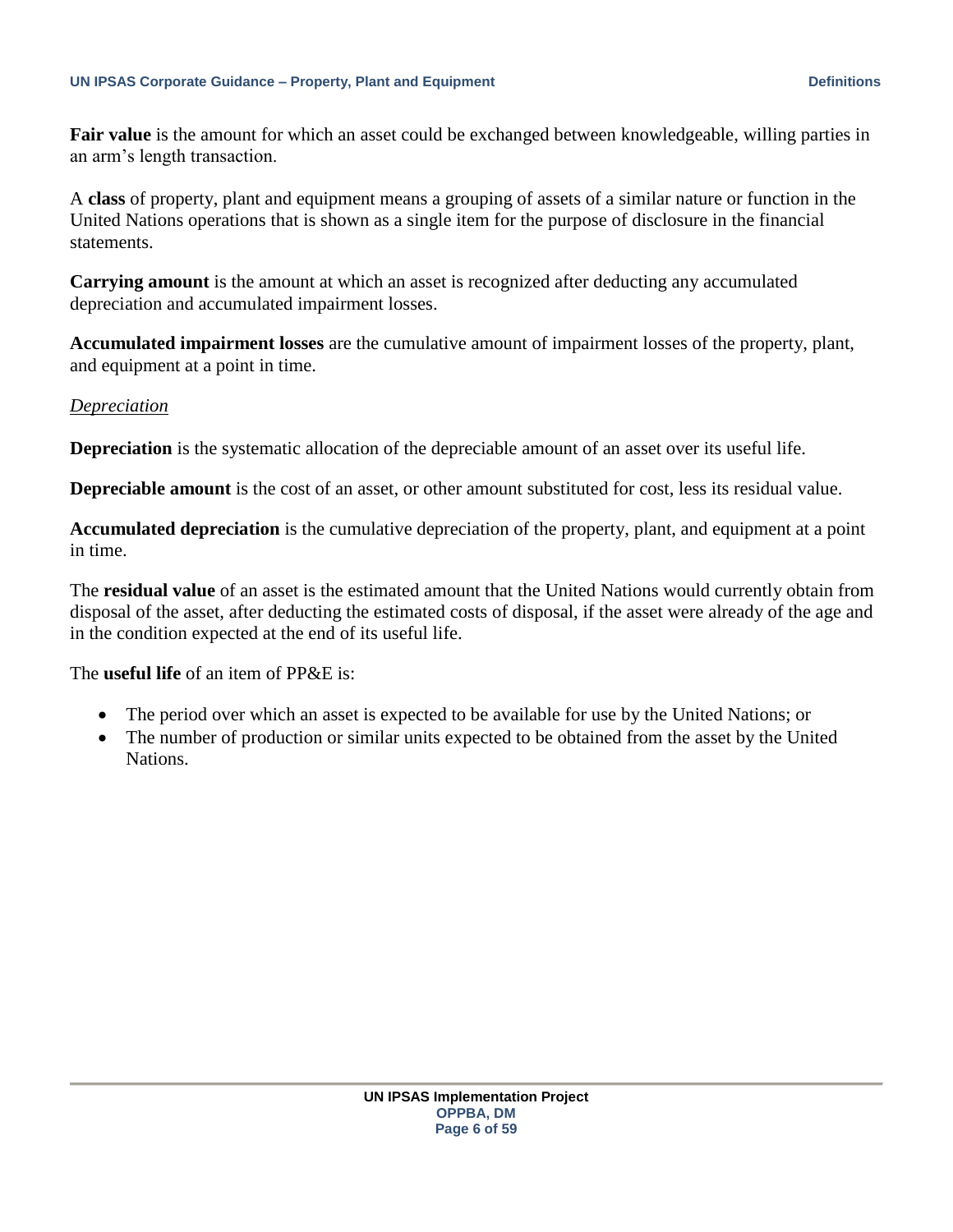### <span id="page-6-0"></span>**3 PP&E IN THE OPENING STATEMENT OF FINANCIAL POSITION**

With the adoption of IPSAS the United Nations is now required to recognize PP&E in the financial statements. In the opening statement of financial position<sup>1</sup>, the United Nations has measured buildings, infrastructure assets, assets under construction, and any items of PP&E for which historical information is unavailable at fair value and the remaining items of property, plant, and equipment based on the "cost model" (cost minus accumulated depreciation minus accumulated impairment).



Except for cases where transitional provisions are applied.

 $\overline{\phantom{a}}$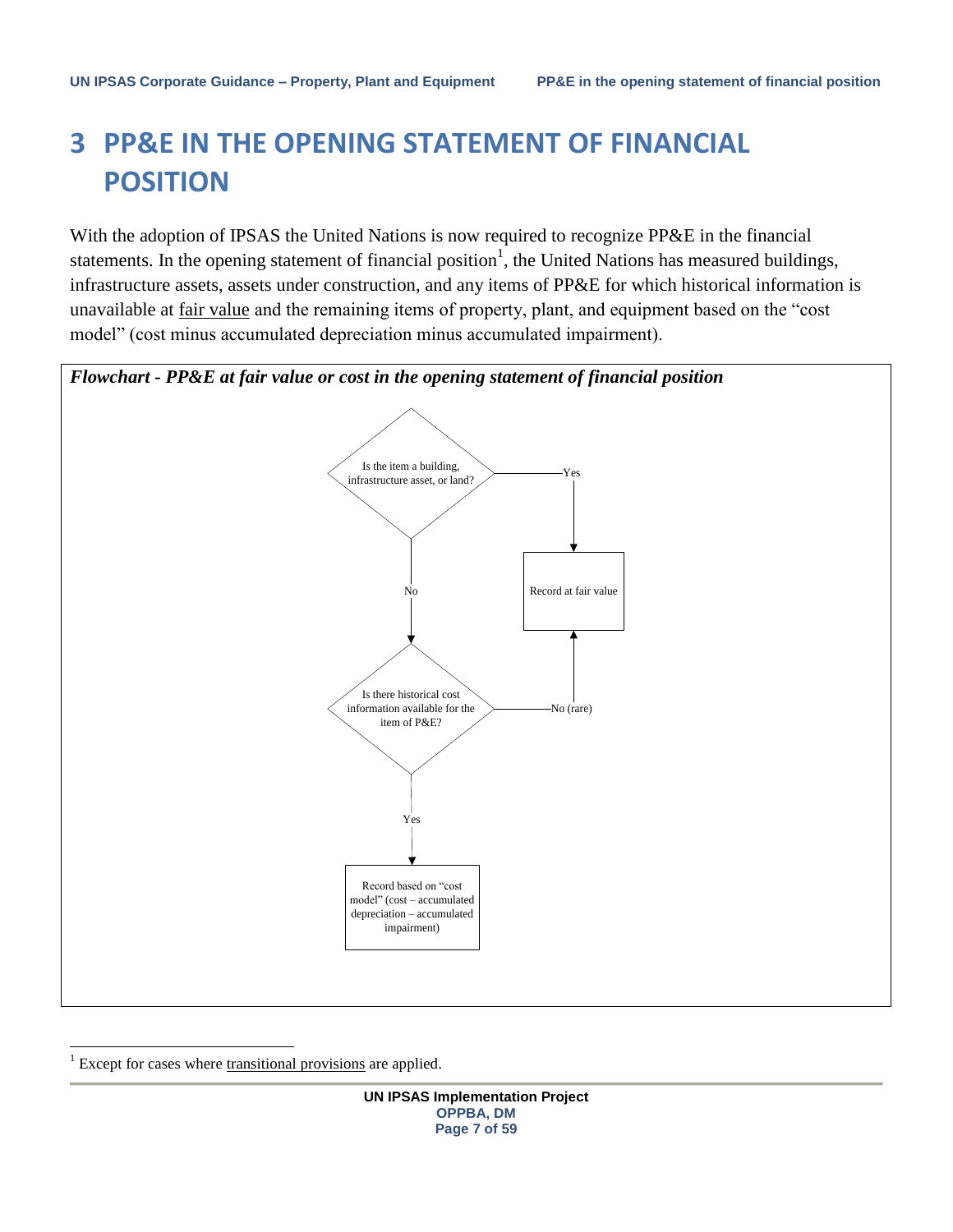### <span id="page-7-0"></span>3.1 PP&E measured at fair value in the opening statement of financial position

At the date of the opening statement of financial position, the United Nations has valued buildings, infrastructure assets, assets under construction, and any items of PP&E for which historical cost information is unavailable at fair value. To determine the fair value, the United Nations has elected to use the **depreciated replacement cost** (DRC) methodology.

The DRC methodology determines value by subtracting depreciation from replacement cost:



**Replacement cost** is the cost to replace the asset with a **functionally** equivalent asset. Replacement cost can be calculated by collecting construction cost data, utilizing in-house cost data (if it exists), or using external cost estimators.

Construction cost data can be obtained from a variety of sources such as historical data, standard published construction cost data, and independent cost estimates. Where the replacement asset is of a generic nature, it is normal and acceptable practice to use standard published construction cost data in lieu of historical data. However, due to the on-going programme of construction required by the scale of UN operations in-house, cost data exists. Replacement cost has been derived from United Nations' historical construction costs in conjunction with independent construction indices to modify for size, location, and price escalation as appropriate and with reference to standard construction cost data where necessary.

**Depreciation** in the context of depreciated replacement cost is the sum of physical deterioration, functional obsolescence, and economic obsolescence: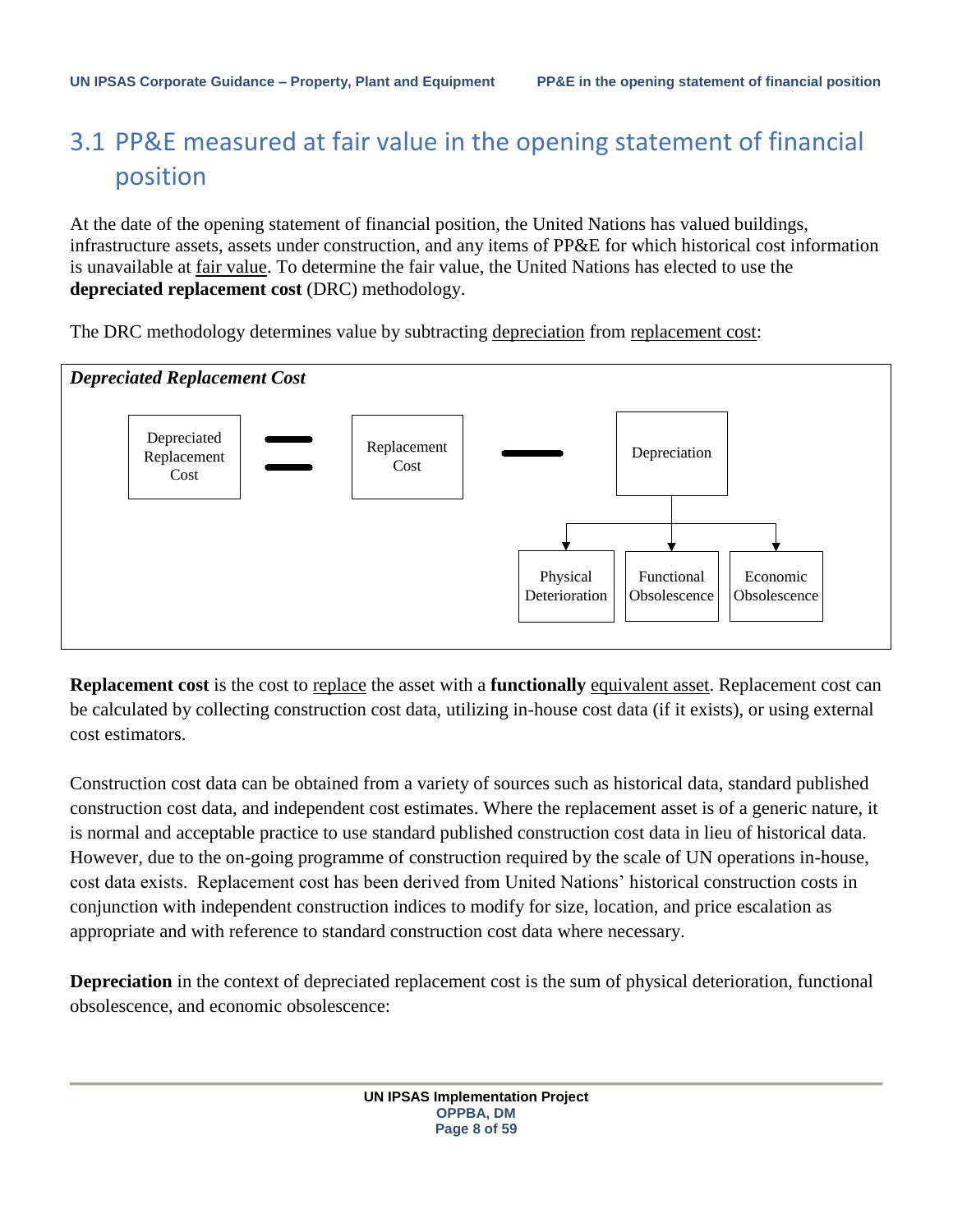- Physical deterioration is the result of wear and tear combined with a lack of necessary maintenance and other factors that may impact the prospective life of the asset such as weathering from the elements.
- Functional obsolescence is caused by changes in technology, legislation or regulation that affect the ability of the asset to perform to modern standards or requirements and relates to a deficiency or super adequacy in design of the asset.
- Economic obsolescence is the impact of external macroeconomic and microeconomic conditions on the utility of the asset.

Physical deterioration **has been** applied on a straight line basis over the useful life of the asset. Functional and economic obsolescence represent additional reduction in value after physical depreciation is subtracted from replacement cost. Functional obsolescence should be subtracted from the physically depreciated replacement cost and expressed as a percentage discount from the physically depreciated value or as the capital investment required to rectify the defect. Economic obsolescence is subtracted only after adjusting for both physical depreciation and functional obsolescence, if any, and is typically quantified as a diminution in value caused by factors that are external to the subject property and are not curable. Furthermore, economic obsolescence is often quantified by measuring the present value of the periodic loss in income or economic benefit received by the owner of the subject property caused by the occurrence of the external event. Note, generally the United Nations would not expect to have situations where economic obsolescence applies.

### <span id="page-8-0"></span>**3.1.1 BUILDINGS**

l

Given that the majority of United Nations buildings<sup>2</sup> are located on land that is either not under United Nations ownership or has restrictions on sale or disposal and are specialized/unique in nature it is exceedingly difficult to value such assets using a traditional market approach (i.e. looking at buildings of comparable characteristics and nature). Thus, the **depreciated replacement cost** method is an appropriate methodology to value buildings in the opening statement of financial position.

The depreciated replacement cost has been applied to all buildings at the date of the opening statement of financial position, even if, for example, the building was built 40 years ago. In such an instance, the replacement cost is considered be the cost to replace the building in similar condition.

<sup>2</sup> Specific details of the DRC methodology to be applied in the UN context is provided in *Executive Summary – Real Estate Valuation Methodology for UN Secretariat*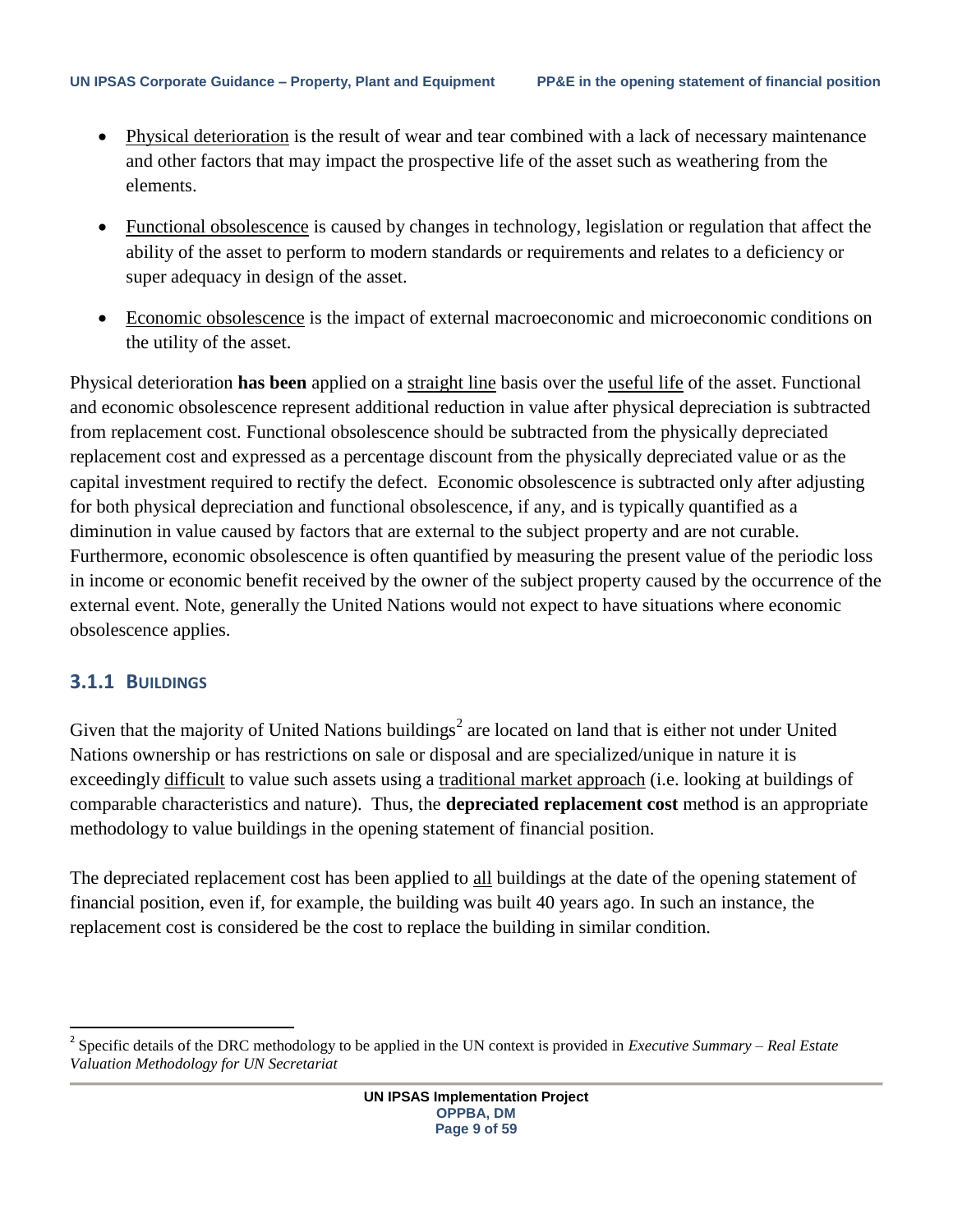| <b>Example – Depreciated replacement cost</b>                                                                                                                                                                                                                                    |                                                                                                                 |                                                                                                                                                                                  |                                                          |                                                                                      |                                                                                                  |                                              |                                                                                                     |                                                                                            |                                                                                                  |                                                                                                                                             |                                                                                               |
|----------------------------------------------------------------------------------------------------------------------------------------------------------------------------------------------------------------------------------------------------------------------------------|-----------------------------------------------------------------------------------------------------------------|----------------------------------------------------------------------------------------------------------------------------------------------------------------------------------|----------------------------------------------------------|--------------------------------------------------------------------------------------|--------------------------------------------------------------------------------------------------|----------------------------------------------|-----------------------------------------------------------------------------------------------------|--------------------------------------------------------------------------------------------|--------------------------------------------------------------------------------------------------|---------------------------------------------------------------------------------------------------------------------------------------------|-----------------------------------------------------------------------------------------------|
| GSM: 10,000<br>YEAR BUILT: 1999<br><b>CURRENT AGE: 15</b>                                                                                                                                                                                                                        |                                                                                                                 |                                                                                                                                                                                  |                                                          |                                                                                      |                                                                                                  |                                              |                                                                                                     |                                                                                            |                                                                                                  |                                                                                                                                             |                                                                                               |
| <b>ITEM DESCRIPTION</b>                                                                                                                                                                                                                                                          | USD/SM                                                                                                          | <b>BUILDING</b><br><b>REPLACEMENT</b><br>COST                                                                                                                                    | <b>USEFUL</b><br><b>LIFE</b><br><b>YEARS</b>             | <b>COMPONENT COMPONENT</b><br><b>REMAINING</b><br><b>USEFUL LIFE</b><br><b>YEARS</b> | <b>PHYSICAL</b><br><b>DEPRECIATION</b><br>%                                                      |                                              | <b>PHYSICAL</b><br><b>DEPRECIATION</b><br><b>VALUE</b>                                              | <b>FUNCTIONAL</b><br><b>OBSOLESCENCE</b><br>$\frac{9}{6}$                                  | <b>FUNCTIONAL</b><br><b>VALUE</b>                                                                | <b>BUILDING REPLACEMENT</b><br><b>COST ADJUSTED FOR</b><br><b>OBSOLESCENCE PHYSICAL DEPRECIATION &amp;</b><br><b>FUNTIONAL OBSOLESCENCE</b> |                                                                                               |
| FOUNDATIONS/BASEMENTS<br><b>SUPERSTRUCTURE</b><br>$\overline{2}$<br><b>EXTERIOR CLOSURE</b><br>3<br><b>ROOFING</b><br><b>INTERIOR</b><br>5<br><b>CONVEYING SYSTEMS</b><br>6<br><b>PLUMBING</b><br><b>HVAC</b><br>8<br>FIRE PROTECTION<br>9<br><b>ELECTRIC</b><br>10 <sup>1</sup> | \$224.85<br>\$180.87<br>\$210.86<br>\$24.11<br>\$366.46<br>\$23.88<br>\$88.60<br>\$25.80<br>\$29.66<br>\$405.15 | 2.248.500<br>\$<br>1,808,700<br>\$<br>\$<br>2,108,600<br>\$<br>241,100<br>\$<br>3,664,600<br>\$<br>238,800<br>\$<br>886.000<br>\$<br>258,000<br>\$<br>296,600<br>\$<br>4,051,500 | 50<br>50<br>50<br>20<br>25<br>25<br>25<br>25<br>25<br>25 | 35<br>35<br>35<br>5<br>10<br>10<br>10<br>10<br>10<br>10                              | 30.00%<br>30.00%<br>30.00%<br>75.00%<br>60.00%<br>60.00%<br>60.00%<br>60.00%<br>60.00%<br>60.00% | \$<br>\$<br>\$<br>\$<br>\$<br>\$<br>\$<br>\$ | 674.550<br>542,610<br>632,580<br>180,825<br>2,198,760<br>531.600<br>177,960<br>2,430,900            | 0.00%<br>0.00%<br>0.00%<br>0.00%<br>0.00%<br>100.00%<br>0.00%<br>100.00%<br>0.00%<br>0.00% | \$<br>$\blacksquare$<br>\$<br>\$<br>\$<br>\$<br>\$<br>238,800<br>\$<br>\$<br>258,000<br>\$<br>\$ | \$<br>\$<br>\$<br>\$<br>\$<br>l \$<br>\$                                                                                                    | 1,573,950<br>1,266,090<br>1,476,020<br>60,275<br>1,465,840<br>354,400<br>118,640<br>1,620,600 |
| <b>TOTAL BUILDING COST</b>                                                                                                                                                                                                                                                       |                                                                                                                 | s.<br>15,802,400                                                                                                                                                                 |                                                          |                                                                                      |                                                                                                  | \$                                           | 7,369,785                                                                                           |                                                                                            | \$<br>496,800 \$                                                                                 |                                                                                                                                             | 7,935,815                                                                                     |
|                                                                                                                                                                                                                                                                                  |                                                                                                                 |                                                                                                                                                                                  |                                                          |                                                                                      |                                                                                                  |                                              |                                                                                                     | DRC Value to be used for opening balances                                                  |                                                                                                  |                                                                                                                                             | 7,935,815                                                                                     |
| <b>COLUMN HEADING</b>                                                                                                                                                                                                                                                            |                                                                                                                 | <b>COMMENTS</b>                                                                                                                                                                  |                                                          |                                                                                      |                                                                                                  |                                              |                                                                                                     |                                                                                            |                                                                                                  |                                                                                                                                             |                                                                                               |
| USD/SM                                                                                                                                                                                                                                                                           |                                                                                                                 | FROM NOF BUILDING HISTORIC DATA                                                                                                                                                  |                                                          |                                                                                      |                                                                                                  |                                              |                                                                                                     |                                                                                            |                                                                                                  |                                                                                                                                             |                                                                                               |
| <b>BUILDING REPLACEMENT COST</b>                                                                                                                                                                                                                                                 |                                                                                                                 | HISTORIC COMPONENT COST PER SM MULTIPLIED BY BUILDING GROSS AREA                                                                                                                 |                                                          |                                                                                      |                                                                                                  |                                              |                                                                                                     |                                                                                            |                                                                                                  |                                                                                                                                             |                                                                                               |
| <b>COMPONENT USEFUL LIFE</b>                                                                                                                                                                                                                                                     | BASED ON UN IPSAS POLICY FRAMEWORK                                                                              |                                                                                                                                                                                  |                                                          |                                                                                      |                                                                                                  |                                              |                                                                                                     |                                                                                            |                                                                                                  |                                                                                                                                             |                                                                                               |
| PHYSICAL DEPRECIATION                                                                                                                                                                                                                                                            | PERCENTAGE OF USEFUL REMAINING LIFE - BUILDING AGE DIVIDED BY USEFUL LIFE DURATION (STRAIGHT LINE BASIS)        |                                                                                                                                                                                  |                                                          |                                                                                      |                                                                                                  |                                              |                                                                                                     |                                                                                            |                                                                                                  |                                                                                                                                             |                                                                                               |
| ADJUSTED BY PHYSICAL DEPRECIATION                                                                                                                                                                                                                                                | VALUE OF COMPONENT - COMPONENT REPLACEMENT COST MULTIPLIED BY PHYSICAL DEPRECIATION                             |                                                                                                                                                                                  |                                                          |                                                                                      |                                                                                                  |                                              |                                                                                                     |                                                                                            |                                                                                                  |                                                                                                                                             |                                                                                               |
| DEPRECIATED REPLACEMENT COST (DRC)                                                                                                                                                                                                                                               |                                                                                                                 |                                                                                                                                                                                  |                                                          |                                                                                      |                                                                                                  |                                              | COST TO REPLACE COMPONENTS - BUILDING REPLACEMENT COST LESS ADJUSTED BY PHYSICAL DEPRECIATION VALUE |                                                                                            |                                                                                                  |                                                                                                                                             |                                                                                               |
| FUNCTIONAL OBSOLESCENCE                                                                                                                                                                                                                                                          |                                                                                                                 | TO BE DETERMINED BASED ON INFORMATION FROM OAH PERSONNEL                                                                                                                         |                                                          |                                                                                      |                                                                                                  |                                              |                                                                                                     |                                                                                            |                                                                                                  |                                                                                                                                             |                                                                                               |

### <span id="page-9-0"></span>**3.1.2 METHODOLOGY TO DETERMINE REMAINING USEFUL LIFE OF BUILDINGS AT OPENING STATEMENT OF FINANCIAL POSITION**

The process to determine the remaining useful life of an asset can be broken down into **three** steps.

**Step 1** - The normal useful life should first be identified based on the building class. The following normal useful lives have been identified for each building class<sup>3</sup>.

- Class  $A 50$  years
- Class  $B 40$  years
- Class  $C 25$  years

 $\overline{\phantom{a}}$ 

**Step 2** - Determine the chronological age of the building and calculate a preliminary estimate of remaining useful life by subtracting the chronological age of the building from the appropriate normal useful life. The preliminary estimate of remaining useful life should then be assessed to determine if this preliminary estimate of remaining useful life is reasonable.

 $3$  We refer to section 6.2.1.1 for a description of the different building classes.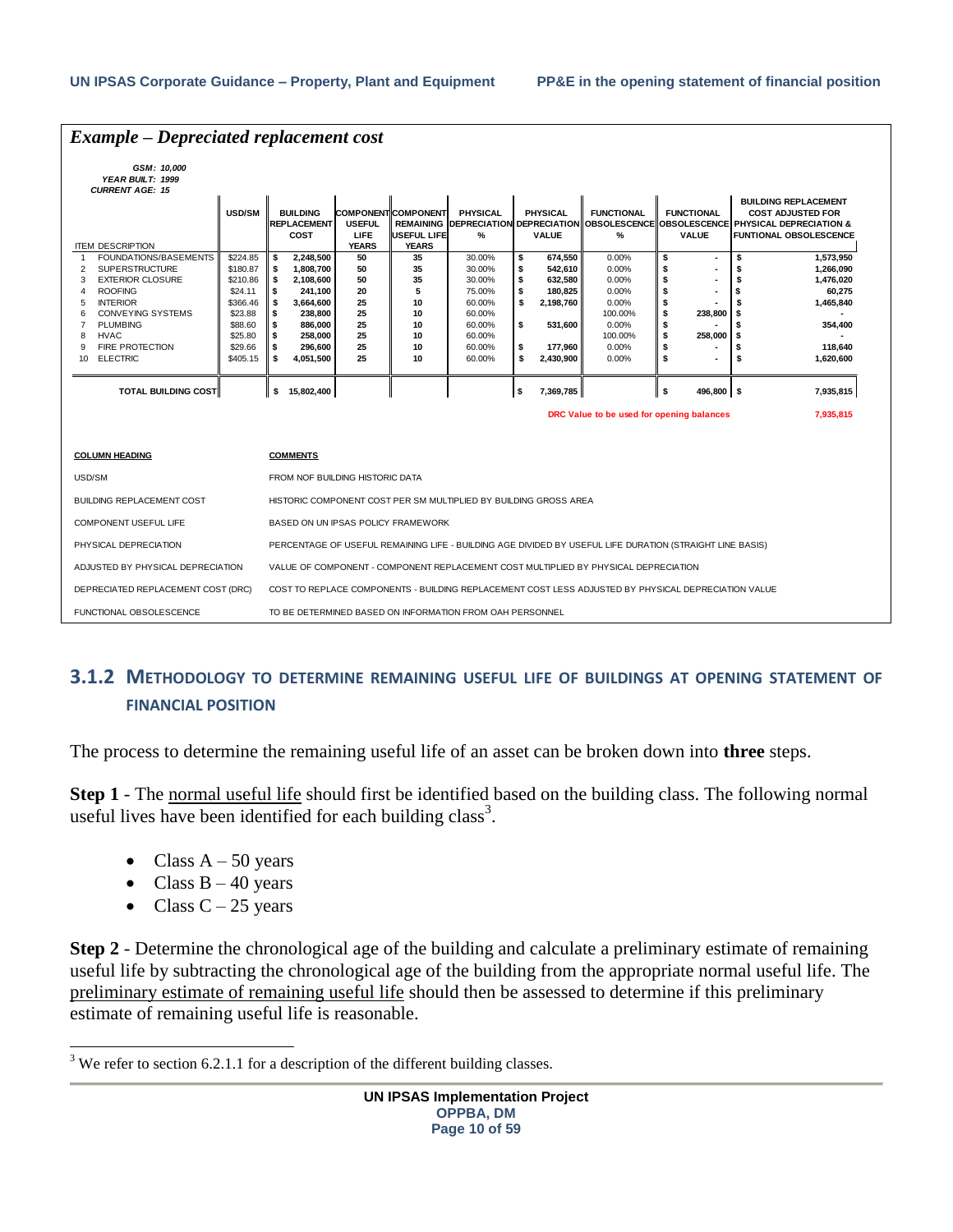In some instances, simply subtracting the chronological age of a building from its normal useful life may not be the most appropriate indicator of a building's remaining useful life, particularly in instances where a building has received below average operating maintenance. In order for a building to continue to function over its expected normal useful life, it is anticipated that the building will receive normal levels of operating maintenance. When normal levels of operating maintenance are neglected, the effective age of the building may be greater than the chronological age. Also in instances when a building has received capital improvements such as a major renovation, the effective age of the building may be less than its chronological age. In estimating the effective age of a building the following factors should be considered:

- Maintenance history (non-capitalized repair and maintenance) normal repairs and maintenance should be viewed as the maintenance necessary to achieve the original useful life of the building. These expenses typically do not extend the useful life, rather lack of such expenses may cause the effective age of the building to be older than the chronological age.
- Capital improvement (nature, timing, and cost associated with capital repairs) capital expenditures are costs that are capitalized and depreciated. Such investments may extend the remaining useful life of a building by causing the analyst to conclude that the building has an effective age that is less than the chronological age of the building.
- Location specific factors that have an impact on the assessment of the remaining useful life of the building should also be considered. This would include examples such as mild or harsh climates, or unique circumstances such as damage caused by unanticipated events. Such factors may lead to the conclusion that a building has an effective age that is less than or greater than its chronological age.

**Step 3** - Adjust the preliminary remaining useful life estimate based on the chronological age calculation and the assessment of the factors noted above.

As straight line depreciation is suggested for calculating depreciated replacement cost, which is the ratio of the effective age of the building divided by its normal useful life, it is also recommended that a limit be set on the maximum amount of depreciation as an asset that is in use should always have a positive carrying value. For example, assume a roof with 20 years normal useful life that is 20 years old. The chronological age is 20 years, therefore the remaining useful life is zero and the implied fair value using the depreciated replacement cost method is also zero. If the roof is still functional a zero fair value is not reasonable.

Using the factors described above the analysis observes that the condition of the roof is such that it needs some minor repair but with these repairs the life of the roof should be extended for another 5 years. Based on this assessment, the conclusion is that the effective age of the roof is 15 years and therefore it has a remaining useful life of 5 years, which implies depreciation of 75% (15 years / 20 years).

### <span id="page-10-0"></span>**3.1.3 INFRASTRUCTURE ASSETS**

Please refer to CG# 6 *Infrastructure assets*.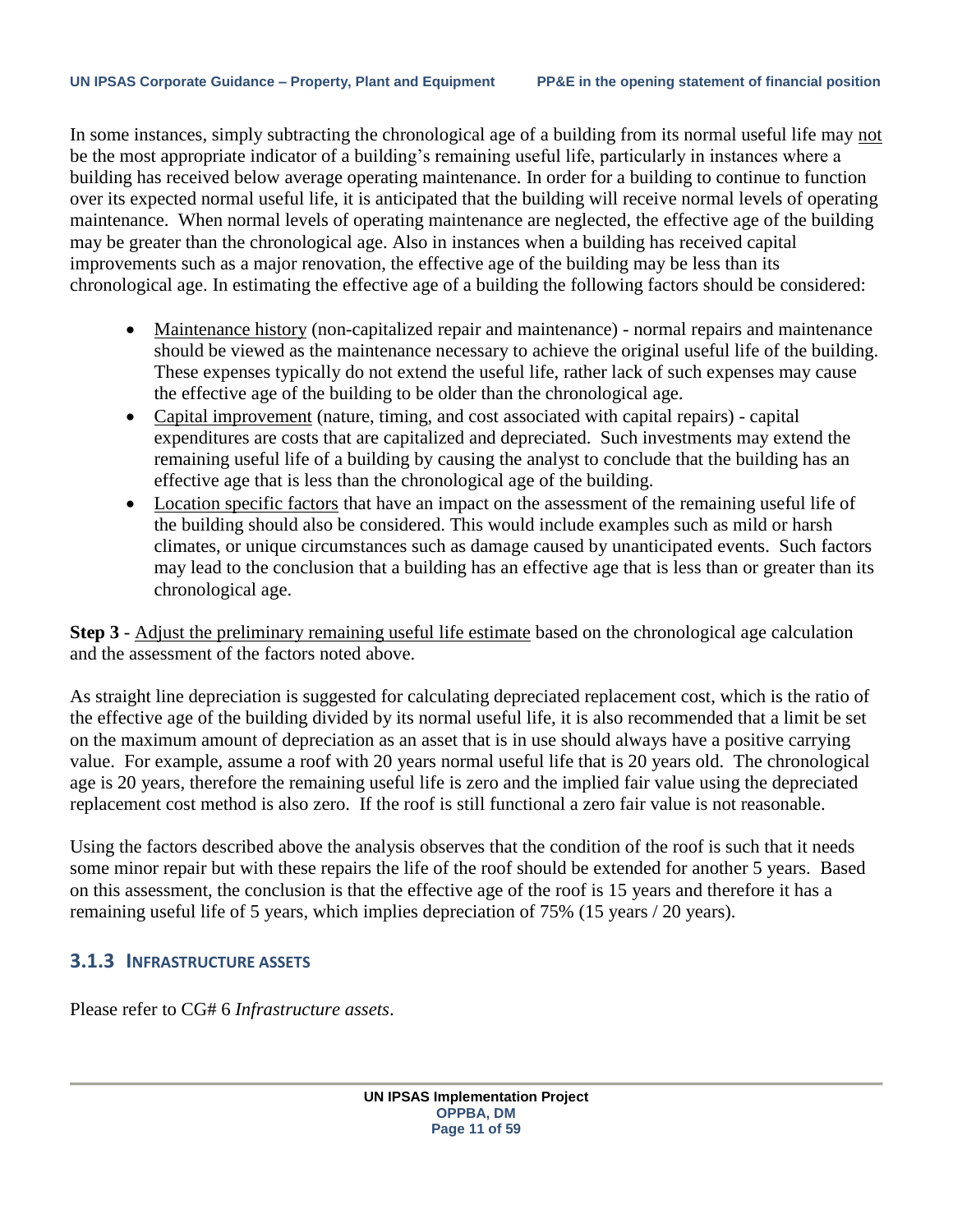#### <span id="page-11-0"></span>**3.1.4 ASSETS UNDER CONSTRUCTION**

**Assets under construction** are those assets that are not completed or available for use at the date of the opening statement of financial position. Assets under construction has been valued at fair value. Similar to buildings and infrastructure assets, the United Nations will determine fair value using **replacement cost**<sup>4</sup>.

#### <span id="page-11-1"></span>**3.1.5 EQUIPMENT**

 $\overline{\phantom{a}}$ 

Fair value has also been used in the opening statement of financial position and in subsequent reporting periods for items of plant and equipment (this section does not pertain to donated goods) where historical cost is not known (rare). The fair value of such equipment is established using the fair value hierarchy discussed in section 6.1.2.

While details on the depreciated replacement cost approach are included in CG #3 *Impairment of non-cashgenerating assets* and we therefore refer you to that paper, a brief overview is as follows:

Rather than making an assessment of the remaining useful life as for buildings and infrastructure assets it is recommended that the concept of a depreciation floor is implemented for plant and equipment assets<sup>5</sup> which are measured at fair value in the opening statement of financial position when historical cost is not known (rare). Under this concept, regardless of the chronological age of the asset, depreciation will be limited to a range of 70% to 90%. Typically large high cost assets with long useful lives such as construction equipment will have a depreciation floor of 70% whereas lower cost assets or electronics with relatively short useful lives will have a depreciation floor of 90%.

### <span id="page-11-2"></span>3.2 PP&E measured at cost in the opening statement of financial position

All other PP&E not booked at fair value, has been measured at cost in the opening statement of financial position. When determining the cost of an asset, **associated costs** such as freight, import duties, insurance and other should be included in the cost of the asset.(refer to section [6.1.1\)](#page-29-2)

<sup>&</sup>lt;sup>4</sup> Assets under construction are not yet subject to depreciation and thus should be measured at replacement cost, not depreciated replacement cost.

<sup>&</sup>lt;sup>5</sup> Including computer and IT equipment, vehicles, machinery and equipment and items of furniture and fittings.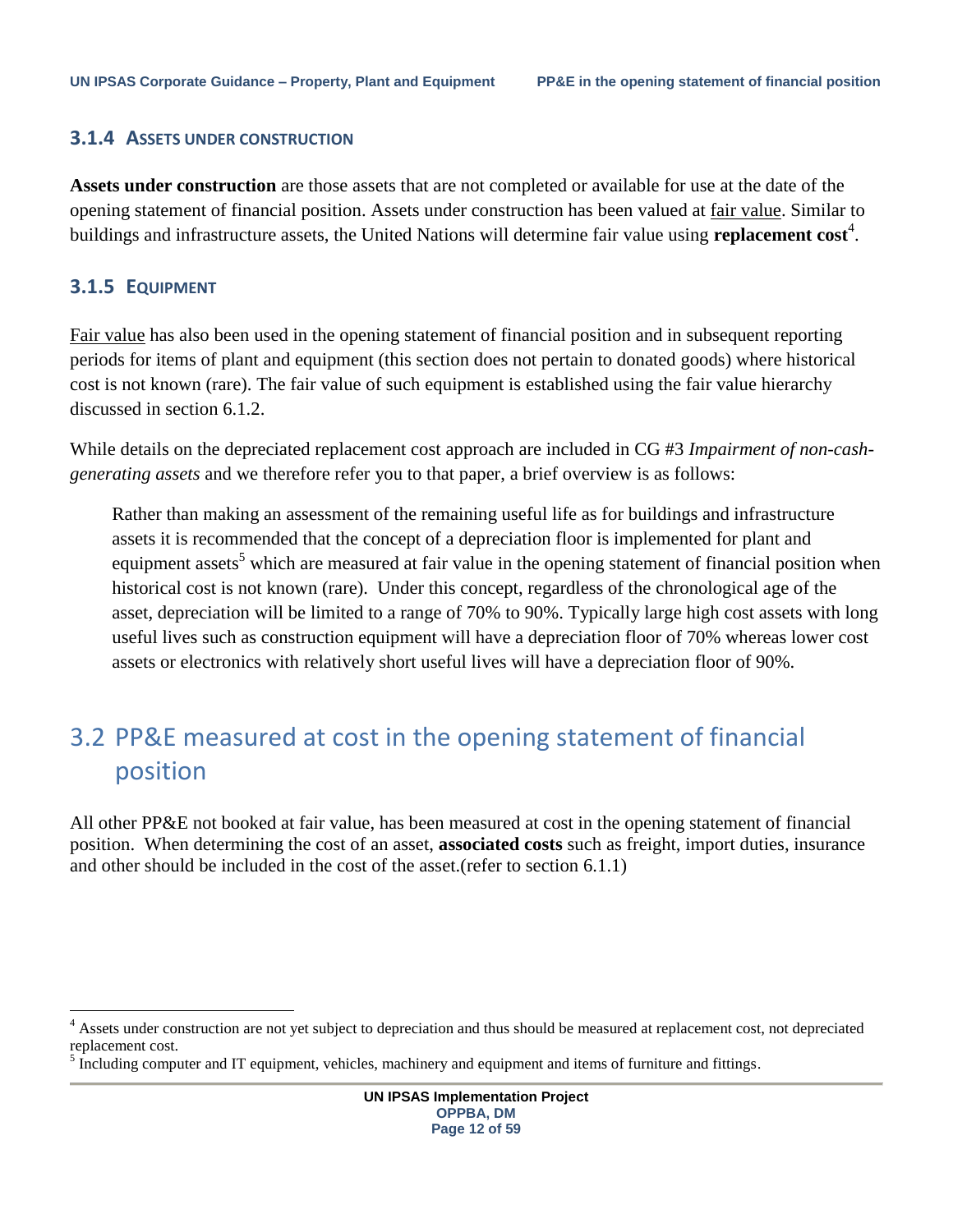### <span id="page-12-0"></span>3.3 Componentization in the opening statement of financial position

IPSAS requires that separate significant components of assets be recorded and depreciated separately, referred to as componentization. In the opening statement of financial position the United Nations has applied componentization to major owned buildings for non peacekeeping operations. Percentages for each component of a building has been applied to the entire asset value to determine the components' value for the opening statement of financial position. For example, the roof of a building is determined to account for 20% of the building. If a building's value is \$500,000 (replacement cost), then the roof would be determined to be \$100,000, and reduced for the sum of physical deterioration, functional obsolescence and economic obsolescence as of the opening statement of financial position.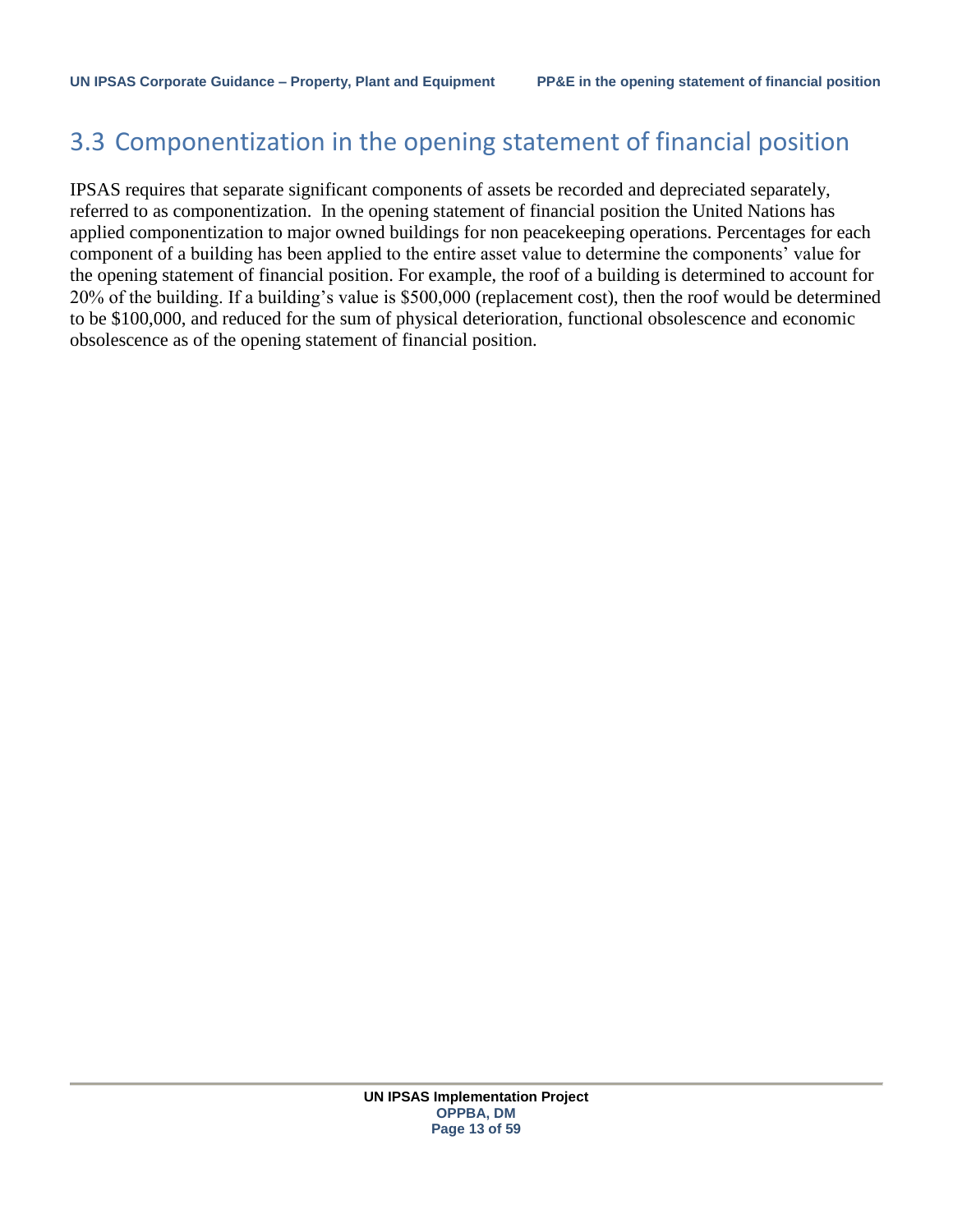### <span id="page-13-0"></span>**4 CLASSIFICATION OF PP&E**

A **class** of property, plant and equipment is a grouping of assets of a similar nature or function in the United Nations' operations that is shown as a single item for the purpose of disclosure in the financial statements. Each item within an asset **sub-class** is united by a single useful life or useful life range.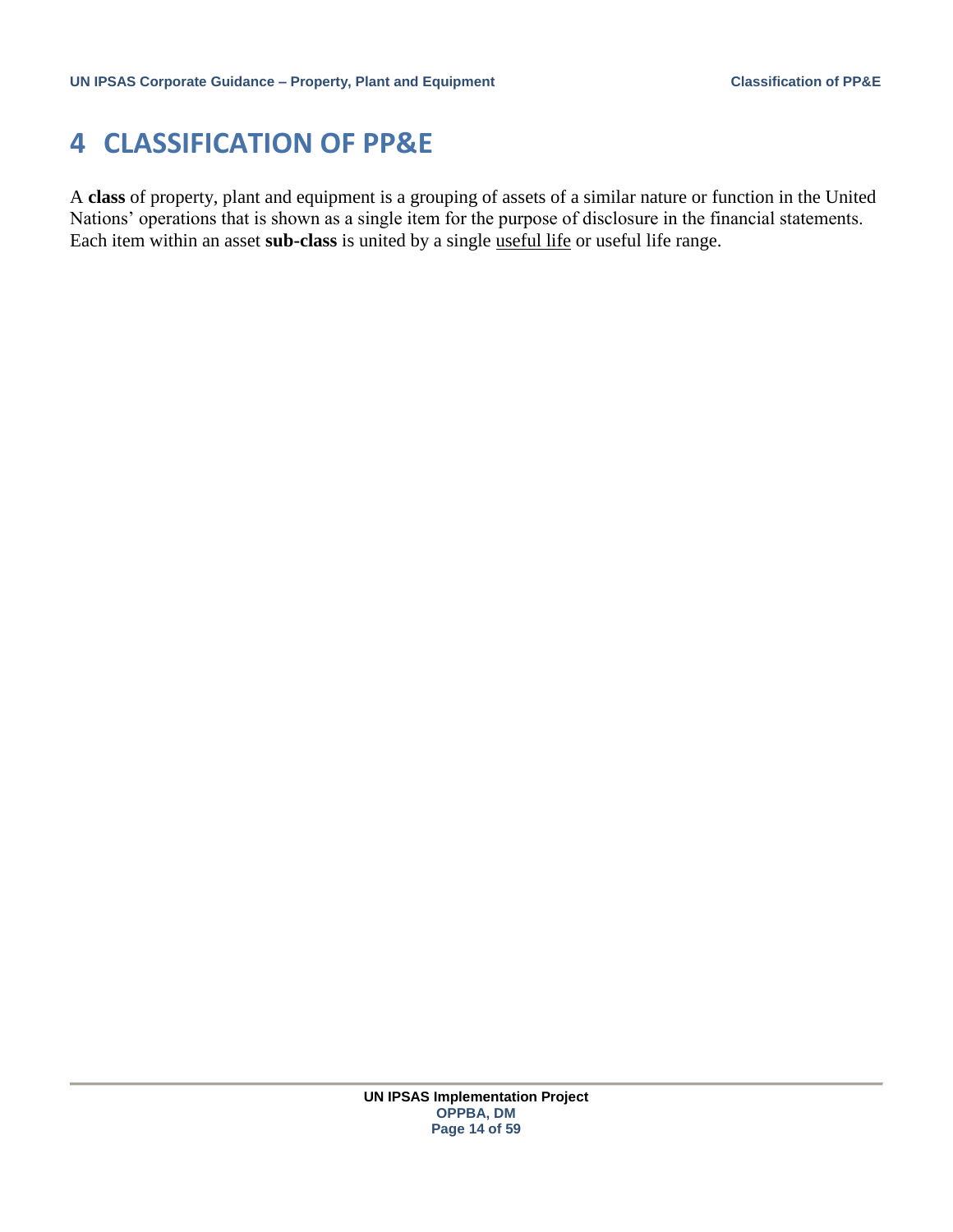PP&E shall be classified into classes and subclasses as detailed in the table below. The classifications and useful lives will be reviewed annually. The table below reflects the Asset classes and sub-classes available at the UN (the list is not exhaustive). Section [6.2.1.2](#page-39-1) provides the estimated useful lives for each asset class/sub class.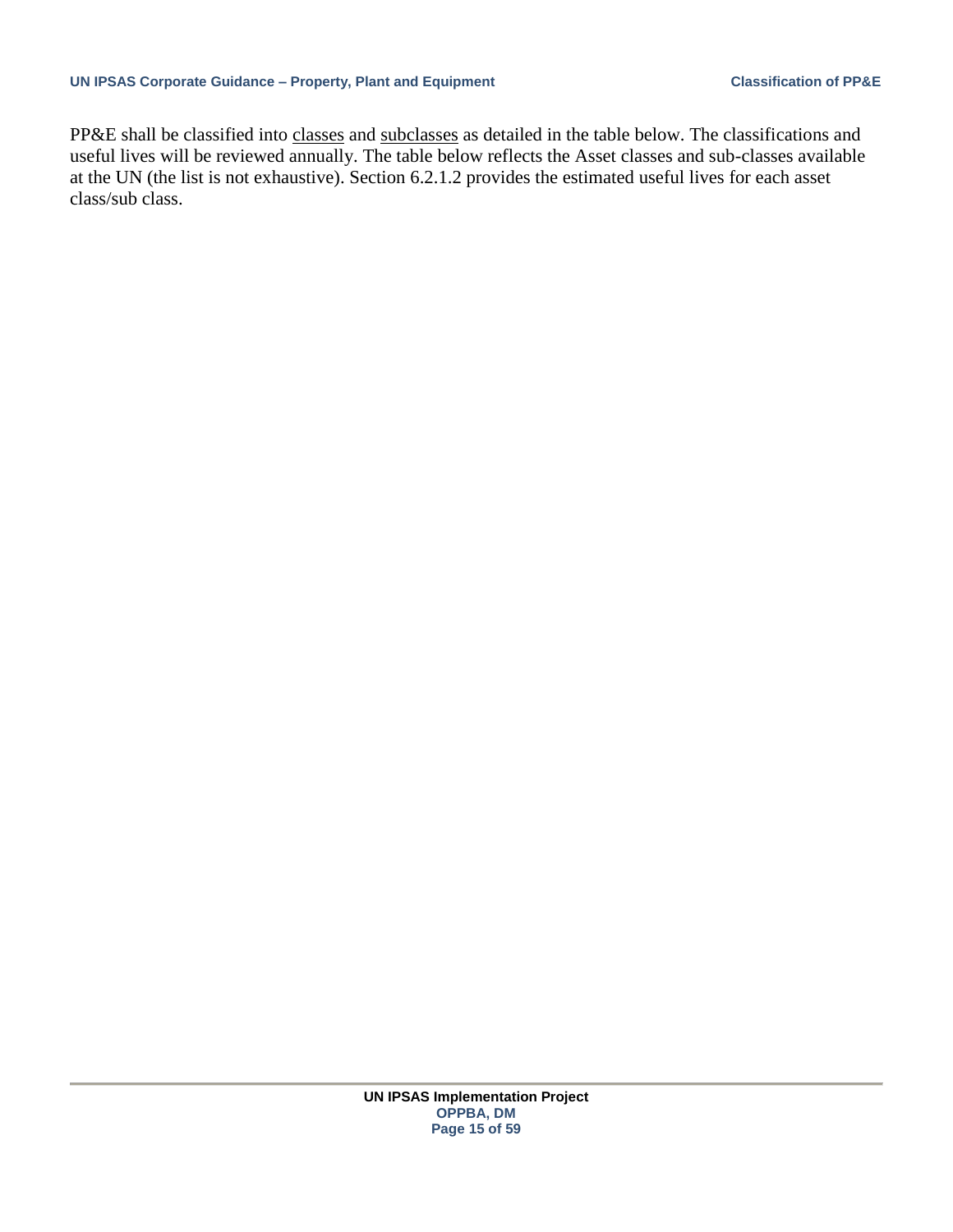| <b>Asset Classes</b>              | <b>Asset sub class</b>                                                                                                                                                                                                                                                                                                                                                     |
|-----------------------------------|----------------------------------------------------------------------------------------------------------------------------------------------------------------------------------------------------------------------------------------------------------------------------------------------------------------------------------------------------------------------------|
| Communication and<br>IT Equipment | IT Equipment<br><b>Communications Equipment</b><br><b>Audio Visual Equipment</b>                                                                                                                                                                                                                                                                                           |
| Vehicles                          | <b>Light Wheeled Vehicles</b><br>Heavy Wheeled Vehicles and Engineering<br><b>Support Vehicles</b><br>Specialized Vehicles, Trailers and Attachments<br><b>Vessels</b>                                                                                                                                                                                                     |
| Machinery and<br>equipment        | Light Engineering and Construction Equipment<br>Heavy Engineering and Construction Equipment<br>Printing and Publishing Equipment<br>Water Treatment and Fuel Distribution Equipment<br><b>Medical Equipment</b><br><b>Transportation Equipment</b><br>Security and Safety Equipment<br>Mine detection and clearing equipment<br>Accommodation and refrigeration equipment |
| <b>Furniture and fixtures</b>     | Office Equipment<br>Furniture<br>Library Reference Material (incl. Books)<br><b>Fixtures and Fittings</b>                                                                                                                                                                                                                                                                  |
| Leasehold<br>improvements         | Fixtures and Fittings (shorter of lease term /5 years)<br>Minor Construction Works (shorter of lease term /5<br>years)                                                                                                                                                                                                                                                     |
| Infrastructure assets             | Telecommunication<br>Energy<br>Protection<br>Transport<br>Waste management<br>Water management<br>Recreation<br>Landscaping                                                                                                                                                                                                                                                |
| Assets under<br>construction      | Buildings under construction<br>Infrastructure assets under construction<br>Other assets under construction                                                                                                                                                                                                                                                                |
| <b>Buildings</b>                  | Buildings - fixed<br>Buildings - Temporary and Mobile<br>Buildings - commercial finance lease                                                                                                                                                                                                                                                                              |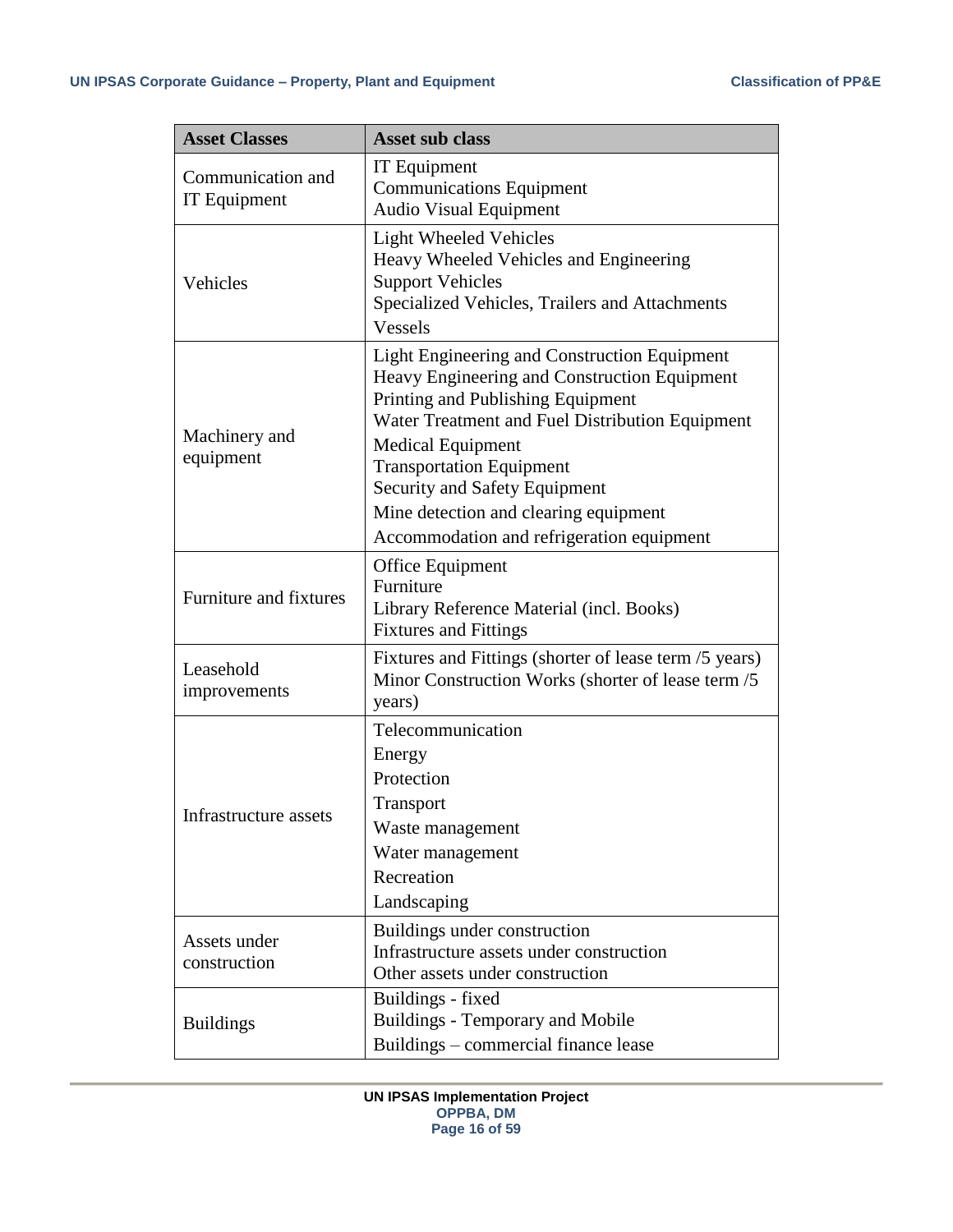| <b>Asset Classes</b> | Asset sub class                   |
|----------------------|-----------------------------------|
|                      | Buildings – donated rights to use |
|                      |                                   |
| Land                 | -                                 |

With regard to guidance for distinguishing machinery and equipment and infrastructure assets from buildings, generally a building is defined as a permanent or temporary [structure](http://www.businessdictionary.com/definition/structure.html) enclosed within exterior walls and a roof, and including all [attached](http://www.businessdictionary.com/definition/attached.html) apparatus, equipment, and [fixtures](http://www.businessdictionary.com/definition/fixtures.html) that cannot be removed without cutting into [ceiling,](http://www.businessdictionary.com/definition/ceiling.html) [floors,](http://www.businessdictionary.com/definition/floor.html) or walls. Additionally, the following criteria should be considered.

### <span id="page-16-0"></span>4.1 Criteria to distinguish a building from machinery and equipment

- Upon installation of the item, is the intent to eventually remove and reuse the item? If yes, the item is machinery and equipment, if no;
- Can the item be removed from the building without causing significant damage to the building or the item? If the answer is no, the item is part of a component of the building. If yes;
- Is the item typically found in a building and typically included as part of the original construction (items such as heating and air-conditioning, plumbing fixtures, cabinetry, doors, and general purpose lighting)? If the answer is yes, the item is part of the building. If no;
- Will the cost of removal exceed the cost or value of the item? If the answer is yes, the item is part of the building. If no;
- Once removed, is the item typically reinstalled in another building? If the answer is yes, the item is machinery and equipment. If No;
- Can the item be operated independent of the building or easily reinstalled in a different building without incurring installation costs that are substantially greater than the original cost of installation. If the answer is no, the item is part of the building. If yes, the item is machinery and equipment.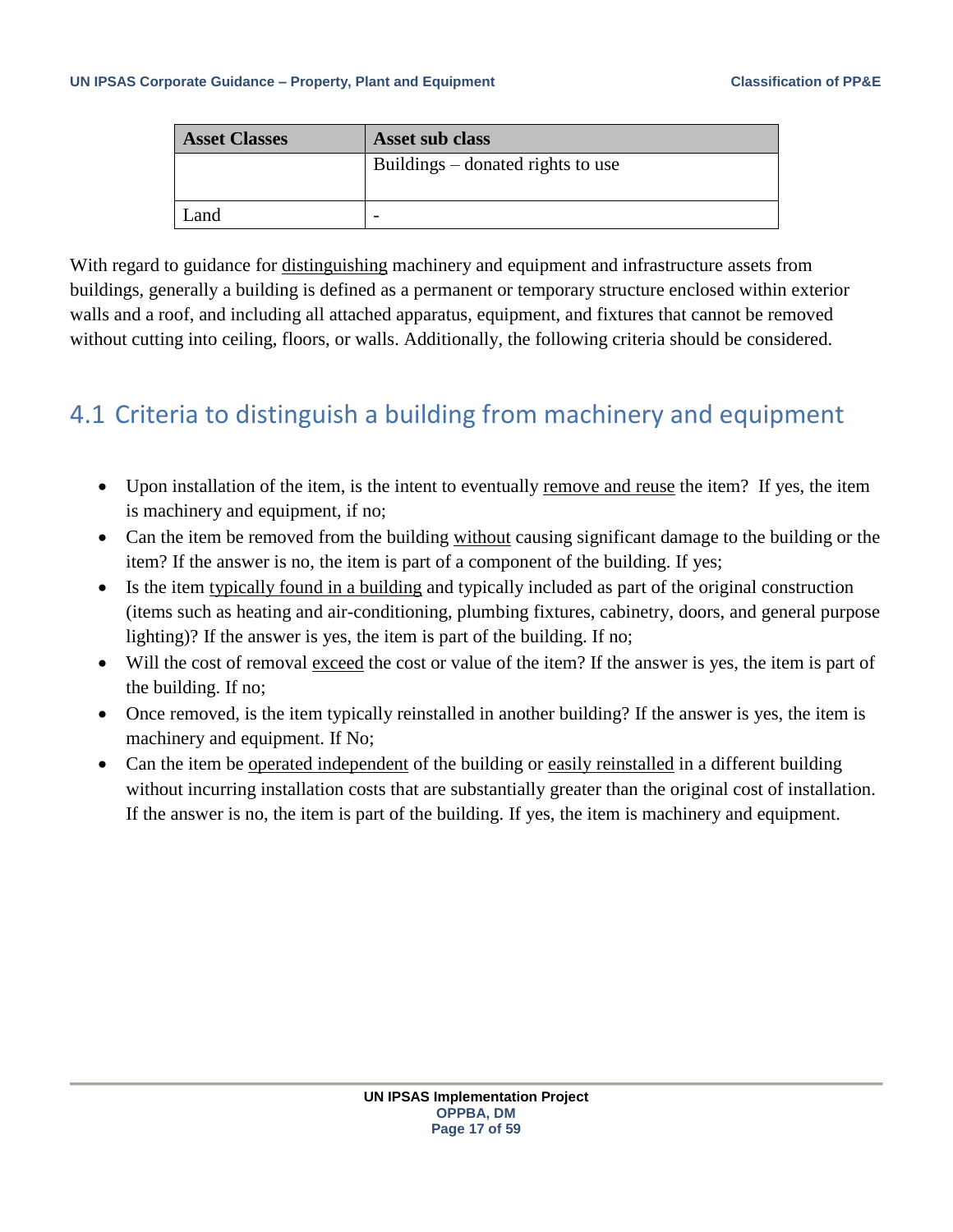

*CCTV security network:*

**UN IPSAS Implementation Project OPPBA, DM Page 18 of 59**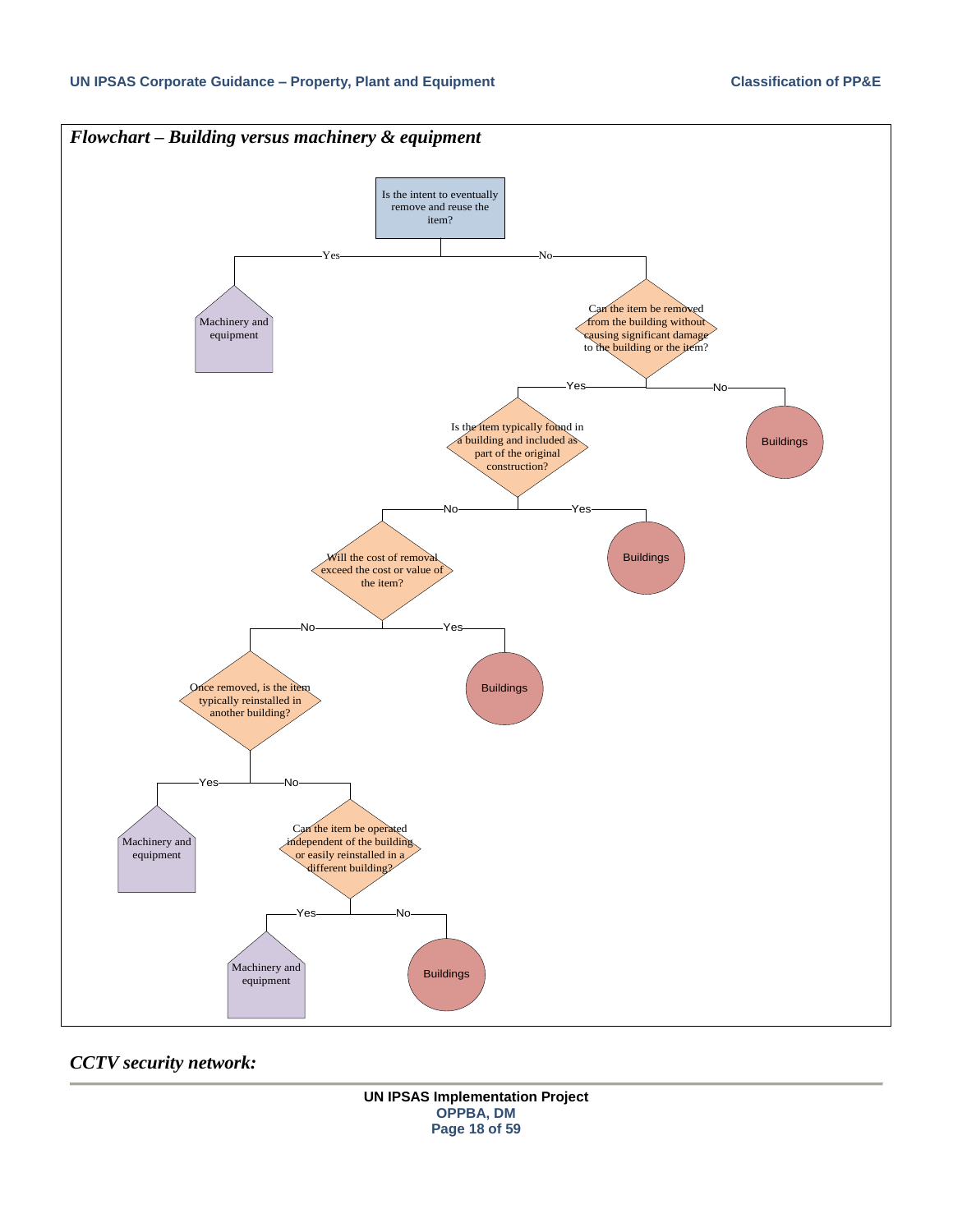Consideration must be given to the manner in which the item in question is typically acquired. As an example, a camera component of a CCTV security network has all of the attributes of machinery and equipment; however, if a CCTV security network is typically purchased as a complete system from a vendor who may also install the system in the building, the above questions should be considered in the context of the entire system, not an individual asset.

In the context of the CCTV security network being considered as an entire system, if the conclusion is made that the cost derived from the sum of the costs of all easily removable components, that would be identified as machinery and equipment based upon the above test, exceeds the cost of labor added to the costs related to items such as wiring that would be classified as buildings, then the CCTV security system is considered machinery and equipment.

### *Datacenter:*

A datacenter is a building with specialized attributes that allow for the housing and operation of computer equipment. Items such as raised flooring, electrical back-up systems, specialized HVAC, and dry fire suppression systems are specifically installed to facilitate the safe and reliable operation of the computer equipment. These items are not typically found in a conventional building. Nevertheless, these items are generally not installed with the intention of removal and even if certain items can be removed with ease, they are not typically reinstalled in another building. Therefore, based on the above criteria, such items are likely to be considered part of buildings. The computer equipment (i.e. servers) and server racks, which can be easily removed, should be considered as machinery and equipment.

### <span id="page-18-0"></span>4.2 Criteria to distinguish an infrastructure asset from machinery and equipment

Parking lots, roadways, and air fields are generally considered long-lived improvements that are made to land. As none of these are installed with the intent of being removed and reinstalled elsewhere, nor are they able to be removed without significant damage to the item, based on the criteria described for a building, these items should be recognized as infrastructure assets. The following is a list of criteria that can be used in distinguishing infrastructure assets from machinery and equipment.

• Upon installation or development of the item, is the intent to eventually remove and reuse the item? If yes, the item is machinery and equipment, if no;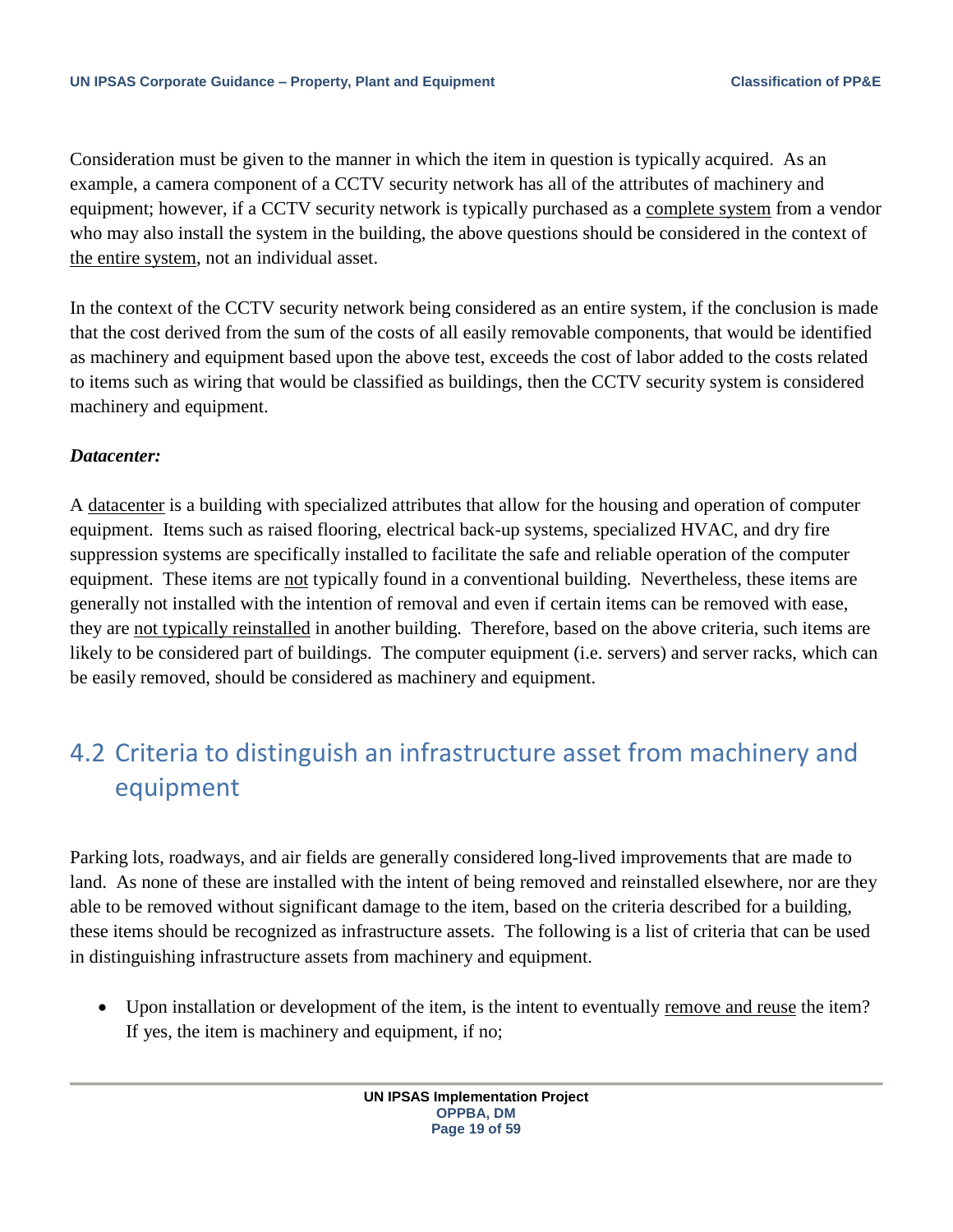#### **UN IPSAS Corporate Guidance – Property, Plant and Equipment Classification of PP&E**

- Can the item be removed from the land without causing significant damage to the item? If the answer is no, the item is an infrastructure assets. If yes;
- Will the cost of removal exceed the cost or value of the item? If the answer is yes, the item is an infrastructure asset. If no, the item is machinery and equipment.



### *Example – Infrastructure assets*

In each of the scenarios below, the waste water treatment system and fuel distribution system would be classified as infrastructure assets as the intent would be to not eventually remove the item. Even if in some circumstances the intent was to remove the item the cost of removal (i.e. the cost to dig out the system, clean it, transport it, and reinstall it into its new location) would exceed the cost of the item. It is important to note that the method by which the item is ordered is not relevant to how the item is classified.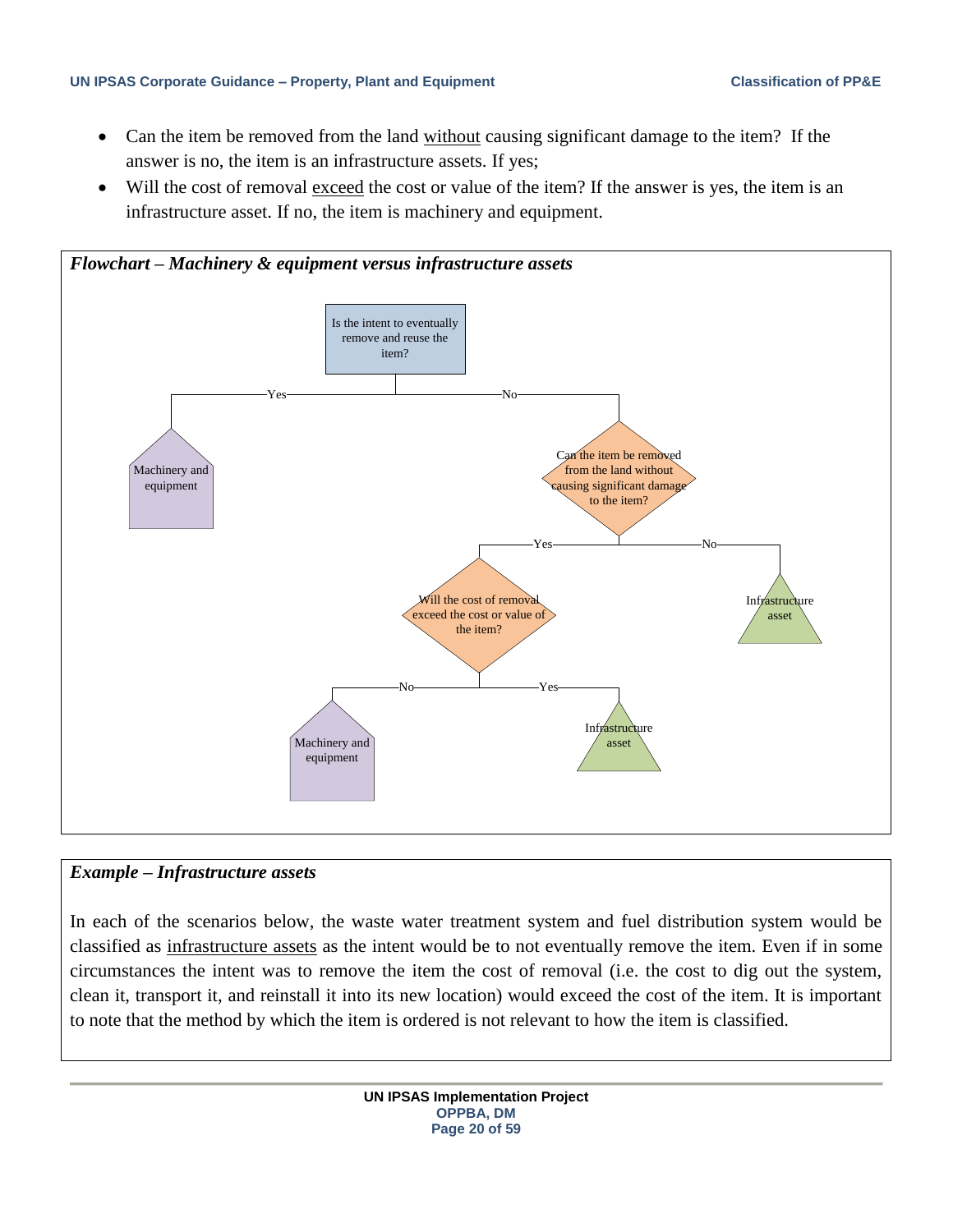#### Scenario 1 – Waste Water Treatment System

Case 1: Field Mission X is in the need of installing a Waste Water Treatment System for 200 persons; the Eng. Section decides to order the system from the available System Contract (for example Euromec - PD-C0132-07); the WWTS modules (Module 1A-septic system stand-alone + Module2-lift station + Module3 containerized waste water treatment plant) arrive in the mission (PMS assigns a barcode to the system and reports it under Galileo IMS) and the ENG staff install the WWTS as per provided installation manual including all the necessary piping lines.

Case 2: Field Mission Y is in the need of installing a Waste Water Treatment System for 800 persons; the Eng. Section prepares the project requirements and sends them to Procurement to initiate the bidding exercise. The Project includes the design, provision, installation and testing of the complete system. Procurement awards the contract to Company Z. The proposed plant will have the following main modules: a gravity collection system that collects effluent from 3 sections through various lift stations and pumps it to the WWTS. The effluent is then transferred to a storage pond via a gravity line and irrigated. It is an activated sludge process consisting of the following items: aeration basin, final clarifier and chlorine contact chamber. The sludge is stabilized by aerobic digestion. The Company completes the installation and hands it over to Mission Y (No barcode and/or report done in Galileo).

Scenario 2 - Fuel Distribution System

Case 1: Field Mission H is in need of installing a Fuel Distribution System; the Eng. Section decides to order the system from the available System Contract (for example AMCA Hydraulic Fluid Power - PD-C0245-00); the Fuel Distribution System is composed of the following modules: fuel pumping assembly portable station (150 liters/min) and 2x1000 gallons fuel bladders. The system arrives to the mission (PMS assigns a barcode to the system and report it under Galileo IMS) and the ENG staff install it as per provided installation manual including all the necessary piping connections.

Case 2: Field Mission J is in need of installing a Fuel Distribution System; the Eng. Section prepares the project requirements and sends them to Procurement to initiate the bidding exercise. The Project includes the design, provision, installation and commissioning of the complete system. Procurement awards the contract to Company W. The project requirements include the following: 2 automatic fuel distribution pumps, underground fuel tanks, oil separator system, concrete retainer basin for fuel storage and roof shed. The Company completes the installation and hands it over to Mission J (No barcode and/or report done in Galileo).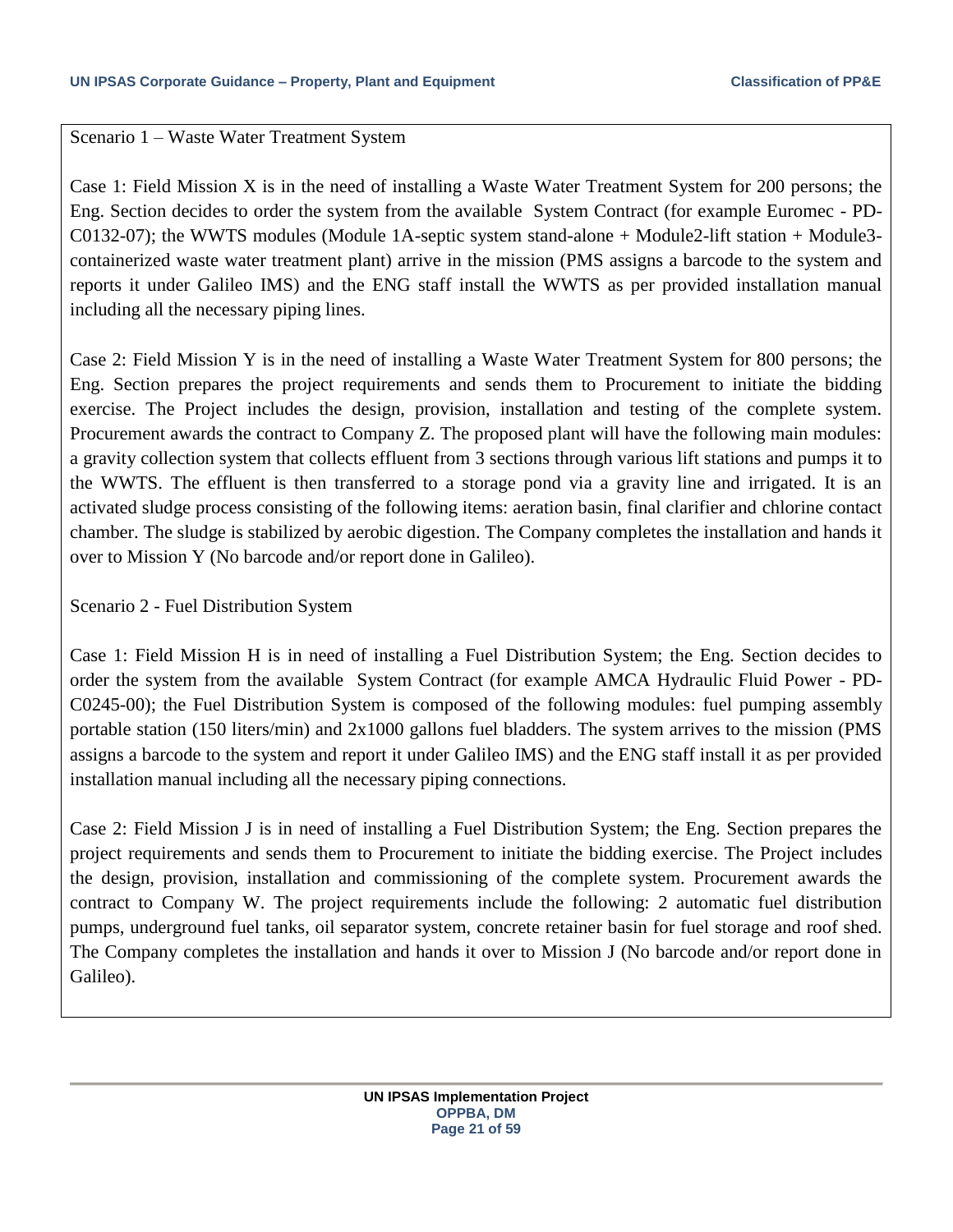### <span id="page-21-0"></span>4.3 Criteria to distinguish building from infrastructure assets

- Upon installation of the item, is the majority of the item imbedded within the confines of the building structure? If yes, the item is part of the building, if no
- Would destruction or demolition of the building render the item unusable or destroy the item altogether? If yes, the item is part of the building, if no, it is an infrastructure asset.



By way of example, assume the item in question is communication cables that originate within the interior of a building and then run externally from one building and terminate on the interior of another. Regardless of whether the cables are either buried in the ground or strung from poles, it is assumed that it has already been determined that the cables are not machinery and equipment. If the majority of the communication cables are located outside of the buildings, the communication cables should be considered an infrastructure asset, unless it is determined that the removal or destruction of one or more of the interconnecting buildings would render the communication cables permanently unusable or would destroy them all together. Also note that if the identical communication cables are located throughout the interior of the building, the communication cables would be classified as building.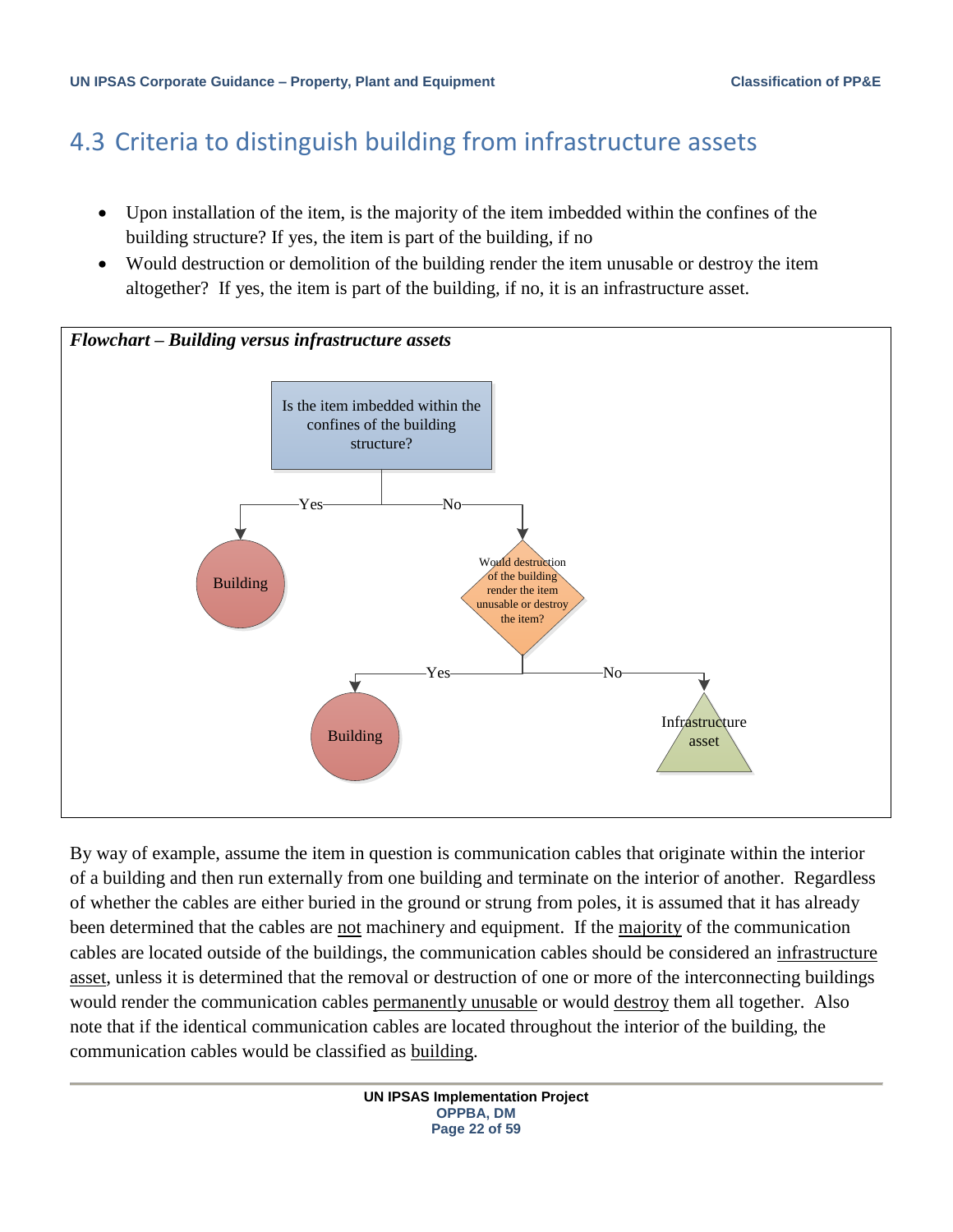### <span id="page-22-0"></span>**5 RECOGNITION OF PP&E**

### <span id="page-22-1"></span>5.1 Initial recognition

**Assets** are resources:

- Controlled by the United Nations as a result of past events; and
- From which future economic benefits or service potential are expected to flow to the United Nations.

### <span id="page-22-2"></span>**5.1.1 RECOGNITION CRITERIA**

An asset shall be **recognized** as an item of PP&E under IPSAS if, and only if **all** of the following conditions are met:

- (i). It is probable that future economic benefits or service potential associated with the item will flow to the United Nations;
- (ii). The cost or fair value of the item can be measured reliably;
- (iii). The asset has a useful life of more than one year;
- (iv). The asset meets the minimum established cost threshold for capitalization as follows: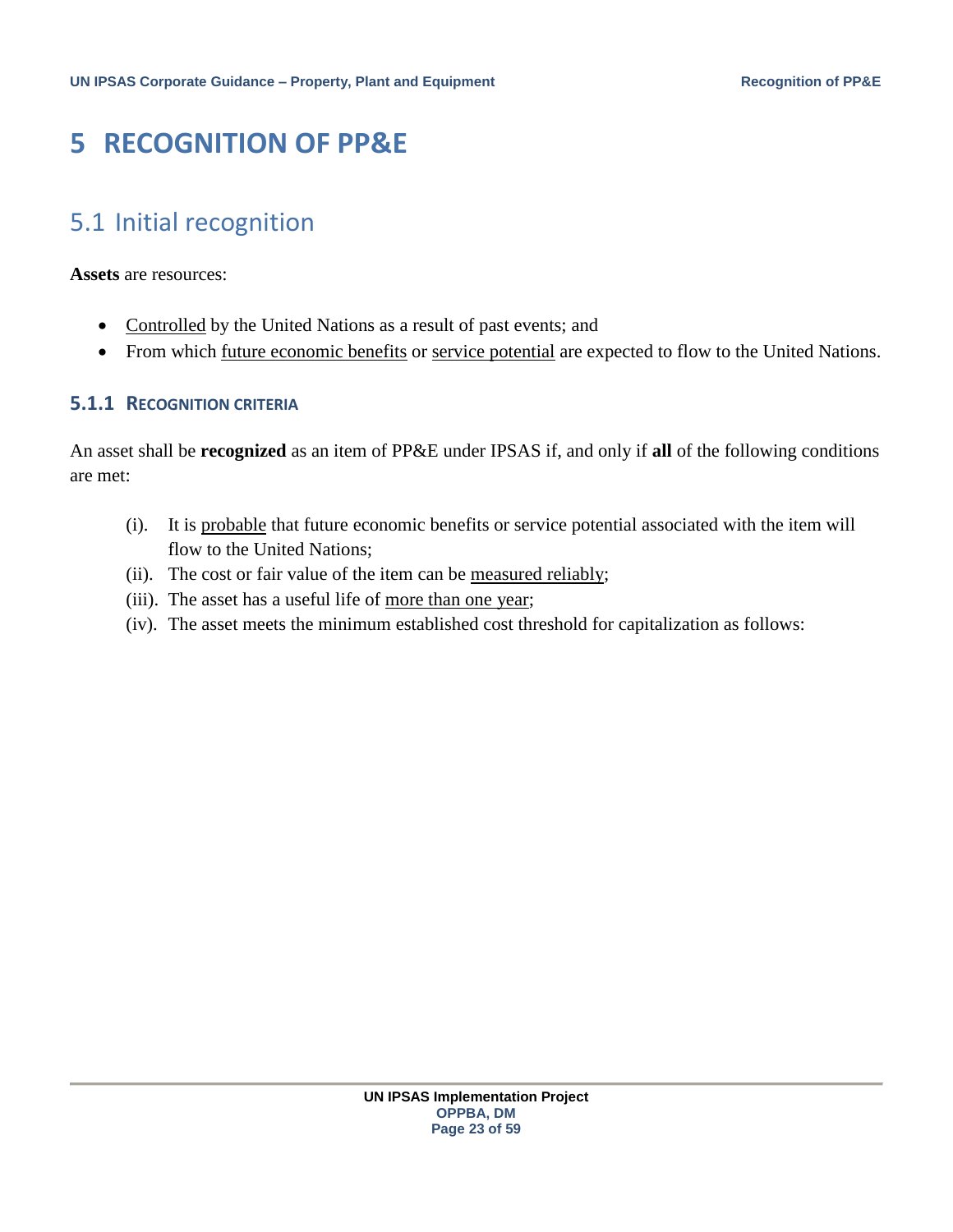| <b>Fixed Asset</b>                                              | <b>Threshold</b>        |
|-----------------------------------------------------------------|-------------------------|
|                                                                 |                         |
| Equipment <sup>*</sup> - (other than vehicles, prefabricated    | USD 5,000 or USD 20,000 |
| buildings, satellite communication systems,                     |                         |
| generators and network equipment)                               |                         |
|                                                                 |                         |
| Equipment* - vehicles, prefabricated buildings,                 | <b>USD 5,000</b>        |
| satellite communication systems, generators and                 |                         |
| network equipment                                               |                         |
|                                                                 |                         |
| Self-constructed assets                                         | <b>USD 100,000</b>      |
|                                                                 |                         |
| Buildings, Leasehold Improvements <sup>6</sup> , Infrastructure | <b>USD 100,000</b>      |
| Assets, Major Upgrades to Land and Buildings                    |                         |
|                                                                 |                         |
| Land                                                            | No threshold            |
|                                                                 |                         |

- Equipment<sup>\*</sup> The capitalization threshold for equipment has been defined as USD 20,000 for the United Nations and peacekeeping operations. All other secretariat reporting entities may opt for either USD 5,000 or USD 20,000 threshold depending upon the size of their operations and provided that a good majority of property, plant and equipment is captured as assets.
- No threshold should be applied to land.

 $\overline{a}$ 

If items of property, plant, and equipment do not meet the threshold levels, they will be **expensed**.

 $\bullet$ <sup>6</sup> Leasehold improvements are subject to transitional provisions and will not be recognized for opening balances purposes. Leasehold improvements should be viewed from a project perspective. If the improvement relates to one project to be completed in stages, the threshold should be evaluated based on the aggregate value of the stages. If the leasehold improvements relate to projects that are planned for and budgeted independent of each other, then the threshold should be evaluated based on the individual amounts.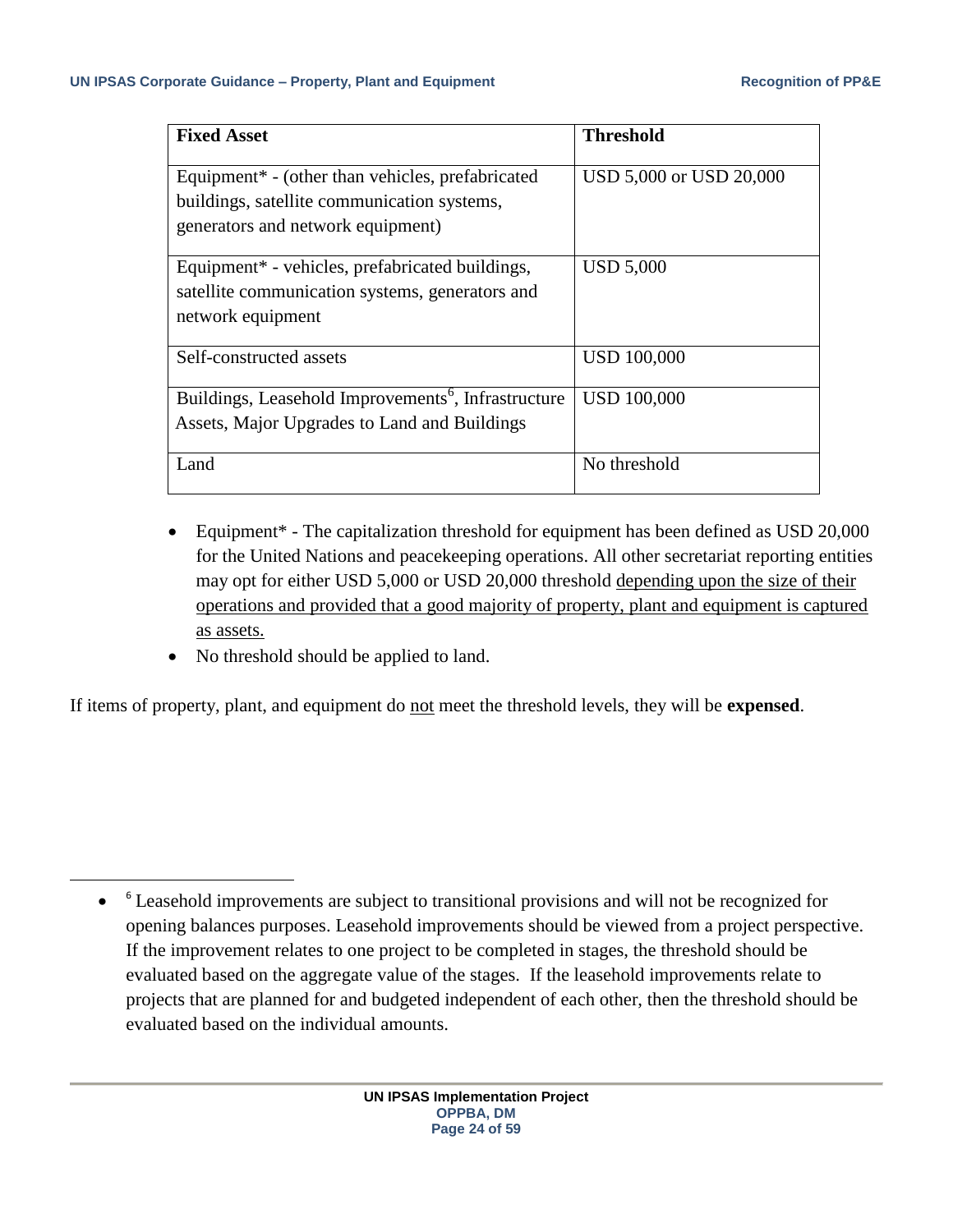### <span id="page-24-0"></span>**5.1.2 CONTROL**

**Control** over assets arises when the United Nations can:

- Use or otherwise benefit from the asset in pursuit of its objectives; and
- Exclude or otherwise regulate the access of others to that benefit.

A significant factor when deciding whether project assets will be capitalized as PP&E in the books of the United Nations is based on the determination of who controls these assets. Project assets are subject to transitional provisions and will not be recognized for opening balances purposes. Subsequent to transitional provisions invoked by the UN, project assets controlled by the UN and meeting capitalization threshold will be subject to capitalization. We refer to CG #5 *Funding Agreements* for further discussion regarding project assets.

The date of recognition of PP&E is determined by the applicable Incoterms for acquired PP&E if the shipment is not subject to installation by the vendor. We refer to CG #2 *Delivery principle*. When goods are shipped subject to installation by the vendor the assets are only recognized upon completion of installation. Donated assets are recognized on the acquisition date. For assets under construction, the stage of completion of the construction works should be reflected in the statement of financial position. If the asset under construction is available for use, then it should be re-classed to the correct asset class.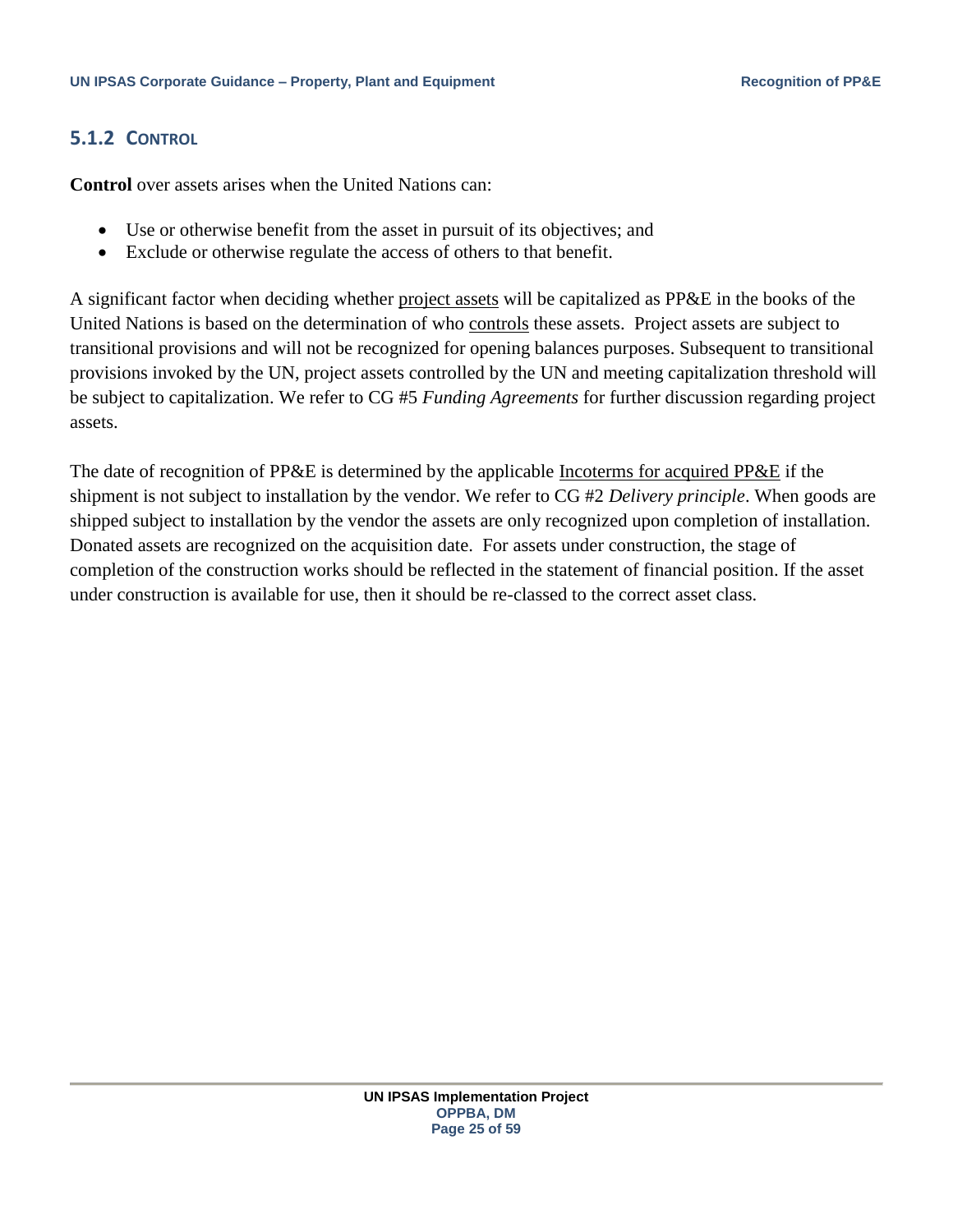#### **UN IPSAS Corporate Guidance – Property, Plant and Equipment Recognition of PP&E**



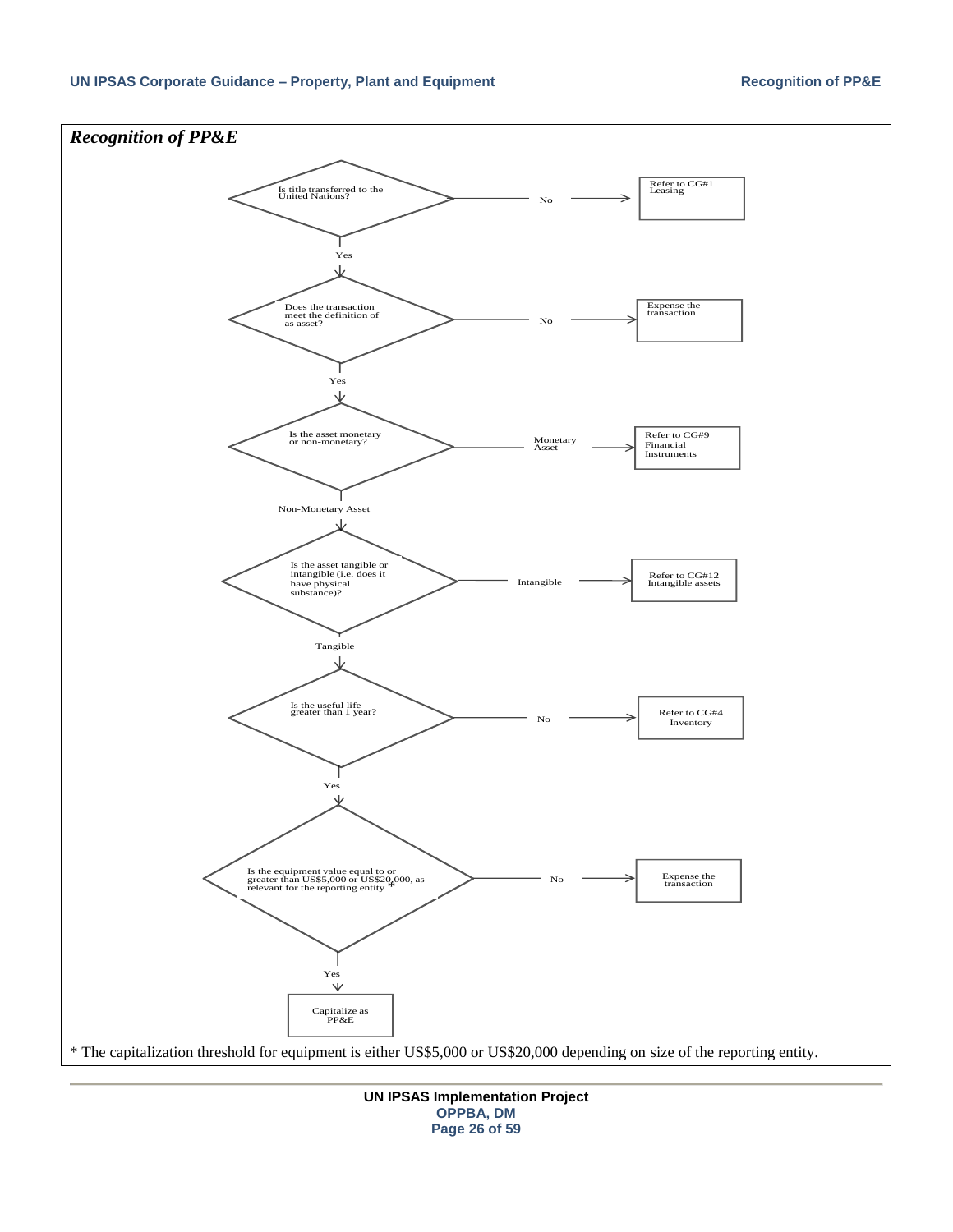### <span id="page-26-0"></span>5.2 Subsequent recognition

The **recognition criteria** used in the subsequent recognition of property, plant, and equipment are identical to that used in initial recognition.



#### <span id="page-26-1"></span>**5.2.1 MAJOR REPAIR AND MAINTENANCE**

If the United Nations recognizes in the carrying amount of an item of property, plant, and equipment (e.g., a building) the cost of a replacement for part of the item (e.g. a repair and maintenance above USD 100,000), then it derecognizes the carrying amount of the replaced part regardless of whether the replaced part had been depreciated separately. For example, the replaced part may have been the roof which was being depreciated over 20 years, since it is a significant component of the building (see section 6.2.1.1). If it is not practicable for the United Nations to determine the carrying amount of the replaced part, it may use the cost of the replacement as an indication of what the cost of the replaced part was at the time it was acquired or constructed.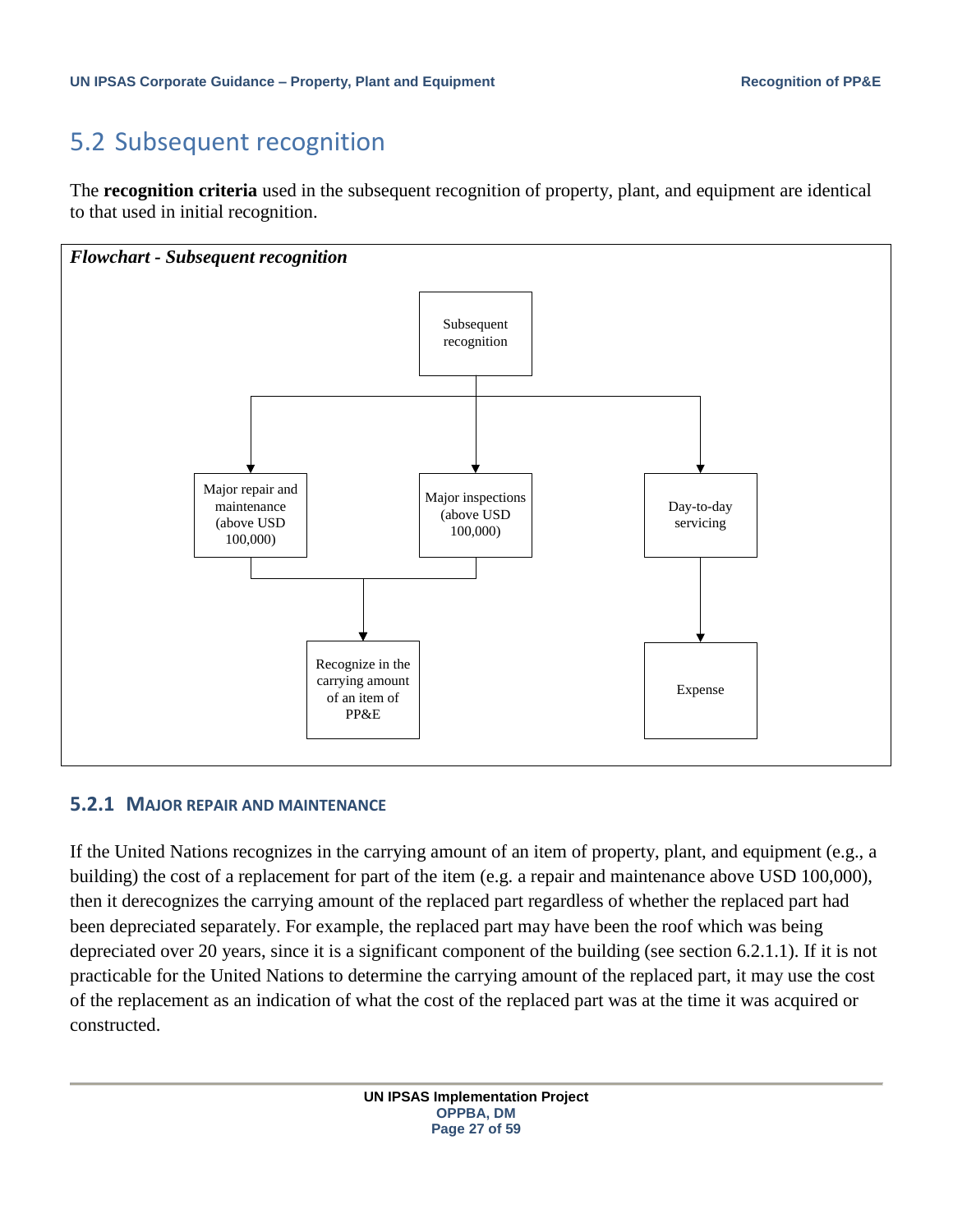The United Nations does not recognize in the carrying amount of an item of PP&E the costs of the day-today servicing of the item. Day-to-day servicing generally includes repair and maintenance costs, such as the cost of labor and consumables, and may include the cost of small parts. These costs are recognized in the statement of financial performance as incurred. For example, heavy plant vehicles require regular servicing and maintenance including brakes and tyres. However, a \$21,000 major engine and transmission rebuild after 15,000 hours use extending the vehicle life may qualify as capitalizable major repairs and maintenance.

### <span id="page-27-0"></span>**5.2.2 MAJOR INSPECTIONS**

A condition of continuing to operate an item of property, plant, and equipment (for example, an aircraft) may be performing regular **major inspections** for faults regardless of whether parts of the item are replaced. When each major inspection is performed, its cost is recognized in the carrying amount of the item of property, plant, and equipment as a replacement if the recognition criteria are satisfied. Any remaining carrying amount of the cost of a previous inspection (as distinct from physical parts) is derecognized. If necessary, the estimated cost of a future similar inspection may be used as an indication of what the cost of the existing inspection component was.

### *Example 1 – Major inspections*

This is the first year that a UN office building requires major inspections. The inspection is done in compliance with building, plumbing, electrical, mechanical, and other specialty codes. Additionally, consulting engineers are hired to inspect and appropriately assess the structure of the building.

The inspection costs amount to \$101,000 and will be recognized in the carrying amount of the building because it meets the recognition criteria outlined in section 5.1 and is above the \$100,000 threshold. Additionally, because this is the first year that a major inspection occurred, there are no costs of previous inspections to be derecognized. The \$101,000 of inspection costs will be depreciated over the shorter of the period until the next inspection (expected to be 10 years) or the remaining life of the building.

| Dr PP&E (statement of financial position)     | \$101,000 |
|-----------------------------------------------|-----------|
| Cr Payables (statement of financial position) | \$101,000 |

### *Example 2 – Major inspections*

8 years have passed and the building per example 1 above, is due for another major inspection. At this time, the inspection will cost \$110,000. The inspection cost will be recognized in the carrying amount of the building because it meets the recognition criteria outlined in section 5.1 and is above the \$100,000 threshold. The carrying amount of the previous inspection is \$20,200 and will need to be derecognized.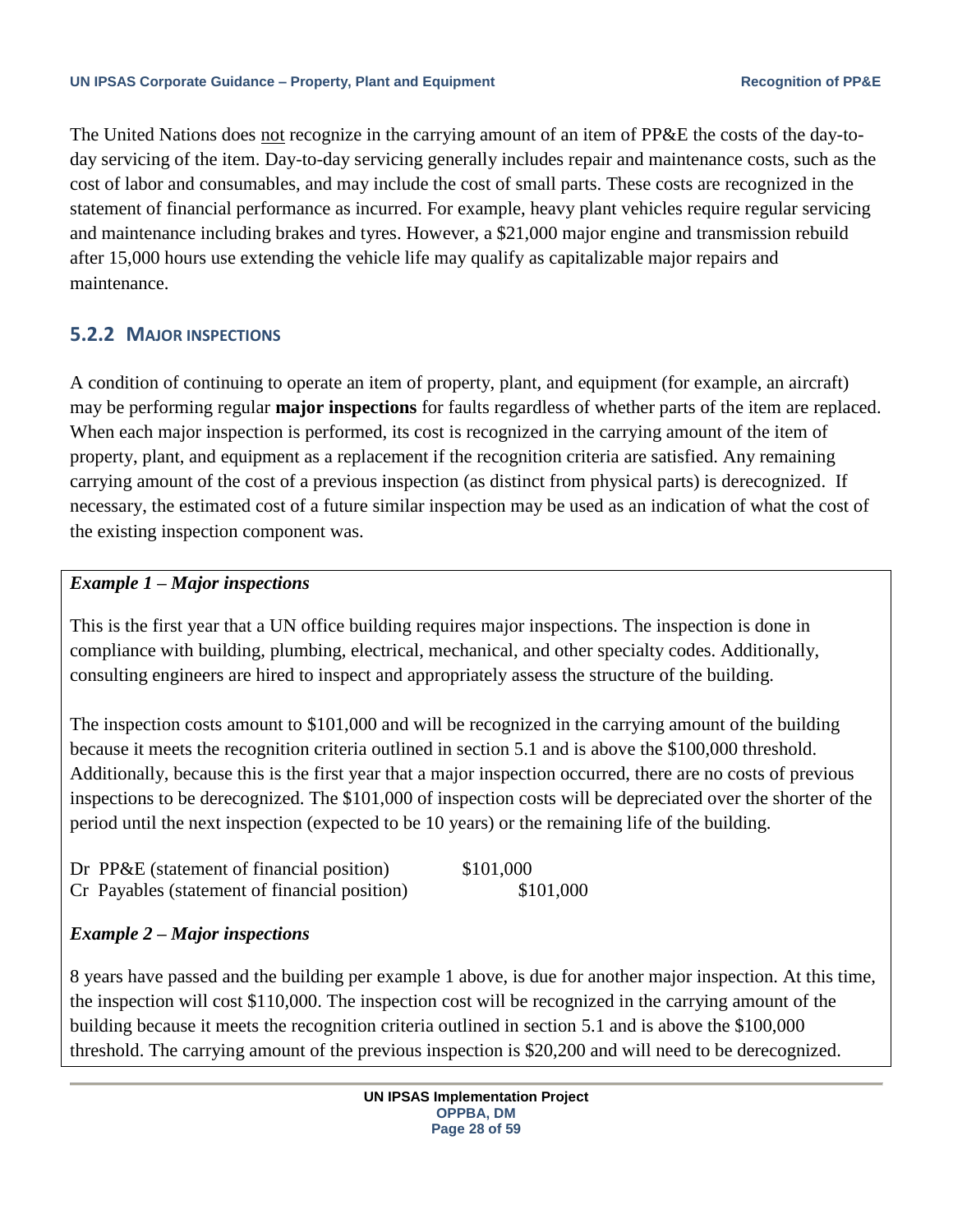As a result the United Nations will derecognize \$101,000, resulting in a loss, in the statement of financial performance as an item of expense of \$20,200. The \$110,000 related to the most recent inspection will be depreciated over the shorter of the period until the next inspection or the remaining life of building.

| Dr Accumulated depreciation (statement of financial position)<br>Dr Expense (statement of financial performance) | \$80,800<br>\$20,200 |           |
|------------------------------------------------------------------------------------------------------------------|----------------------|-----------|
| Cr PP&E (statement of financial position)                                                                        |                      | \$101,000 |
| Dr PP&E (statement of financial position)<br>Cr Payables (statement of financial position)                       | \$110,000            | \$110,000 |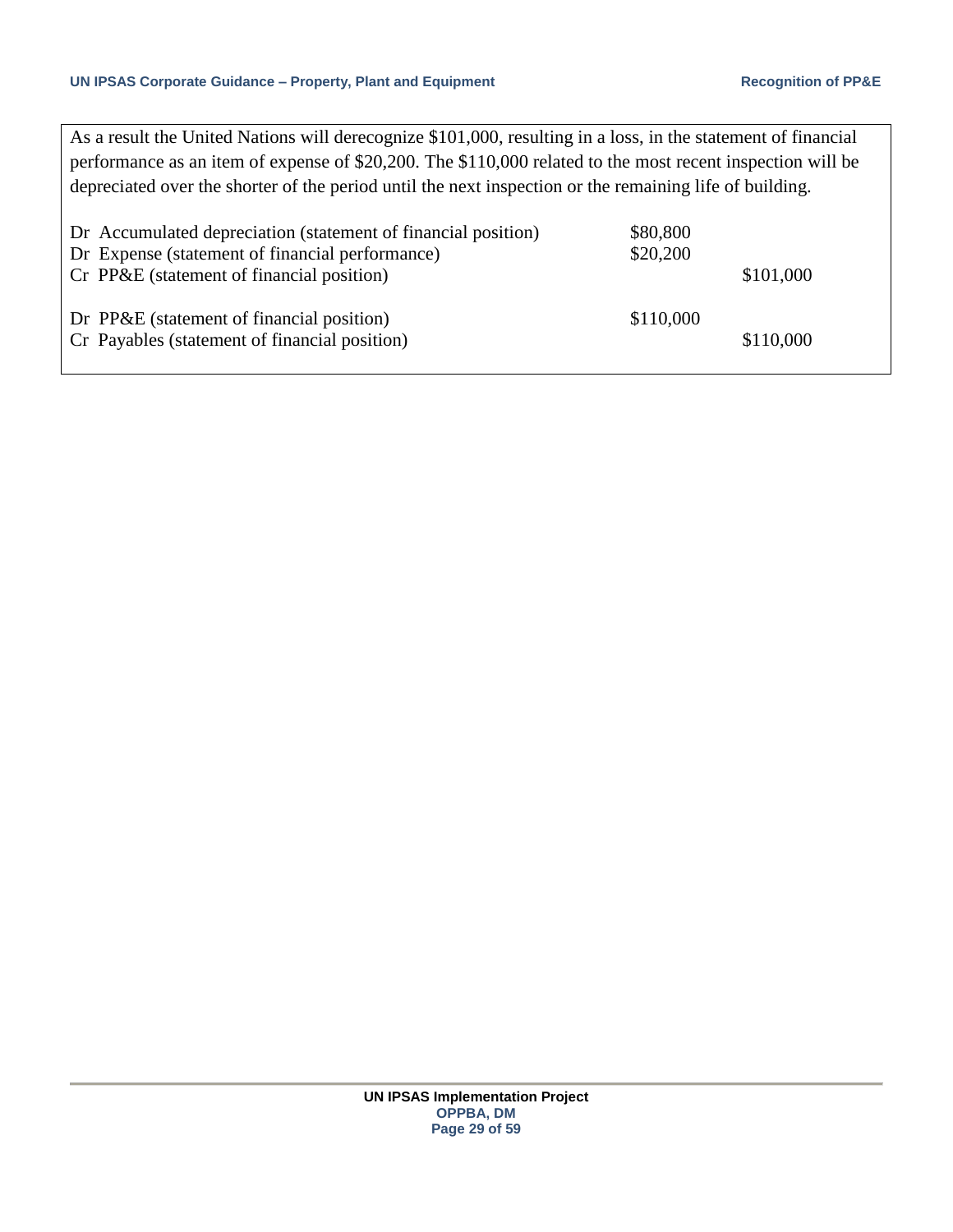### <span id="page-29-0"></span>**6 MEASUREMENT OF PP&E**

Initial measurement - Generally, after the opening statement of financial position has been determined (Day 2 accounting), all assets recognized in the financial statements of the United Nations should be measured at cost when they are first recognized, except for items donated to the United Nations (such goods should be measured at fair value) and self-constructed assets (please refer to section 8.1). For details on measurement of infrastructure assets see CG #6 *Infrastructure Assets*.

Subsequent measurement - PP&E is subsequently depreciated and is subject to impairment review.

### <span id="page-29-1"></span>6.1 Initial measurement

As mentioned above, all assets are recorded at cost, when first recognized in the financial statements with the exception of donated items (which are valued at fair value) and self-constructed assets (section 8.1).

### <span id="page-29-2"></span>**6.1.1 COST MEASUREMENT**

When referring to the "cost" of an asset, the following items are included:

- Its **purchase price**, including import duties and non-refundable purchase taxes, after deducting trade discounts and rebates;
- **Any directly attributable costs** to bringing the asset to the location and condition necessary for it to be capable of operating in the manner intended by management;
- **The initial estimate of the costs of dismantling and removing the item and restoring the site on which it is located**.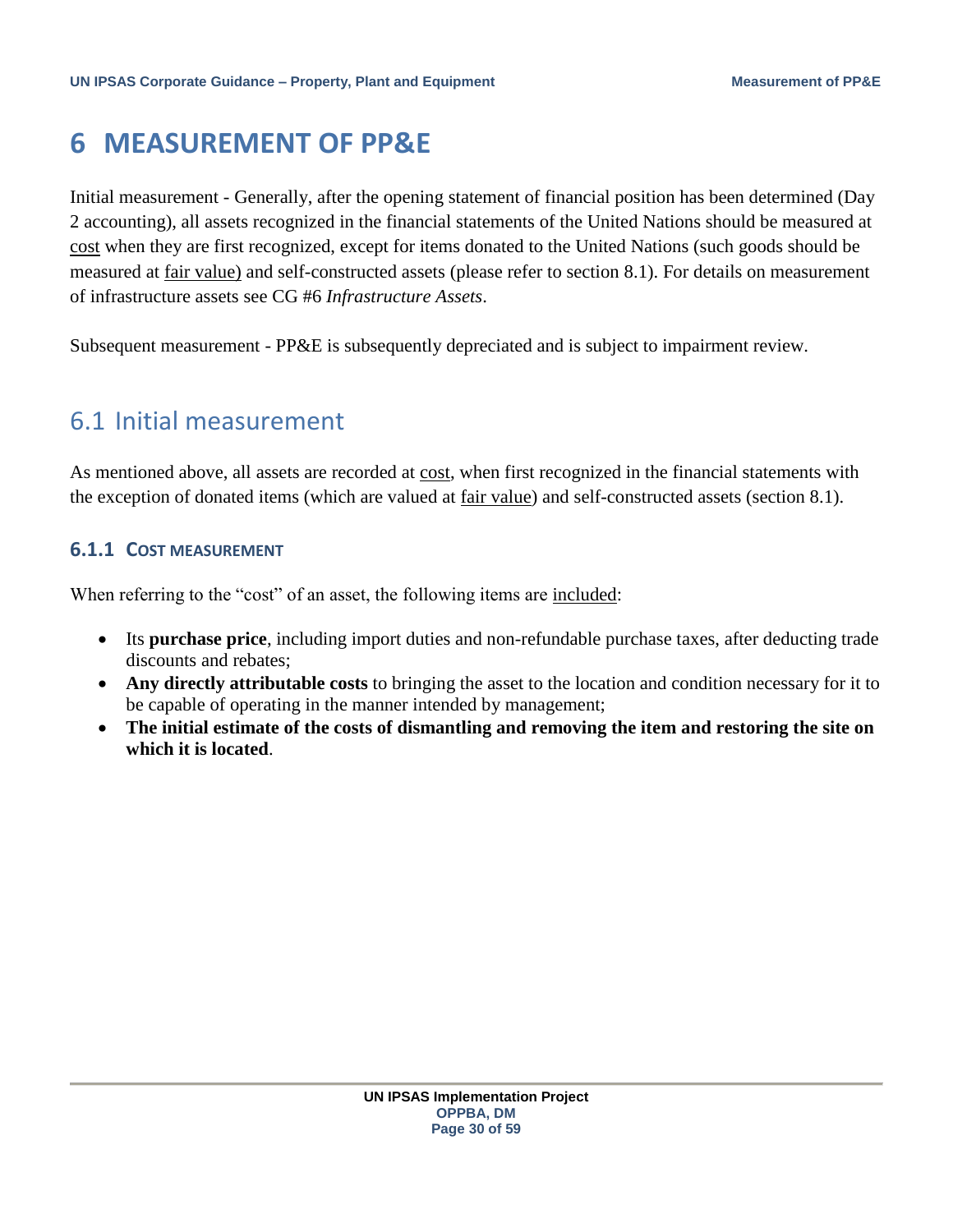

When determining the cost of an asset, **associated costs** such as freight, import duties, insurance and other are determined on the basis of a standard cost applicable to peacekeeping and non-peacekeeping operations as follows:

- (i). Peacekeeping operations 20% will be used for the standard cost methodology;
- (ii). Non-peacekeeping operations 4% will be used for the standard cost methodology.

Both of these rates are subject to review and change each year. However, actual associated costs need to be captured in order to support the applied standard cost percentage which is reviewed on a yearly basis.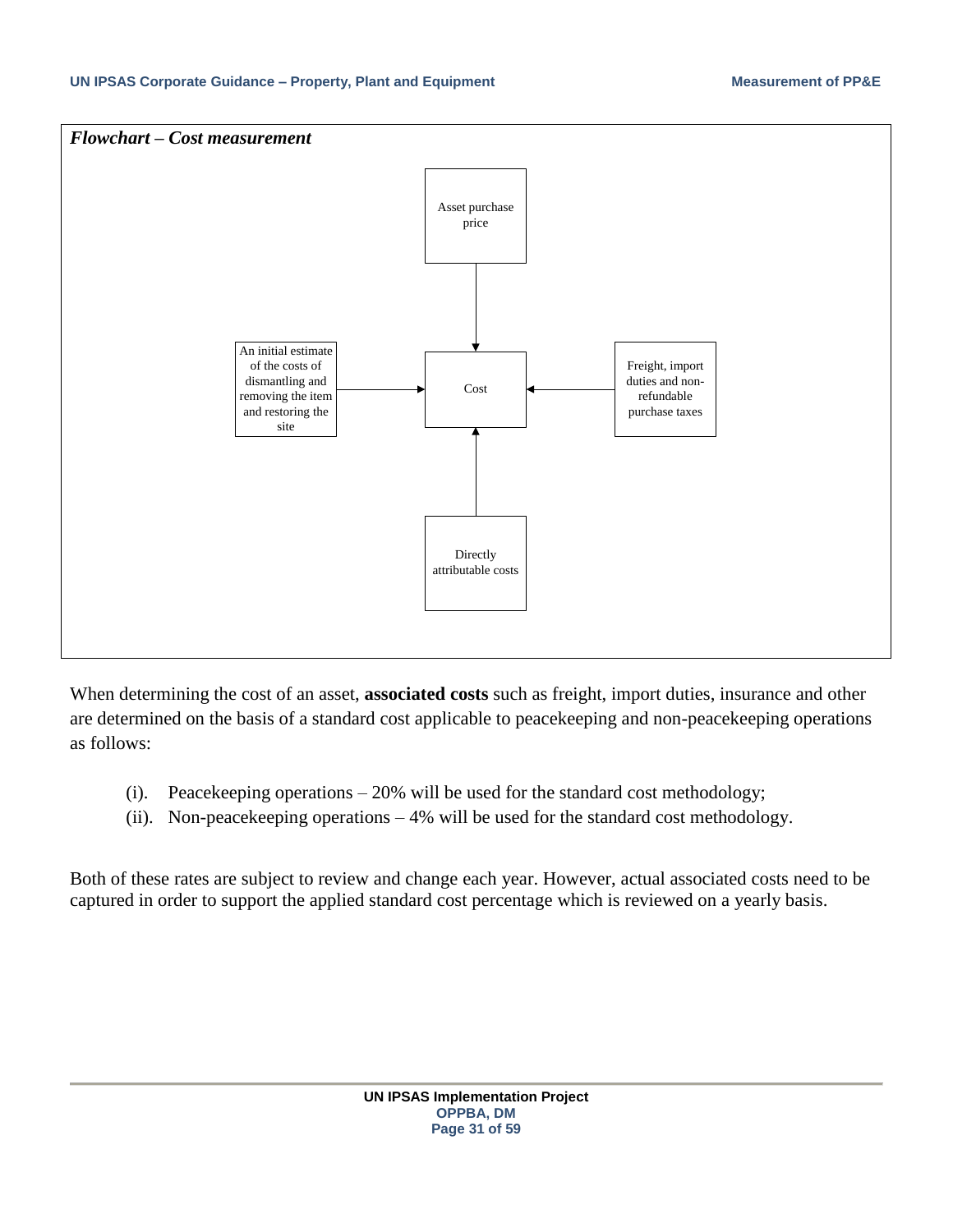### *Example 1 – Associated costs in peacekeeping operations*

The United Nations recently purchased a machine at a cost of \$120,000 for peacekeeping operations. However, due to a delay of documents, the initial delivery and handling costs have not been billed to the United Nations. Despite the lack of complete billing, the machine is made available for use due to the urgent nature of the request.

The **total cost** of the machine consists of the following:

(1) Asset purchase price  $= $120,000$ ; plus

(2) Associated costs - Import duties and non-refundable purchase taxes at 20% of the purchase price i.e.  $$120,000 \times 20\% = $24,000$ ; and

(3) Initial estimate of the costs of dismantling and removing the item.

Since this is a non-peacekeeping acquisition, the **associated costs**, which are the costs outside of the asset purchase price, should be captured once the delayed billing documents are received, although the asset will be placed in service before then.

### *Example 1 – Associated costs in Non-peacekeeping operations*

The United Nations recently purchased an office machine at a cost of \$100,000 for non-peacekeeping operations. However, due to a delay of documents, the initial delivery and handling costs have not been billed to the United Nations. Despite the lack of complete billing, the machine is made available for use due to the urgent nature of the request.

The **total cost** of the machine will consist of the following:

(1) Asset purchase price  $= $100,000;$  plus (2)Associated costs - Import duties and non-refundable purchase taxes at 4% of the purchase price i.e.  $$100,000 \times 4\% = $4,000$ ; and

(3) Initial estimate of the costs of dismantling and removing the item.

Since this is a non-peacekeeping acquisition, the **associated costs**, which are the costs outside of the asset purchase price, should be captured once the delayed billing documents are received, although the asset will be placed in service before then.

### <span id="page-31-0"></span>**6.1.1.1 Purchase price**

**Purchase price** is the price paid, including import duties and non-refundable purchase taxes, after deducting trade discounts and rebates.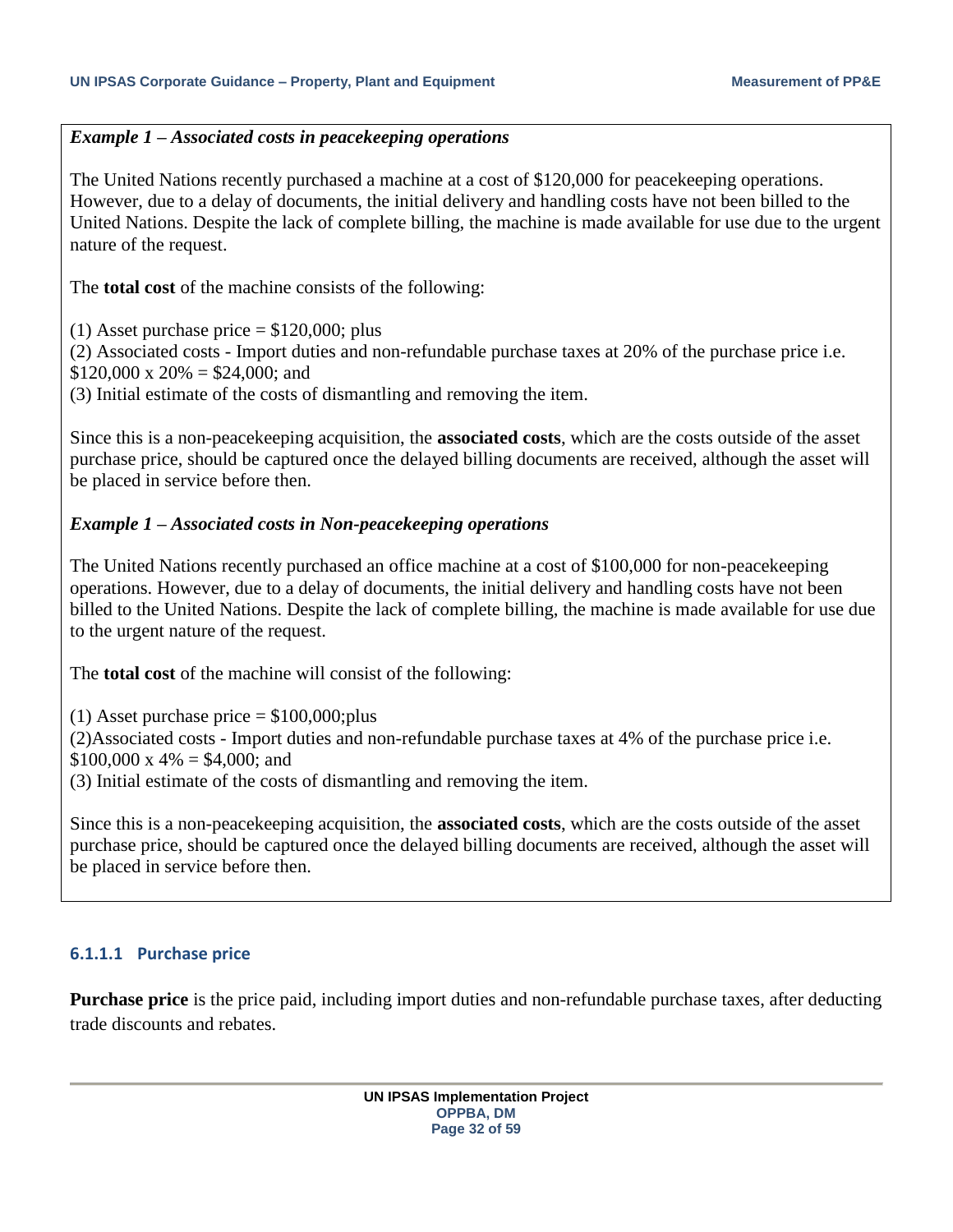#### <span id="page-32-0"></span>**6.1.1.2 Directly attributable costs**

Examples of **directly attributable costs** are:

- Costs of employee benefits (as defined in IPSAS 25, *Employee Benefits*) arising directly from the construction or acquisition of the item of property, plant, and equipment;
- Costs of site preparation;
- Initial delivery and handling costs;
- Installation and assembly costs;
- Costs of testing whether the asset is functioning properly; and
- Professional fees.

### <span id="page-32-1"></span>**6.1.1.3 Dismantling and removal costs**

**Dismantling and removal costs** include the initial costs of dismantling and removing the item and restoring the site on which it is located, the obligation for which the United Nations may incur when the item is acquired. The dismantling or removal costs may be estimated by taking the estimated future cost of restoring the site to its previous condition or based on the United Nations' historical experience restoring similar items. We refer to CG #7 *Provisions* for the recognition criteria of provisions.

#### <span id="page-32-2"></span>**6.1.1.4 Costs not capitalized as part of an asset**

Examples of costs that are not included in the measurement of an item of property, plant, and equipment are:

Costs of conducting business in a new location (including costs of staff training);

IPSAS 17 does not permit capitalization of training costs as they are operating costs rather than directly attributable to an item of PP&E. This is because as operatives may leave at a short notice, their training costs would not meet the definition of an asset and, therefore, may not be capitalized, since the future economic benefits/service potential is not controlled by the United Nations.

• Administration and other general overhead costs;

Only the costs that are directly attributable to the item of PP&E, and not the general operating costs may be capitalized. This is different from IPSAS 12 which specifies that the cost of inventories include costs of conversion. Costs of conversion include a systematic allocation of fixed and variable production overheads. Fixed production overheads are indirect costs of production and include depreciation and maintenance of factory buildings and equipment and the cost of factor (but not office) management and administration.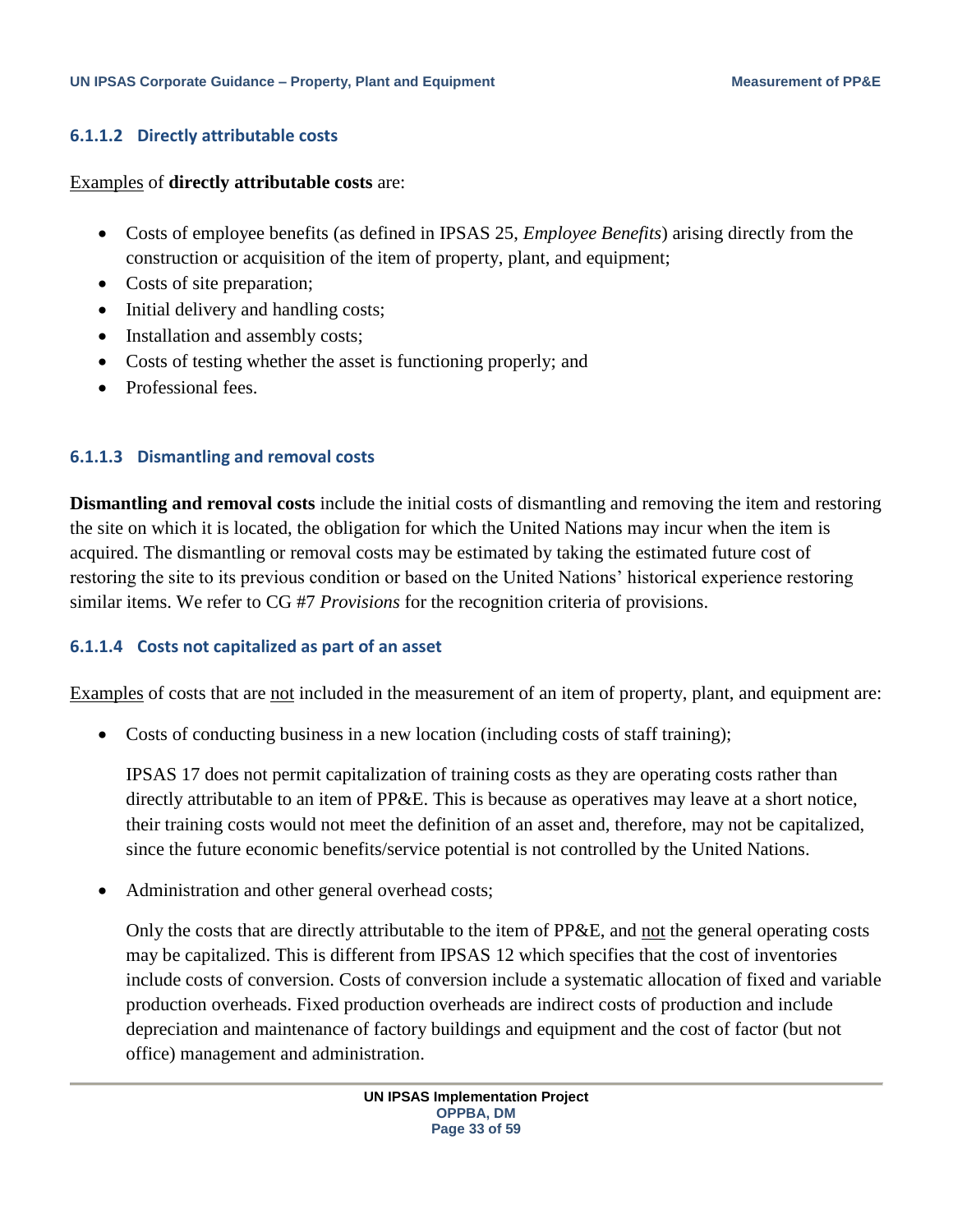It is not permitted to capitalize in PP&E the general overheads where such costs would have been incurred whether the asset was constructed or not. As a general rule in such situations only incremental costs that would have been avoided had the asset not been constructed can really be directly and conclusively attributed to bringing the asset to its working condition. For example, the cost of a temporary office on the site of development, that would have been incurred but for the project, should be capitalized because it is both an incremental and a direct cost that is attributable to bringing the asset to the condition necessary for it to operate in the manner intended by management.

- Day-to-day servicing of the item of property, plant, and equipment;
- Costs of relocating or reorganizing part or all of the United Nation's operations;
- Internal mark-ups (i.e. margin increases within the same reporting entity if this applies); and
- Cost of abnormal amounts of wasted material, labor, or other resources.

### <span id="page-33-0"></span>**6.1.2 DONATED GOODS – FAIR VALUE MEASUREMENT**

With regard to measuring the fair value of donated machinery and equipment, the following procedures are recommended in **descending** order of best practice:

- The analyst should attempt to obtain a market price for similar asset;
- If market prices are not practically available, the analyst should reference recent acquisition costs for recent similar item;
- If prices cannot be obtained from the market or internal purchasing data, the analyst should solicit an indication of value or cost from donor. In this instance, the analyst needs to assess the reasonableness of the data provided and if deemed reasonable, use the provided value or cost as a representation of fair value;
- If none of the above methods can be relied upon, an alternative procedure to determine the best value to assign to machinery and equipment needs to be identified. For example, inquire from other agencies with similar experience in valuing such in kind items donated to them and retain such inquiries as alternative proof of documentation for audit; and
- Lastly, if the machinery and equipment in question is thought to have significant values, solicit the services of a third party - a valuation expert.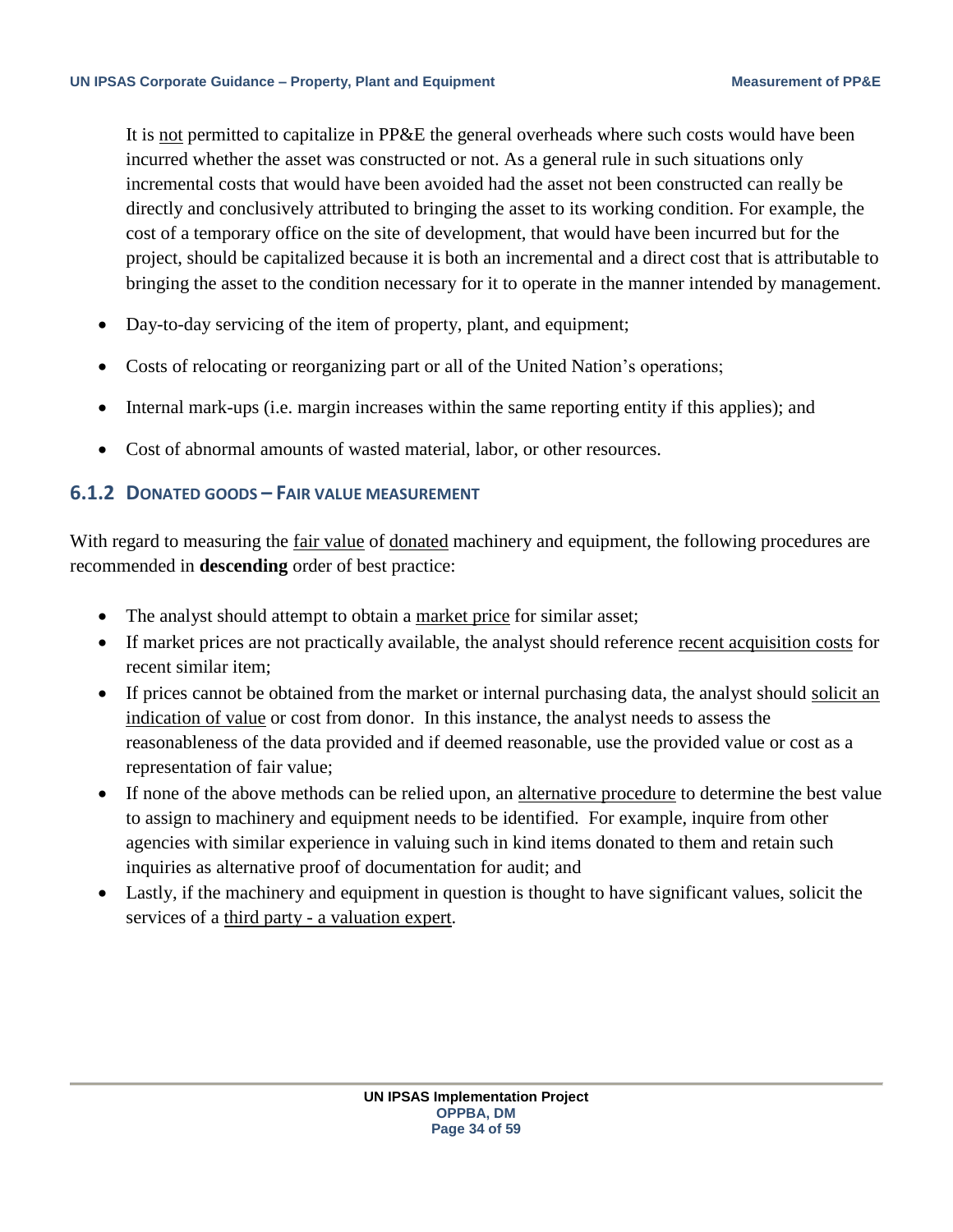#### *Example – Donated room*

In instances where a room is donated to the United Nations, the United Nations shall value the room at fair value. However, items should be fair valued using the value of an item the United Nations would replace the donated goods by (e.g. a table designed with unique artwork from the donating country) would be replaced by a "normal" office table). Artwork or other cultural items in the room should be classified as heritage assets and, therefore, should not be recognized.

### <span id="page-34-0"></span>6.2 Subsequent measurement

PP&E is subsequently depreciated and could be subject to impairment.

### <span id="page-34-1"></span>**6.2.1 DEPRECIATION**

The depreciable amount of an asset is allocated on a straight line basis over its useful life (see section 6.2.1.2).

In accordance with IPSAS Policy Framework and as agreed with the BoA, that depreciation of an asset **begins** when the UN has obtained control over the asset in accordance with Incoterms. The UN will depreciate the asset as of the  $1<sup>st</sup>$  day of the month the control over the asset is obtained by the UN.

Depreciation of an asset **ceases** when the asset is fully depreciated or derecognized as stipulated in the Standard.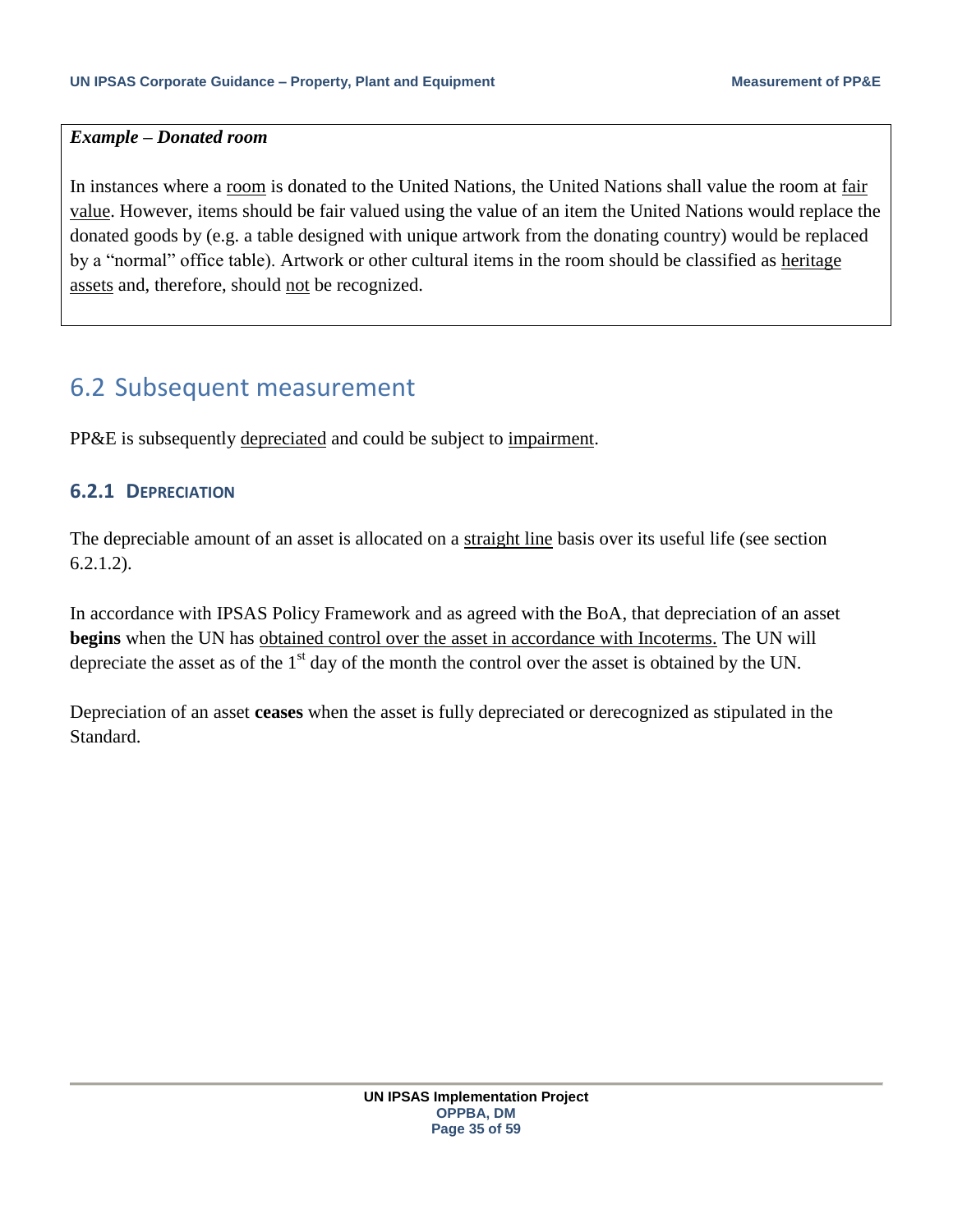### *Example 1 – Depreciation Applied on straight line basis – (purchase on 2 January 2010)*

A vehicle is purchased for \$124,000. The vehicle is available for service at the beginning of 2010. Its useful life is estimated to be 6 years. Its residual value is estimated to be \$0. The depreciation method to be used is straight-line. At the end of its useful life, it is donated to a local non-governmental organization (NGO).

| Asset Record: PP&E - Vehicles       |                 |                                                |  |  |  |  |
|-------------------------------------|-----------------|------------------------------------------------|--|--|--|--|
| <b>Acquisition Date</b>             | 2 January, 2010 |                                                |  |  |  |  |
| <b>Acquisition Cost</b>             | 124,000         |                                                |  |  |  |  |
| <b>Useful Life (years)</b>          | 6               |                                                |  |  |  |  |
| <b>Residual Value</b>               | 0               |                                                |  |  |  |  |
| <b>Depreciation Method</b>          | SL              |                                                |  |  |  |  |
| <b>Annual Depreciation</b>          | 20,667          |                                                |  |  |  |  |
| <b>Depreciation Charged</b><br>2010 | 20.667          | <b>End of Year Carrying Amount:</b><br>103,333 |  |  |  |  |
| 2011                                | 20,667          | 82,667                                         |  |  |  |  |
| 2012                                | 20,667          | 62,000                                         |  |  |  |  |
| 2013                                | 20,667          | 41,333                                         |  |  |  |  |
| 2014                                | 20,667          | 20.667                                         |  |  |  |  |
| 2015                                | 20,667          |                                                |  |  |  |  |
| Impairments:                        |                 |                                                |  |  |  |  |
| 2016<br>Disposal:                   |                 | 0 Given to Agency XYZ                          |  |  |  |  |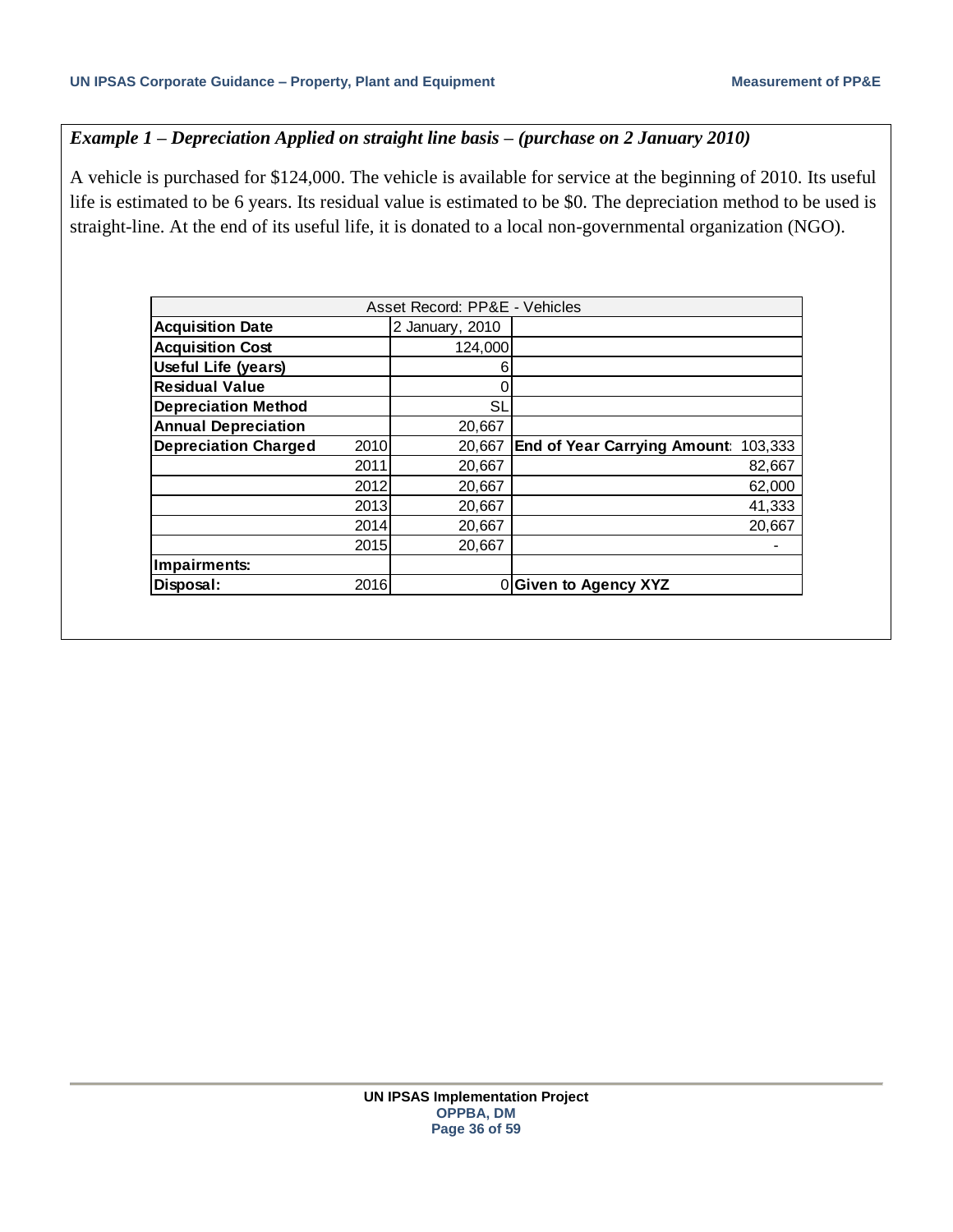### *Example 2 – Depreciation - Applied on straight line basis (purchased in middle of the year)*

Equipment is purchased for \$110,000. The control of the asset is obtained by the UN in accordance with Incoterms on 20 July 2010. Its useful life is estimated to be 10 years and its residual value to be \$0. The depreciation method to be used is straight-line. At the end of its useful life, it is donated to a local NGO.

Depreciation of the equipment begins when UN gains control over it (i.e. 20 July 2010). As illustrated below, depreciation is charged on an annual basis and commences in the **month** of the transfer of control to the UN.

| Asset Record: Infrastructure assets  |  |               |                                     |         |  |  |
|--------------------------------------|--|---------------|-------------------------------------|---------|--|--|
|                                      |  |               |                                     |         |  |  |
| <b>Acquisition Date</b>              |  | 20 July, 2010 |                                     |         |  |  |
| <b>Acquisition Cost (USD)</b>        |  | 110,000       |                                     |         |  |  |
| <b>Useful Life (years)</b>           |  | 10            |                                     |         |  |  |
| <b>Residual Value (USD)</b>          |  | 0             |                                     |         |  |  |
| <b>Depreciation Method</b>           |  | SL            |                                     |         |  |  |
| <b>Annual Depreciation (USD)</b>     |  | 11,000        |                                     |         |  |  |
| <b>Depreciation Charged:</b><br>2010 |  | 5,500         | <b>End of Year Carrying Amount:</b> | 104,500 |  |  |
| 2011                                 |  | 11,000        |                                     | 93,500  |  |  |
| 2012                                 |  | 11,000        |                                     | 82,500  |  |  |
| 2013                                 |  | 11,000        |                                     | 71,500  |  |  |
| 2014                                 |  | 11,000        |                                     | 60,500  |  |  |
| 2015                                 |  | 11,000        |                                     | 49,500  |  |  |
| 2016                                 |  | 11,000        |                                     | 38,500  |  |  |
| 2017                                 |  | 11,000        |                                     | 27,500  |  |  |
| 2018                                 |  | 11,000        |                                     | 16,500  |  |  |
| 2019                                 |  | 11,000        |                                     | 5,500   |  |  |
| 2020                                 |  | 5,500         |                                     |         |  |  |
|                                      |  |               |                                     |         |  |  |
| Impairments:                         |  |               |                                     |         |  |  |
| 2020<br>Disposal:                    |  |               | 0Given to Agency XYZ                |         |  |  |

#### *Example 3– Depreciation- Charged when an asset is ready for use*

The United Nations constructs a machine for its own use. Construction is completed on 1 November 20X6 but the United Nations does not begin using the machine until 1 March 20X7.

The United Nations should begin charging depreciation from the date the machine is ready for use, that is 1 November 20X6. The fact that the machine was not used for a period after it was ready to be used is not relevant in considering when to begin charging depreciation.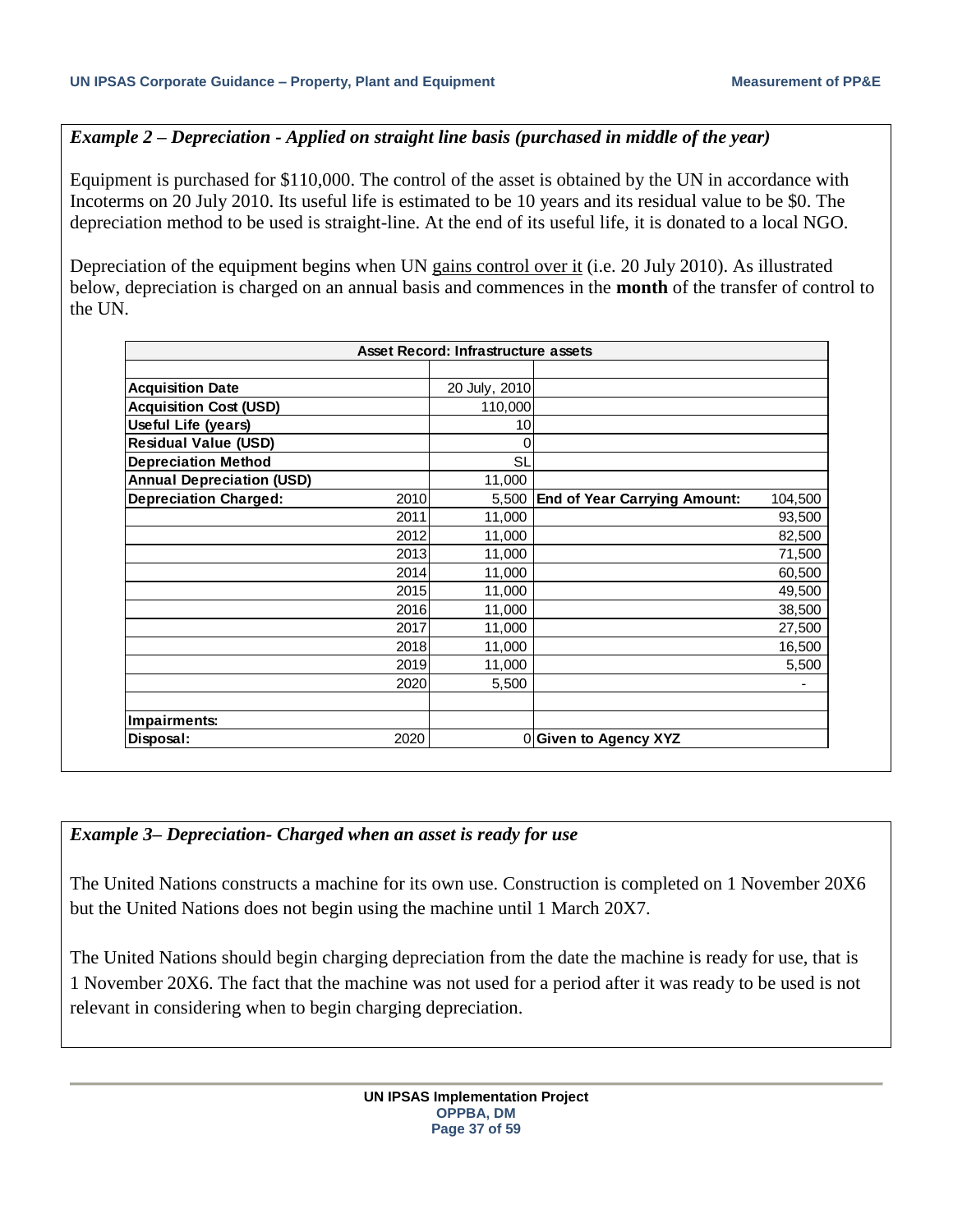#### <span id="page-37-0"></span>**6.2.1.1 Componentization of buildings**

Each part of an item of PP&E with a cost that is significant in relation to the total cost of the item is depreciated separately (except where one significant part has a useful life and a depreciation method that is the same as those of another part of that same item of PP&E).

A PP&E item comprising of significant **components** with different useful lives will be depreciated separately. Componentization will apply to major owned buildings in which major systems such as the HVAC, elevators, and electrical systems have useful lives shorter than the building itself.

Componentization will not be applied in peacekeeping operations. The offices will assume the Class A, B, and C system (refer to below) to estimate the buildings' useful lives.

| <b>Sub-component</b>                   | <b>Useful Life</b>                   |
|----------------------------------------|--------------------------------------|
| 1. Foundations & Basements             | 50/40/25*                            |
| 2. Superstructure                      | 50/40/25*                            |
| 3. Exterior Closure                    | 50/40/25*                            |
| 4. Roofing                             | 20                                   |
| 5. Interior construction, staircases & |                                      |
| interior finishes                      | 20                                   |
| 6. Conveying systems                   | 25                                   |
| 7. Plumbing                            | 25                                   |
| 8. HVAC                                | 25                                   |
| 9. Fire protection                     | 25                                   |
|                                        | 25                                   |
|                                        | 10. Electrical & low-voltage systems |

### <span id="page-37-1"></span>*6.2.1.1.1 Administrative buildings*<sup>7</sup>

\* Please refer to building classes below for a detailed description of class A (50 years), class B (40 years), and class C (25 years) buildings

 $\overline{a}$ <sup>7</sup> Specific useful lives will be applied for administrative buildings when application of the standard useful lives would result in non-compliance with IPSAS.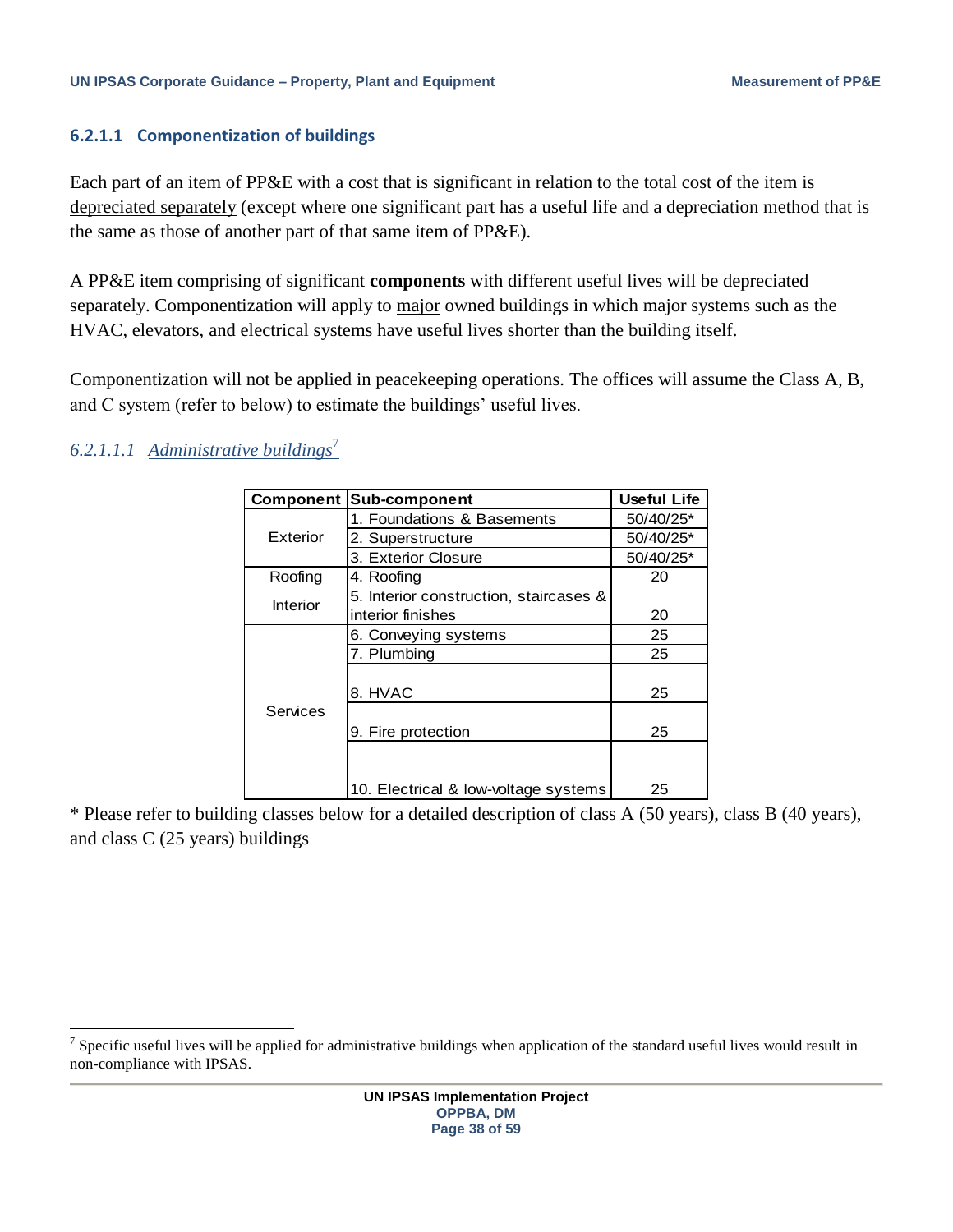|                 | <b>Component Sub-component</b>         | <b>Explanation</b>                                                   |
|-----------------|----------------------------------------|----------------------------------------------------------------------|
|                 | 1. Foundations & Basements             | Foundation; slab to grade; basement excavation; basement walls       |
| Exterior        | 2. Superstructure                      | Floor construction; roof construction                                |
|                 | 3. Exterior Closure                    | Exterior walls; exterior windows & doors                             |
| Roofing         | 4. Roofing                             | Roof coverings; roof openings                                        |
| <b>Interior</b> | 5. Interior construction, staircases & | Partitions; interior doors; stair construction; stair finishes; wall |
|                 | interior finishes                      | finishes; floor finishes; ceiling finishes                           |
|                 | 6. Conveying systems                   | Elevators; escalators                                                |
|                 | 7. Plumbing                            | Plumbing fixtures; water distribution; sanitary waste; drainage      |
|                 |                                        | Heat generating systems; cooling generating systems;                 |
|                 | 8. HVAC                                | distribution systems; control and instrumentation                    |
| <b>Services</b> |                                        | Sprinkler systems; stand-pipe & hose systems; fire protection        |
|                 | 9. Fire protection                     | systems                                                              |
|                 |                                        | Service & distribution; lighting & branch wiring; special electric   |
|                 |                                        | systems; fire protection electric systems; audio-visual systems;     |
|                 | 10. Electrical & low-voltage systems   | security systems; communications & IT systems                        |

| Component Sub-component |            |                                          |                | <b>Explanation</b>                                         |                                                                                                           |                         |  |  |  |  |  |  |  |
|-------------------------|------------|------------------------------------------|----------------|------------------------------------------------------------|-----------------------------------------------------------------------------------------------------------|-------------------------|--|--|--|--|--|--|--|
|                         |            | 1. Foundations & Basements               |                | Foundation; slab to grade; basement excavation; basement   |                                                                                                           |                         |  |  |  |  |  |  |  |
| Exterior                |            | 2. Superstructure                        |                | Floor construction; roof construction                      |                                                                                                           |                         |  |  |  |  |  |  |  |
|                         |            | 3. Exterior Closure                      |                | Exterior walls; exterior windows & doors                   |                                                                                                           |                         |  |  |  |  |  |  |  |
| Roofing                 | 4. Roofing |                                          |                | Roof coverings; roof openings                              |                                                                                                           |                         |  |  |  |  |  |  |  |
| Interior                |            | 5. Interior construction, staircases &   |                |                                                            | Partitions; interior doors; stair construction; stair finishes; w                                         |                         |  |  |  |  |  |  |  |
|                         |            | interior finishes                        |                |                                                            | finishes; floor finishes; ceiling finishes                                                                |                         |  |  |  |  |  |  |  |
|                         |            | 6. Conveying systems                     |                | Elevators; escalators                                      |                                                                                                           |                         |  |  |  |  |  |  |  |
|                         |            | 7. Plumbing                              |                |                                                            | Plumbing fixtures; water distribution; sanitary waste; drainag                                            |                         |  |  |  |  |  |  |  |
|                         | 8. HVAC    |                                          |                |                                                            | Heat generating systems; cooling generating systems;<br>distribution systems; control and instrumentation |                         |  |  |  |  |  |  |  |
| Services                |            |                                          |                |                                                            | Sprinkler systems; stand-pipe & hose systems; fire protecti                                               |                         |  |  |  |  |  |  |  |
|                         |            | 9. Fire protection                       |                | systems                                                    |                                                                                                           |                         |  |  |  |  |  |  |  |
|                         |            |                                          |                |                                                            | Service & distribution; lighting & branch wiring; special elect                                           |                         |  |  |  |  |  |  |  |
|                         |            |                                          |                |                                                            | systems; fire protection electric systems; audio-visual syste                                             |                         |  |  |  |  |  |  |  |
|                         |            | 10. Electrical & low-voltage systems     |                |                                                            | security systems; communications & IT systems                                                             |                         |  |  |  |  |  |  |  |
|                         |            | Building classes are defined as follows: |                |                                                            |                                                                                                           |                         |  |  |  |  |  |  |  |
| <b>Class</b>            |            | Frame                                    |                | Floor                                                      | Roof                                                                                                      | <b>Walls</b>            |  |  |  |  |  |  |  |
|                         |            | Structural steel                         |                |                                                            |                                                                                                           |                         |  |  |  |  |  |  |  |
|                         |            | columns and beams,                       |                |                                                            |                                                                                                           | Load-bearing masonry    |  |  |  |  |  |  |  |
|                         |            | fireproofed with                         |                |                                                            | Formed concrete,                                                                                          | or stone, non-bearing   |  |  |  |  |  |  |  |
|                         |            | masonry, concrete,                       |                | Concrete or concrete                                       | precast slabs, concrete                                                                                   | curtain walls, masonry, |  |  |  |  |  |  |  |
|                         |            | plaster, or other                        | on steel deck, |                                                            | or gypsum on steel                                                                                        | concrete, metal and     |  |  |  |  |  |  |  |
| A                       |            | incombustible material                   | fireproofed    |                                                            | deck, fireproofed                                                                                         | glass panels, stone     |  |  |  |  |  |  |  |
|                         |            | Reinforced concrete                      |                |                                                            |                                                                                                           |                         |  |  |  |  |  |  |  |
|                         |            | columns and beams                        |                |                                                            |                                                                                                           |                         |  |  |  |  |  |  |  |
|                         |            | <or>Masonry or</or>                      |                |                                                            |                                                                                                           |                         |  |  |  |  |  |  |  |
|                         |            | concrete load-bearing                    |                |                                                            | Formed concrete,                                                                                          |                         |  |  |  |  |  |  |  |
|                         |            | walls with or without                    |                |                                                            | precast slabs, concrete                                                                                   |                         |  |  |  |  |  |  |  |
|                         |            | pilasters; masonry or                    |                |                                                            | or gypsum on steel                                                                                        |                         |  |  |  |  |  |  |  |
|                         |            | concrete walls with                      |                |                                                            | deck, fireproofed <or> Nonbearing curtain</or>                                                            |                         |  |  |  |  |  |  |  |
|                         |            | steel, wood or                           |                | Concrete or concrete                                       | Wood or steel joists                                                                                      | walls, masonry,         |  |  |  |  |  |  |  |
|                         |            | concrete frame; fire-                    | on steel deck, |                                                            | with wood or steel                                                                                        | concrete, metal and     |  |  |  |  |  |  |  |
| $\, {\bf B}$            |            | resistant construction                   | fireproofed    |                                                            | deck; concrete plank                                                                                      | glass panels, stone     |  |  |  |  |  |  |  |
|                         |            | Wood or steel studs in                   |                |                                                            |                                                                                                           | Almost any material     |  |  |  |  |  |  |  |
|                         |            |                                          |                |                                                            |                                                                                                           |                         |  |  |  |  |  |  |  |
|                         |            | bearing wall, wood                       |                |                                                            |                                                                                                           | except masonry or       |  |  |  |  |  |  |  |
|                         |            | frame, primarily                         |                | Wood or steel floor                                        | Wood or steel joists                                                                                      | concrete; generally     |  |  |  |  |  |  |  |
|                         |            | combustible                              |                | joists or concrete slab                                    | with wood or steel                                                                                        | combustible             |  |  |  |  |  |  |  |
|                         |            |                                          |                |                                                            |                                                                                                           |                         |  |  |  |  |  |  |  |
| $\mathbf C$             |            | construction                             | on grade       | <b>UN IPSAS Implementation Project</b><br><b>OPPBA, DM</b> | deck                                                                                                      | construction            |  |  |  |  |  |  |  |
|                         |            |                                          |                | Page 39 of 59                                              |                                                                                                           |                         |  |  |  |  |  |  |  |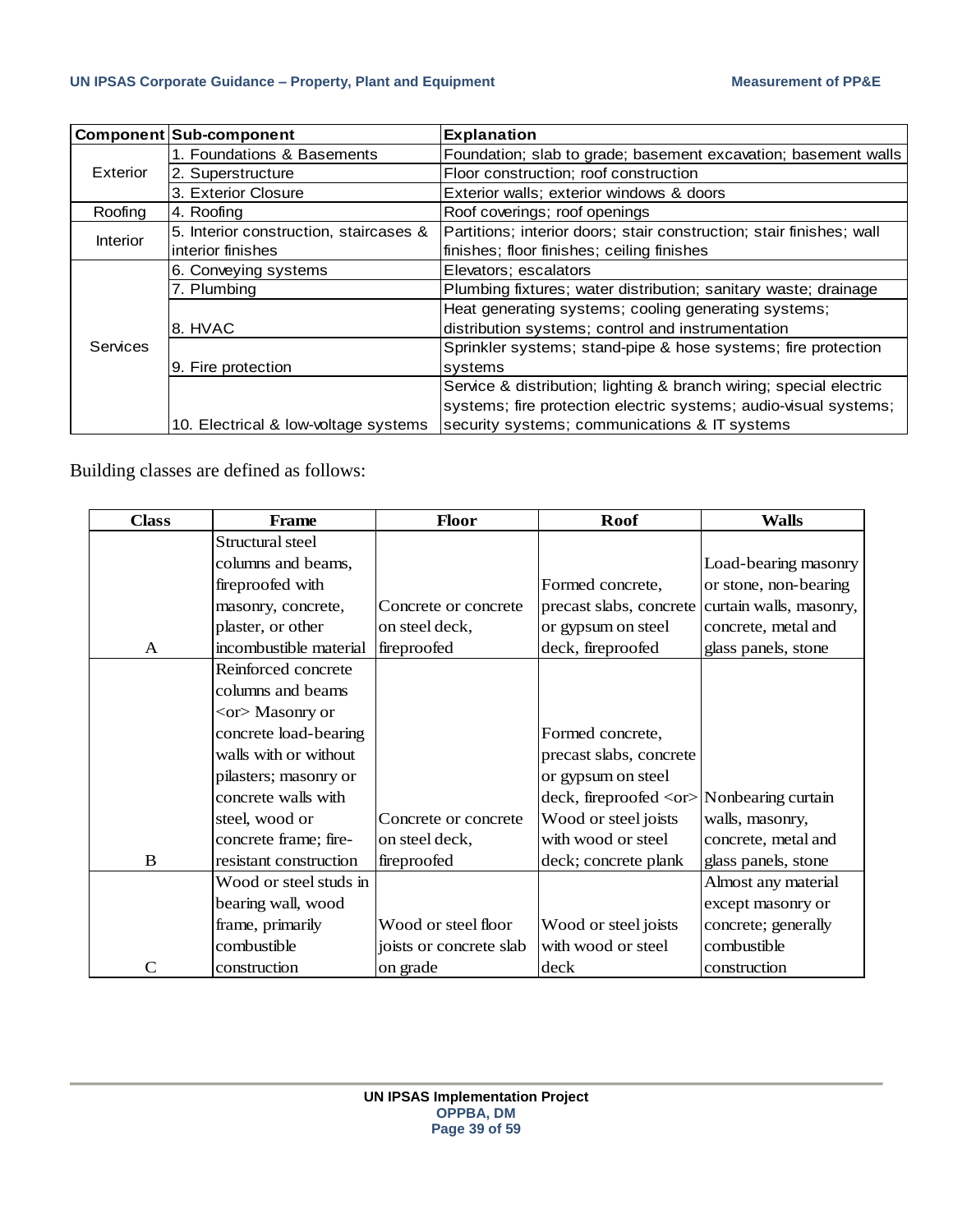### <span id="page-39-0"></span>*6.2.1.1.2 Warehouses<sup>8</sup>*

|          | <b>Component Sub-component</b>      | <b>Useful Life</b> |
|----------|-------------------------------------|--------------------|
|          | 1. Foundations & Basements          | 50/40/25*          |
| Exterior | 2. Superstructure                   | 50/40/25*          |
|          | 3. Exterior Closure                 | 50/40/25*          |
| Roofing  | 4. Roofing                          | 20                 |
|          | 5. Conveying systems                | 25                 |
|          | 6. Plumbing                         | 25                 |
|          | 7. HVAC                             | 25                 |
| Services | 8. Fire protection                  | 25                 |
|          |                                     |                    |
|          | 9. Electrical & low-voltage systems | 25                 |

\* Please refer to building classes above for a detailed description of class A (50 years), class B (40 years), and class C (25 years) buildings

|                 | Component Sub-component             | <b>Useful Life</b>                                                 |  |  |  |  |  |
|-----------------|-------------------------------------|--------------------------------------------------------------------|--|--|--|--|--|
|                 | 1. Foundations & Basements          | Foundation; slab to grade; basement excavation; basement walls     |  |  |  |  |  |
| Exterior        | 2. Superstructure                   | Floor construction; roof construction                              |  |  |  |  |  |
|                 | 3. Exterior Closure                 | Exterior walls; exterior windows & doors                           |  |  |  |  |  |
| Roofing         | 4. Roofing                          | Roof coverings; roof openings                                      |  |  |  |  |  |
|                 | 5. Conveying systems                | Elevators; escalators                                              |  |  |  |  |  |
|                 | 6. Plumbing                         | Plumbing fixtures; water distribution; sanitary waste; drainage    |  |  |  |  |  |
|                 |                                     | Heat generating systems; cooling generating systems;               |  |  |  |  |  |
|                 | 7. HVAC                             | distribution systems; control and instrumentation                  |  |  |  |  |  |
| <b>Services</b> |                                     | Sprinkler systems; stand-pipe & hose systems; fire protection      |  |  |  |  |  |
|                 | 8. Fire protection                  | systems                                                            |  |  |  |  |  |
|                 |                                     | Service & distribution; lighting & branch wiring; special electric |  |  |  |  |  |
|                 |                                     | systems; fire protection electric systems; audio-visual systems;   |  |  |  |  |  |
|                 | 9. Electrical & low-voltage systems | security systems; communications & IT systems                      |  |  |  |  |  |

#### <span id="page-39-1"></span>**6.2.1.2 Useful life overview**

The depreciable amount of an asset shall be allocated on a straight line basis over its useful life. Please find below an overview of applicable useful lives:

<sup>&</sup>lt;sup>8</sup> Specific useful lives will be applied for warehouses when application of the standard useful lives would result in noncompliance with IPSAS.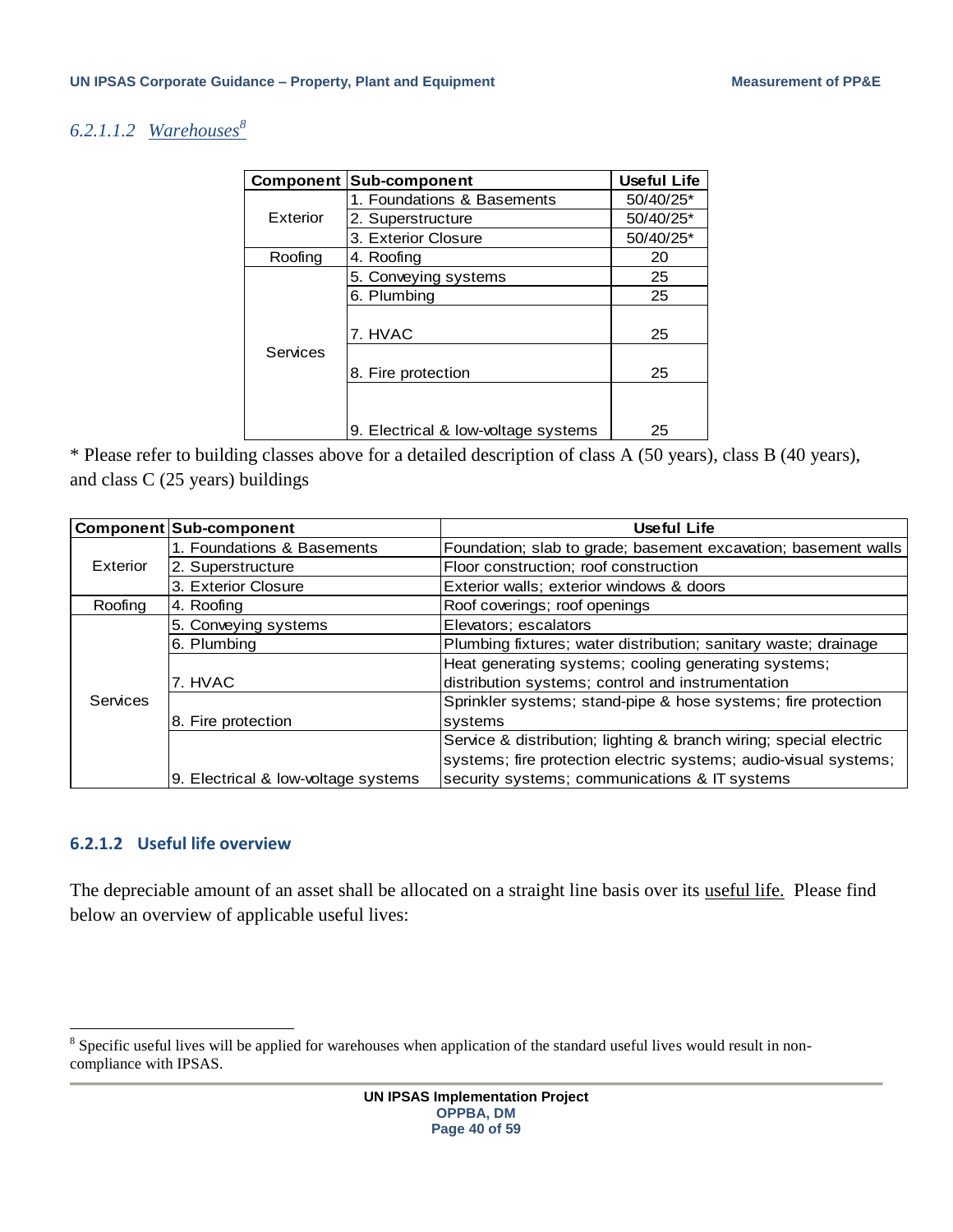| <b>Asset Classes</b>   | <b>Asset sub class</b>                                                    | <b>Estimated useful life (in</b><br>years)   |
|------------------------|---------------------------------------------------------------------------|----------------------------------------------|
| Communication and      | IT Equipment                                                              | $\overline{4}$                               |
| IT Equipment           | <b>Communications Equipment</b>                                           | 7                                            |
|                        | <b>Audio Visual Equipment</b>                                             | 7                                            |
|                        | <b>Light Wheeled Vehicles</b>                                             | 6                                            |
|                        | Heavy Wheeled Vehicles and Engineering                                    | 12                                           |
| Vehicles               | <b>Support Vehicles</b><br>Specialized Vehicles, Trailers and Attachments |                                              |
|                        | <b>Vessels</b>                                                            | $Set^*(6 \text{ to } 12 \text{ year range})$ |
|                        |                                                                           | 10                                           |
|                        | Light Engineering and Construction Equipment                              | 5                                            |
|                        | Heavy Engineering and Construction Equipment                              | 12                                           |
|                        | Printing and Publishing Equipment                                         | 20                                           |
| Machinery and          | Water Treatment and Fuel Distribution Equipment                           | 7                                            |
| equipment              | <b>Medical Equipment</b><br><b>Transportation Equipment</b>               | 5<br>7                                       |
|                        | Security and Safety Equipment                                             | 5                                            |
|                        | Mine detection and clearing equipment                                     | 5                                            |
|                        | Accommodation and refrigeration equipment                                 | 6                                            |
|                        |                                                                           |                                              |
|                        | Office Equipment                                                          | $\overline{4}$                               |
| Furniture and fixtures | Furniture                                                                 | 10                                           |
|                        | Library Reference Material (incl. Books)                                  | 3                                            |
|                        | <b>Fixtures and Fittings</b>                                              | 7                                            |
| Leasehold              | Fixtures and Fittings (shorter of lease term /5 years)                    | 5                                            |
| improvements           | Minor Construction Works (shorter of lease term /5                        | 5                                            |
|                        | years)                                                                    |                                              |
|                        | Telecommunication                                                         |                                              |
|                        | Energy                                                                    |                                              |
|                        | Protection                                                                |                                              |
| Infrastructure assets  | Transport                                                                 | $Set^{\text{T}}$ (up to 50 years)            |
|                        | Waste management                                                          |                                              |
|                        | Water management                                                          |                                              |
|                        | Recreation                                                                |                                              |
|                        | Landscaping                                                               |                                              |
| Assets under           | Buildings under construction                                              |                                              |
| construction           | Infrastructure assets under construction                                  | No depreciation                              |
|                        | Other assets under construction                                           |                                              |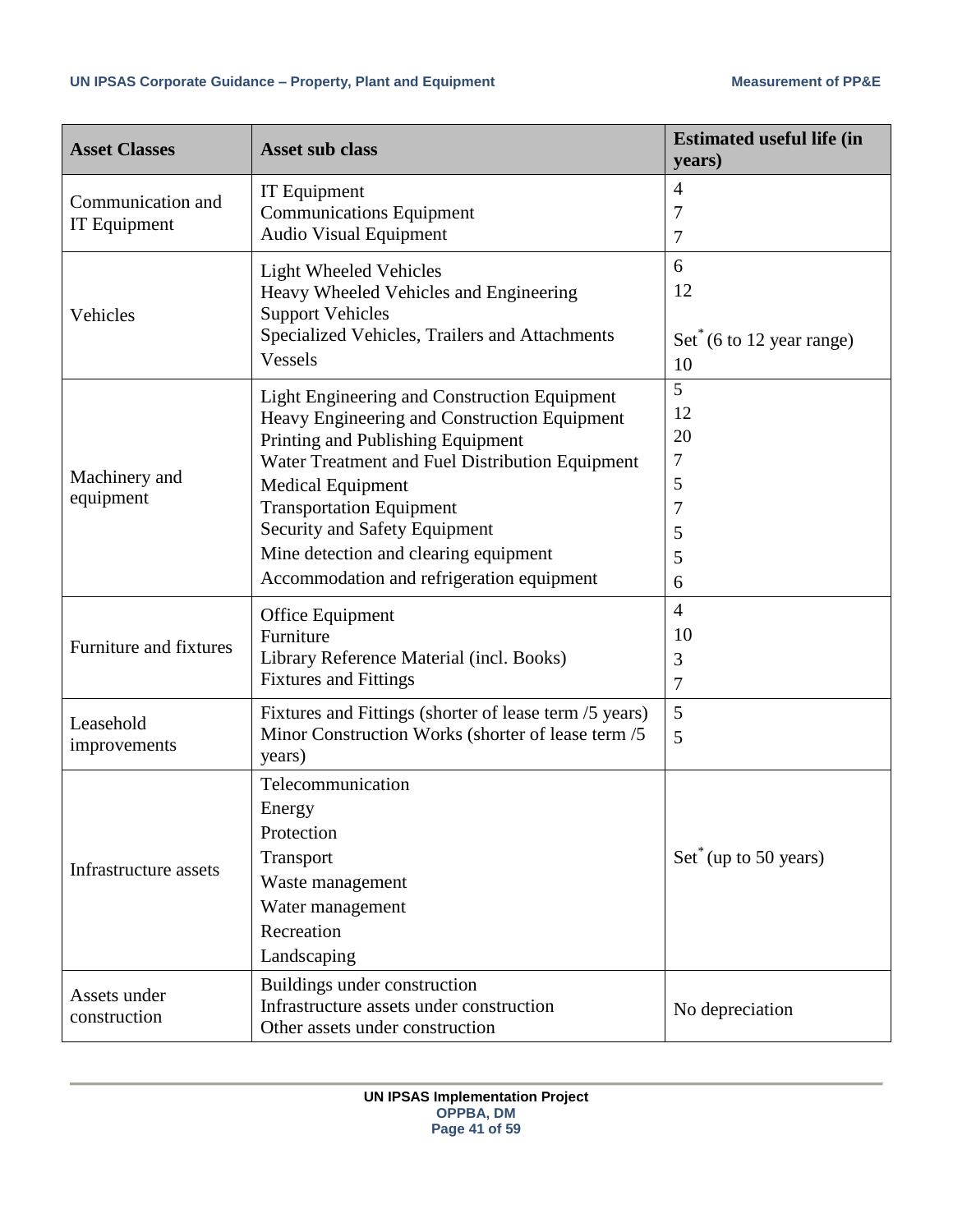#### **UN IPSAS Corporate Guidance – Property, Plant and Equipment Measurement of PP&E**

| <b>Asset Classes</b> | Asset sub class                                                                                               | <b>Estimated useful life (in</b><br>years)                        |
|----------------------|---------------------------------------------------------------------------------------------------------------|-------------------------------------------------------------------|
|                      | Buildings - fixed                                                                                             | $Set^*(up to 50 years - See)$<br>section $6.2.1.1$ above)         |
| <b>Buildings</b>     | Buildings - Temporary and Mobile<br>Buildings – commercial finance lease<br>Buildings – donated rights to use | Shorter of term of<br>arrangement and useful life<br>of buildings |
| Land                 |                                                                                                               | No depreciation                                                   |

Set\* – Specific useful lives and residual values will be applied for high cost and/or specialized items of PP&E when application of the standard useful life for the class would result in non-compliance with IPSAS.

The residual value is deemed to be zero unless at the end of the asset's useful life the residual value is likely to be significant.

The useful life of an asset should be reviewed at least at each annual reporting date and modified if deemed necessary.

### *Example – Change in estimate of useful life*

The United Nations purchased an asset on 1 January 20X0 for \$100,000 and the asset had a useful life of 10 years and a residual value of zero. The United Nations has charged depreciation using the straight-line method of \$10,000 per year. On 1 January 20X4, when the asset's net book value is \$60,000, the United Nations reviews the estimated useful life and decides that the asset will probably be useful for a further 4 years and, therefore, the useful life is revised to 8 years. The Organization should amend the annual depreciation to charge the undepreciated cost (namely, \$60,000) over the revised remaining useful life of four years. Consequently, it should charge depreciation for the next 4 years at \$15,000 per year.

### <span id="page-41-0"></span>**6.2.2 IMPAIRMENT**

**Impairment** of an asset occurs when the recoverable amount of that asset is no longer representative of the carrying value in the financial statements. Specifically, when the recoverable amount of the asset is less than the carrying value, the United Nations should record an impairment loss. Refer to CG #3 *Impairment of Non-Cash Generating Assets* for thorough guidance on this issue.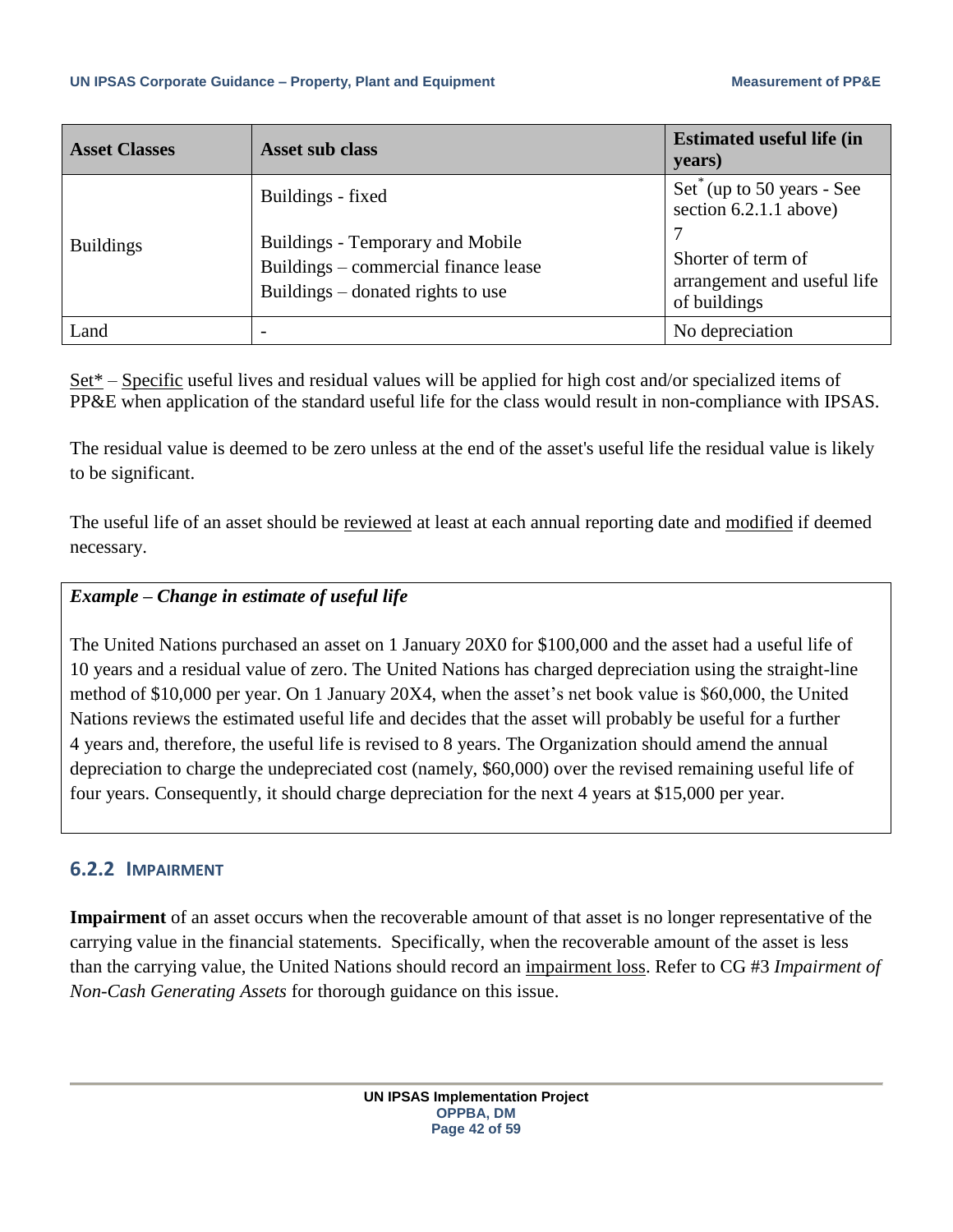### <span id="page-42-0"></span>**7 DERECOGNITION**

Property, plant, and equipment should be derecognized from the statement of financial position upon disposal of the asset. Upon disposal a gain or loss, representing the difference between the carrying amount of an asset and the proceeds from disposal of an asset, if any, should be recognized in the statement of financial performance as an item of revenue or expense.

There are various ways an asset may be disposed of. It may be due to the sale, transfer, or donation of the asset.

#### *Example – Disposal*

A machine was purchased for \$118,000. The machine was available for service at the beginning of 2010. Its useful life was estimated to be 10 years. Its residual value is estimated to be \$0. The depreciation method to be used is straight-line. At the end of its useful life, it is disposed of. There will be no gain or loss on disposal because the machine has been fully depreciated over its useful life. Below is the accounting treatment upon de-recognition.

Dr Accumulated depreciation (statement of financial position) \$118,000 Cr Machine (statement of financial position) \$118,000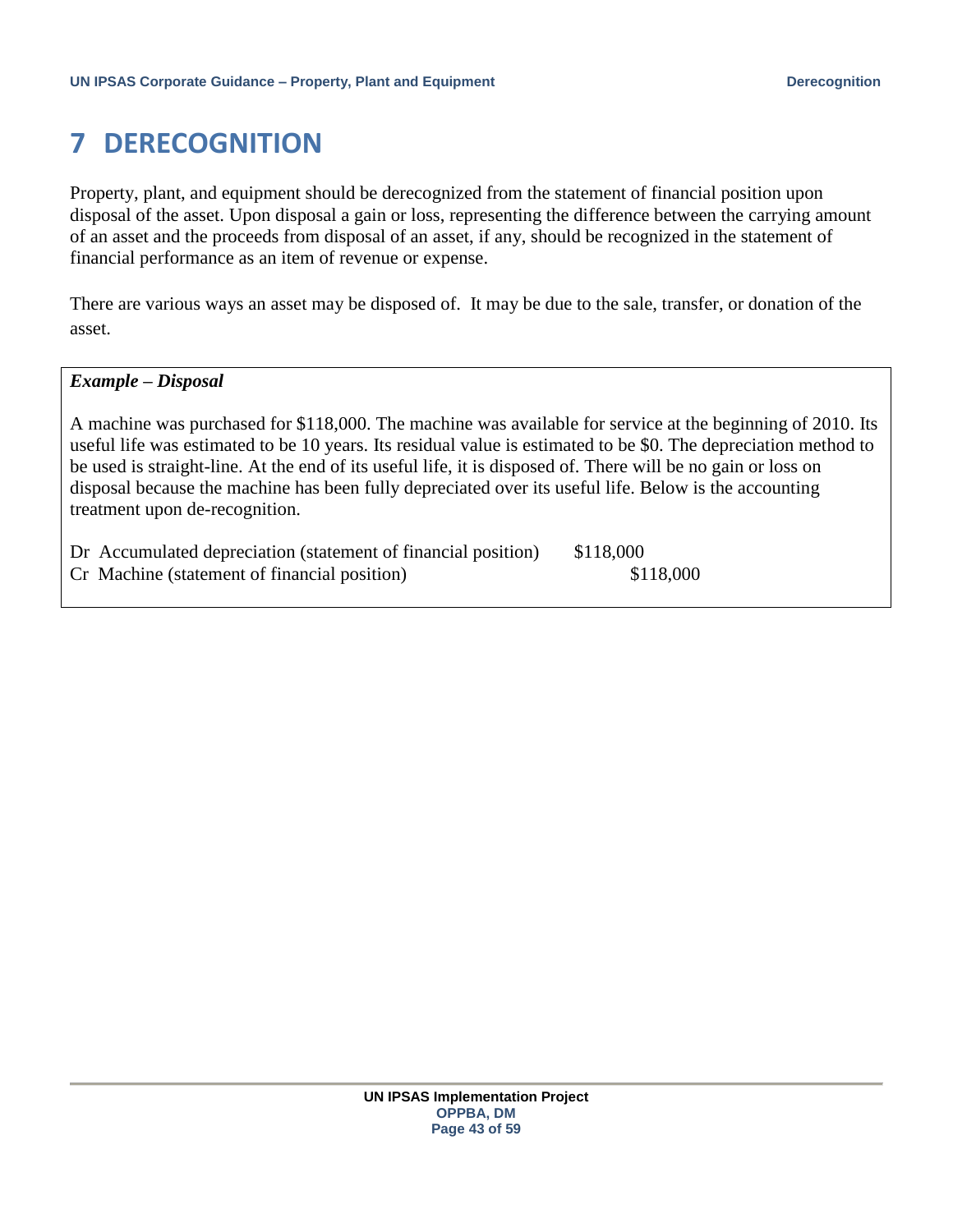## <span id="page-43-0"></span>**8 SPECIFIC TOPICS**

### <span id="page-43-1"></span>8.1 Initial measurement of self-constructed assets

The United Nations may construct some of their assets (e.g. buildings), either by use of their own resources, by contracting out the project or through a combination of these or similar approaches (referred to as selfconstructed asset). The cost of a **self-constructed asset** is determined using the same principles as for an acquired asset.

After the opening statement of financial position, all assets, subsequently recognized in the statement of financial position, should be measured at cost. However, due to system limitations with regards to capturing all self-constructed asset costs, the United Nations has determined it appropriate to apply two approaches to valuing self-constructed assets in the years following the opening statement of financial position. These two approaches will be in effect until the United Nations has fully transitioned onto Umoja. Until then, peacekeeping will use the replacement cost methodology to measure self-constructed assets and nonpeacekeeping will measure self-constructed assets using the cost methodology.

### <span id="page-43-2"></span>**8.1.1 REPLACEMENT COSTS**

Replacement cost can be calculated by collecting construction cost data, utilizing in-house cost data (if it exists), or using external cost estimators.

Replacement cost data has been derived for the opening statement of financial position, though replacement cost was adjusted downward to reflect the effects of depreciation on the asset. In a pre-Umoja environment the United Nations will use replacement cost data compiled for purposes of the opening statement of financial position, modified for factors, such as inflation, size, location, etc. to determine replacement cost for a particular self-constructed asset. Alternatively, if there is no similar self-constructed asset in the opening statement of financial position or it is determined replacement cost should be reassessed the United Nations will calculate replacement cost for a particular self-constructed asset.

### <span id="page-43-3"></span>**8.1.2 COST**

The cost of a self-constructed asset comprises **any costs directly attributable** to bringing the asset to the location and condition necessary for it to be capable of operating in the manner intended by management.

IPSAS 17 allows capitalization of costs to take place only in respect of the period in which the activities necessary to bring the asset to location and condition necessary for it to be capable of operating in the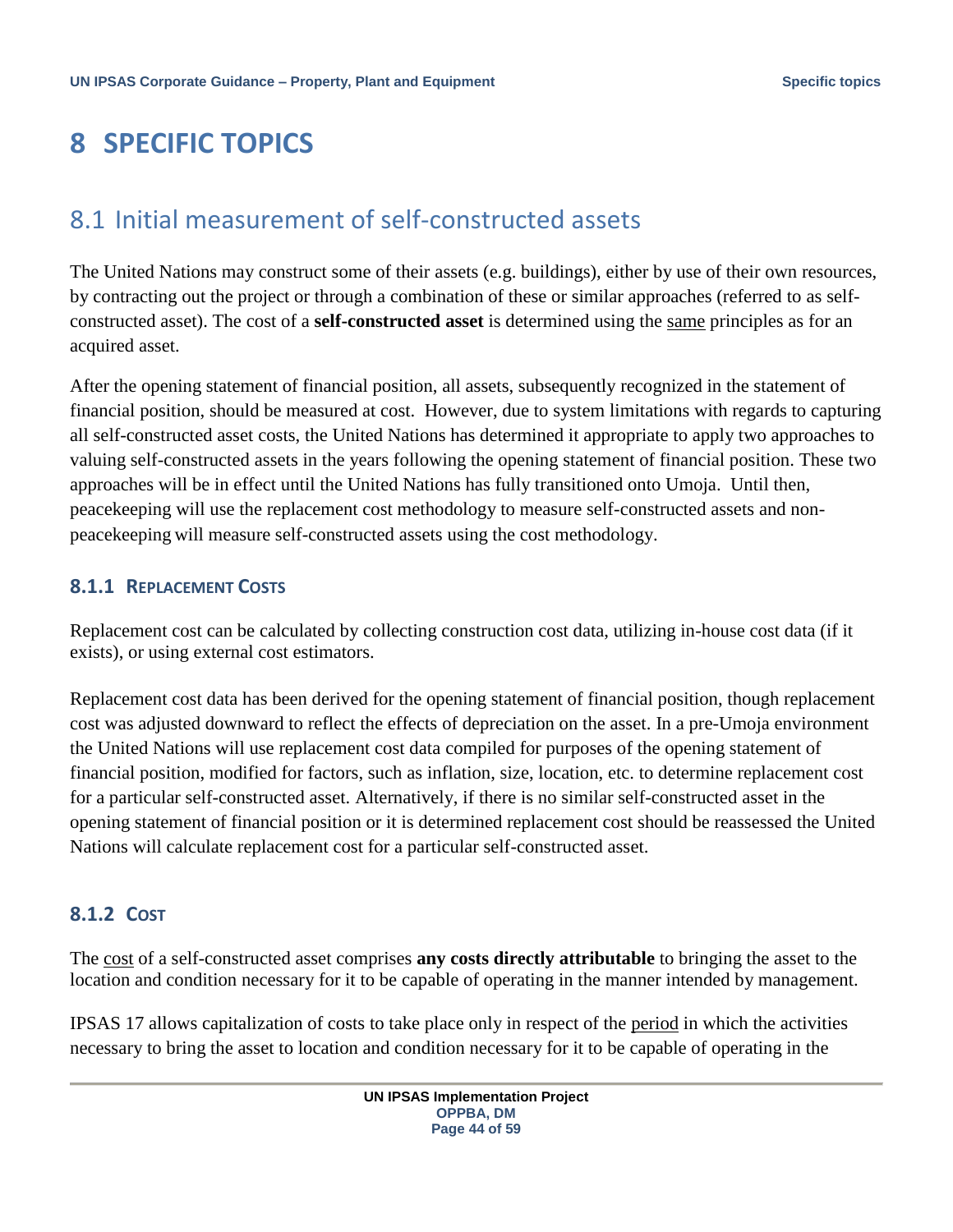#### UN IPSAS Corporate Guidance – Property, Plant and Equipment **Section 2018** Specific topics

manner intended by management are being undertaken. Thus capitalization should cease when substantially all of the activities necessary to get the asset "available for use" are complete, even if the asset has not yet been brought into use. "Available for use" means when the physical construction of the asset is complete even though routine administrative work might still continue.

Examples of directly attributable costs are:

1) Costs of employee benefits<sup>9</sup> arising directly from the construction of the item of property, plant, and equipment;

IPSAS 17 is clear that only those directly attributable labor costs (employee benefits) that relate to the time spent by employees on constructing the specific asset should be capitalized. If a site engineer spends thirty percent of his time on a particular development project, then only thirty percent of his employee cost should be capitalized as part of the PP&E's cost. An appropriate time sheet system is essential in capturing the necessary data.

Employee benefits are defined in IPSAS 25 as all forms of consideration given by the United Nations in exchange for service rendered by employees. The types of benefit include:

- Short-term employee benefits;
- Post-employment benefits;
- Other long term benefits;
- Termination benefits.
- 2) Direct material costs;
- 3) Costs of site preparation;
- 4) Initial delivery and handling costs;
- 5) Installation and assembly costs;
- 6) Costs of testing whether the asset is functioning properly; and
- 7) Professional fees.

 $\overline{a}$ 

Professional fees should only be capitalized as part of the cost of an asset when they relate directly to the construction of the asset. Therefore, costs of aborted plans should not be capitalized.

We refer to CG #8 Employee benefits for a detailed discussion of employee benefits.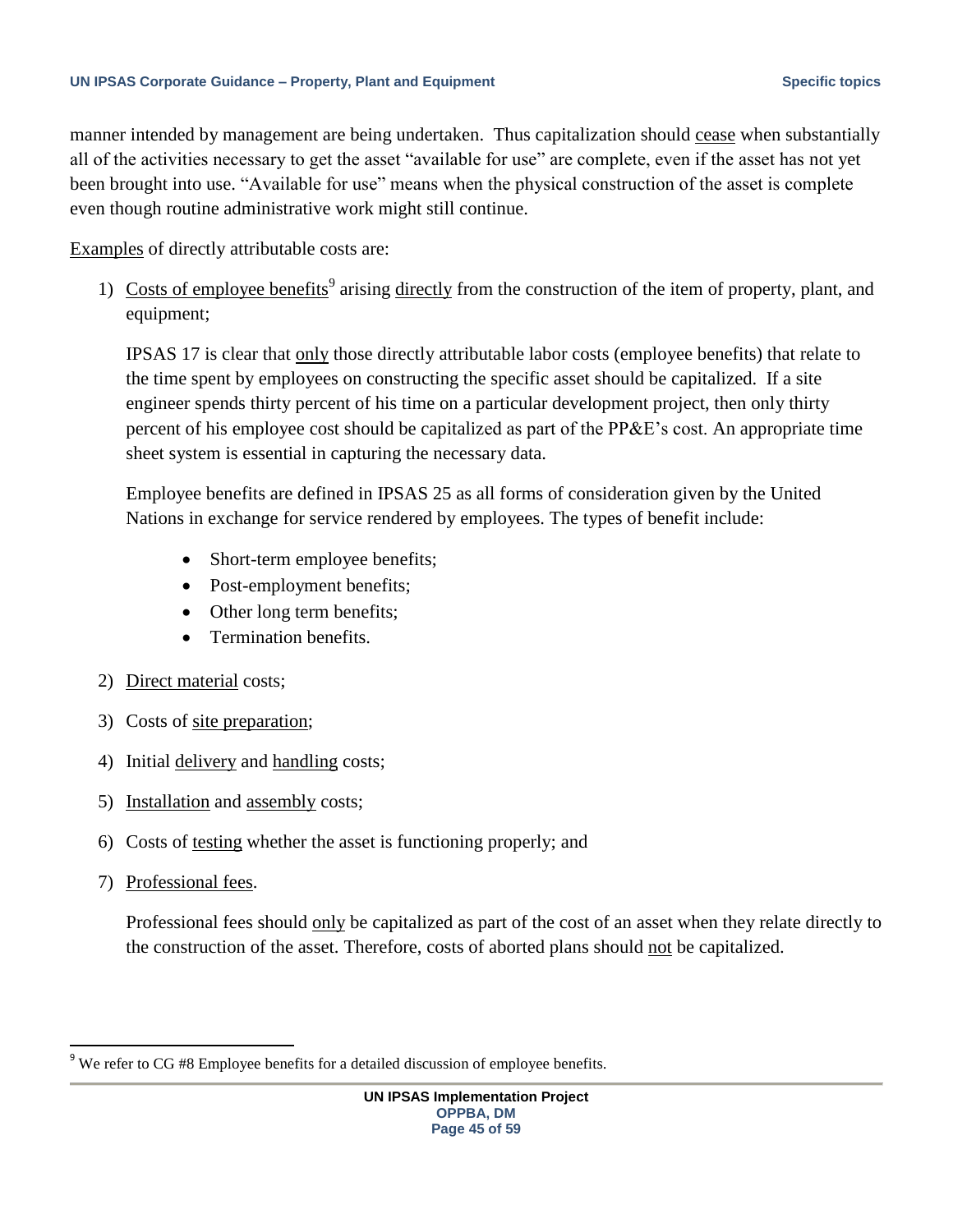### <span id="page-45-0"></span>8.2 Assets in transit

**Assets in transit** are those assets that are controlled by the United Nations based on the applicable Incoterms but have not yet been delivered to their final destination in which they will be fully used for their intended purpose. Note that assets in transit will be subject to depreciation when UN gains control over them in accordance with IPSAS Policy Framework and in accordance with agreement reached with BoA.

### *Example – Assets in transit*

The United Nations purchases an asset. The asset is in the process of being transported to the United Nations. It was agreed upon previously by both parties to apply Incoterms, Ex Works (meaning that a seller has the goods ready for collection at his premises (works, factory, warehouse, plant) on the date agreed upon). In this case the buyer (UN) is fully responsible for all onward transportation and all costs arising after the seller makes the goods available to the United Nations.

Based on Incoterms, the United Nations controls the asset, but has not yet received the machine for its intended purpose. This machine qualifies as an **asset in transit**. The depreciation will commence in the month the control over the machine per Incoterms is obtained by the UN.

We refer to CG #2 *The delivery principle* for a detailed discussion of Incoterms.

Impairment of assets in transit occurs in accordance with Corporate Guidance #3 *Impairment*.

### <span id="page-45-1"></span>8.3 Leasehold improvements

**Leasehold improvements** are improvements made to a piece of land or building that is leased (i.e. not owned by the United Nations).

Leasehold improvements to land and buildings are valued at cost and recognized as assets based on the threshold of USD 100,000. They shall be pre-designated as capital improvement projects. Internal labor costs incurred during upgrades and improvements will be capitalized where significant and specific to the project and can be discerned as part of the particular asset.

Leasehold improvements must be depreciated over the remaining lease term or 5 years, whichever is shorter. The term of the lease includes any options, where there is a reasonable expectation at the commencement of the lease that the option will be exercised.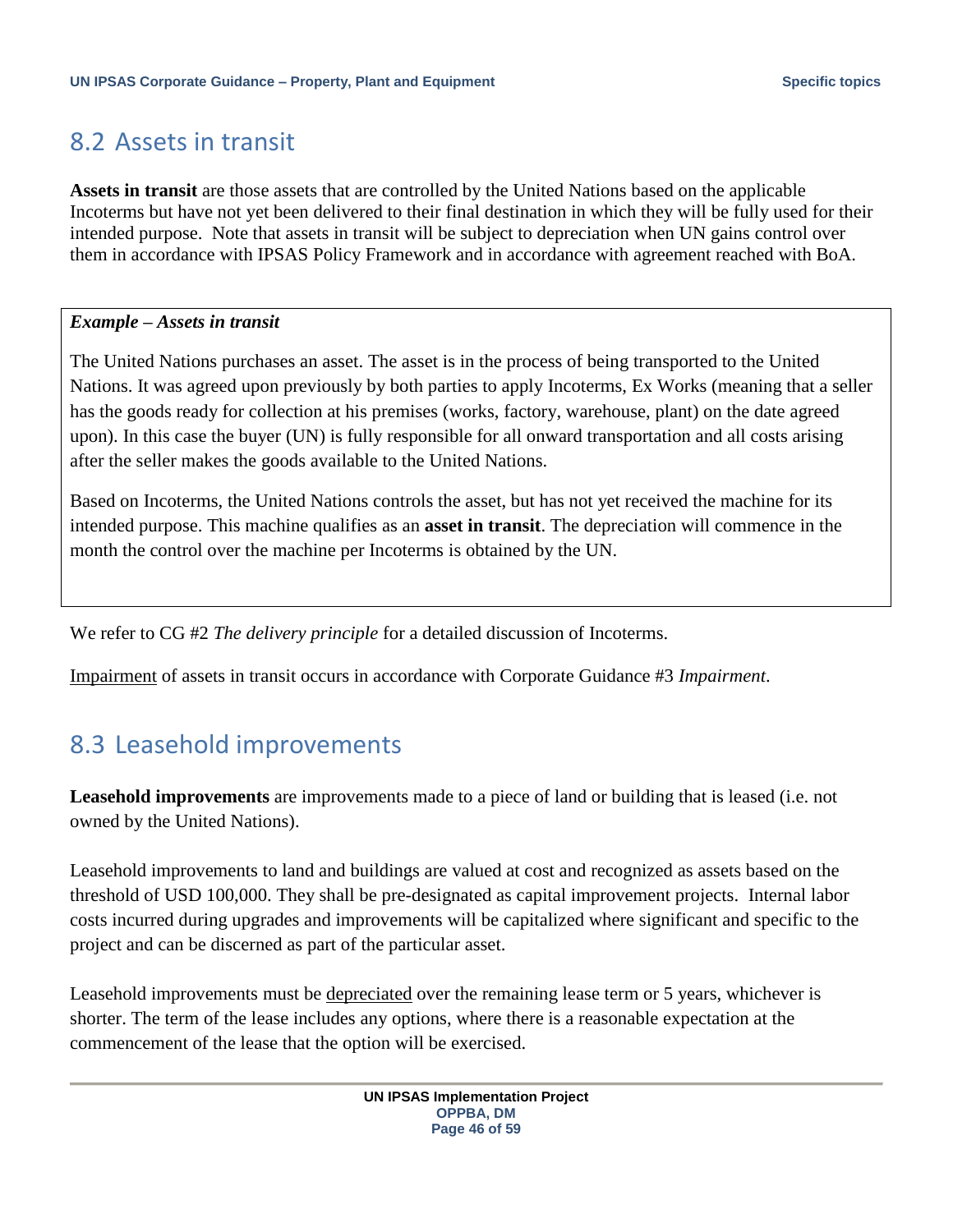### <span id="page-46-0"></span>8.4 Heritage assets

Some assets are described as **heritage assets** because of their cultural, environmental, or historical significance. Examples of heritage assets include historical buildings and monuments, archaeological sites, conservation areas and nature reserves, and works of art. Certain characteristics, including the following, are often displayed by heritage assets (although these characteristics are not exclusive to such assets):

- Their value in cultural, environmental, educational, and historical terms is unlikely to be fully reflected in a financial value based purely on a market price;
- Legal and/or statutory obligations may impose prohibitions or severe restrictions on disposal by sale;
- They are often irreplaceable and their value may increase over time, even if their physical condition deteriorates; and
- It may be difficult to estimate their useful lives, which in some cases could be several hundred years.

The United Nations has decided to not account for its heritage assets, such assets are not recognized as part of PP&E. However, the United Nations has decided to include a high level description of significant heritage assets and / or transactions in the notes to the financial statements. The high level summary description on holdings and acquisitions may be presented in the notes under these classes:

- a) Real Estate and Monuments;
- b) Works of Art;
- c) Books and Maps; and
- d) Other heritage assets.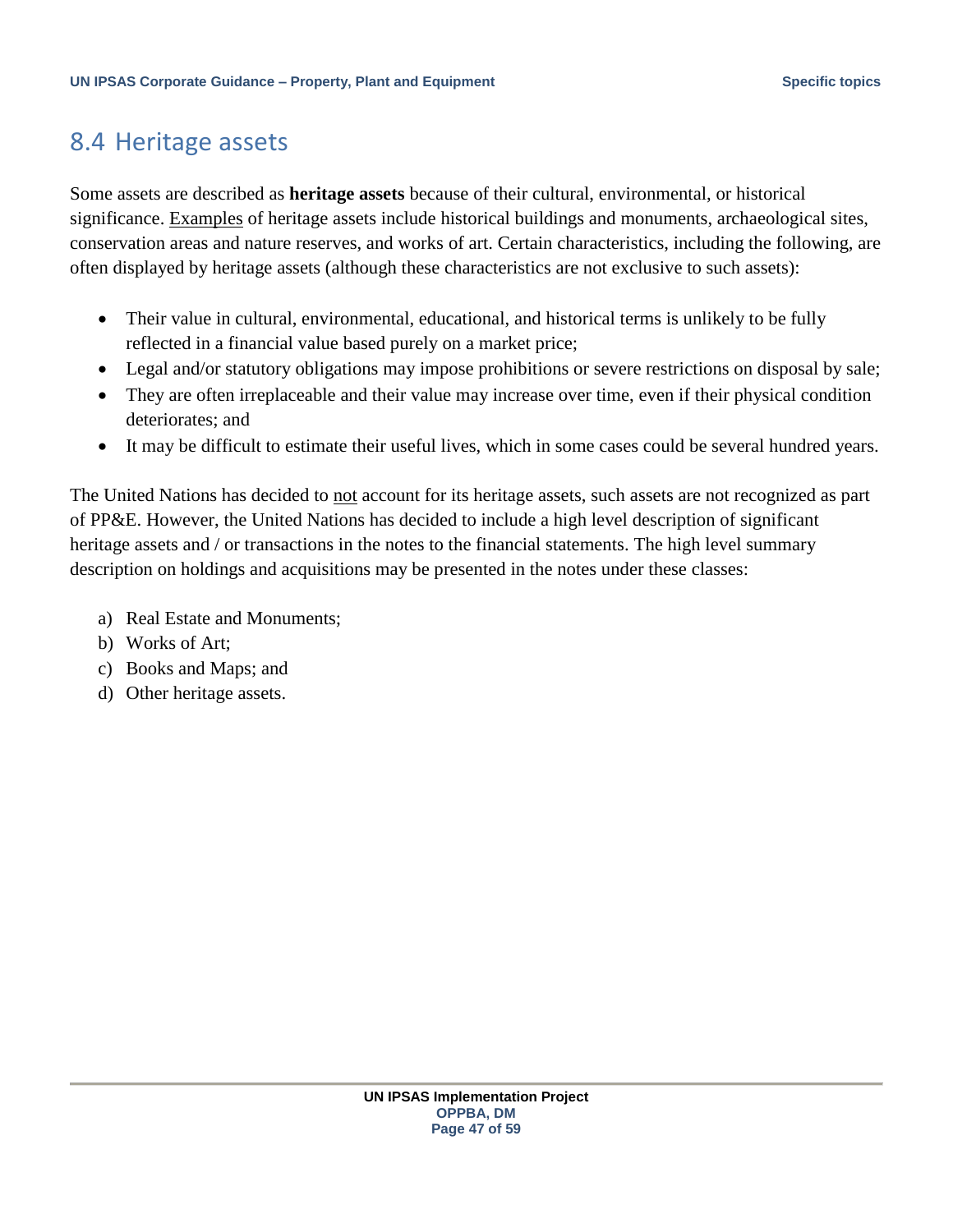### <span id="page-47-0"></span>**9 DISCLOSURE REQUIREMENTS**

IPSAS 17 *Property, Plant, and Equipment* requires several **disclosures** in the footnotes of the financial statements. These include:

- Indication of the method of measurement (e.g. historical cost) and the depreciation method used;
- Any contractual and capital commitments and restriction on titles. A number of United Nationsowned properties have servitudes, e.g. transferrable restrictions on use, that bar the construction of any buildings; such servitudes normally have no accounting impact under IPSAS but where significant will be disclosed in the notes to the IPSAS financial statements in the spirit of full disclosure;
- The nature and effect of a change in an accounting estimate and impairment calculations (if any);
- Heritage assets (see section 8.4 of this paper).

The financial statements shall disclose, for **each class** of property, plant, and equipment recognized in the financial statements:

- The measurement bases used for determining the gross carrying amount;
- The depreciation methods used;
- The useful lives used;
- The gross carrying amount and the accumulated depreciation (aggregated with accumulated impairment losses) at the beginning and end of the period; and
- A reconciliation of the carrying amount at the beginning and end of the period showing:
	- Additions:
	- Disposals;
	- Impairment losses recognized in the statement of financial performance in accordance with IPSAS 21;
	- Impairment losses reversed in the statement of financial performance in accordance with IPSAS 21;
	- Depreciation; and
	- Other changes.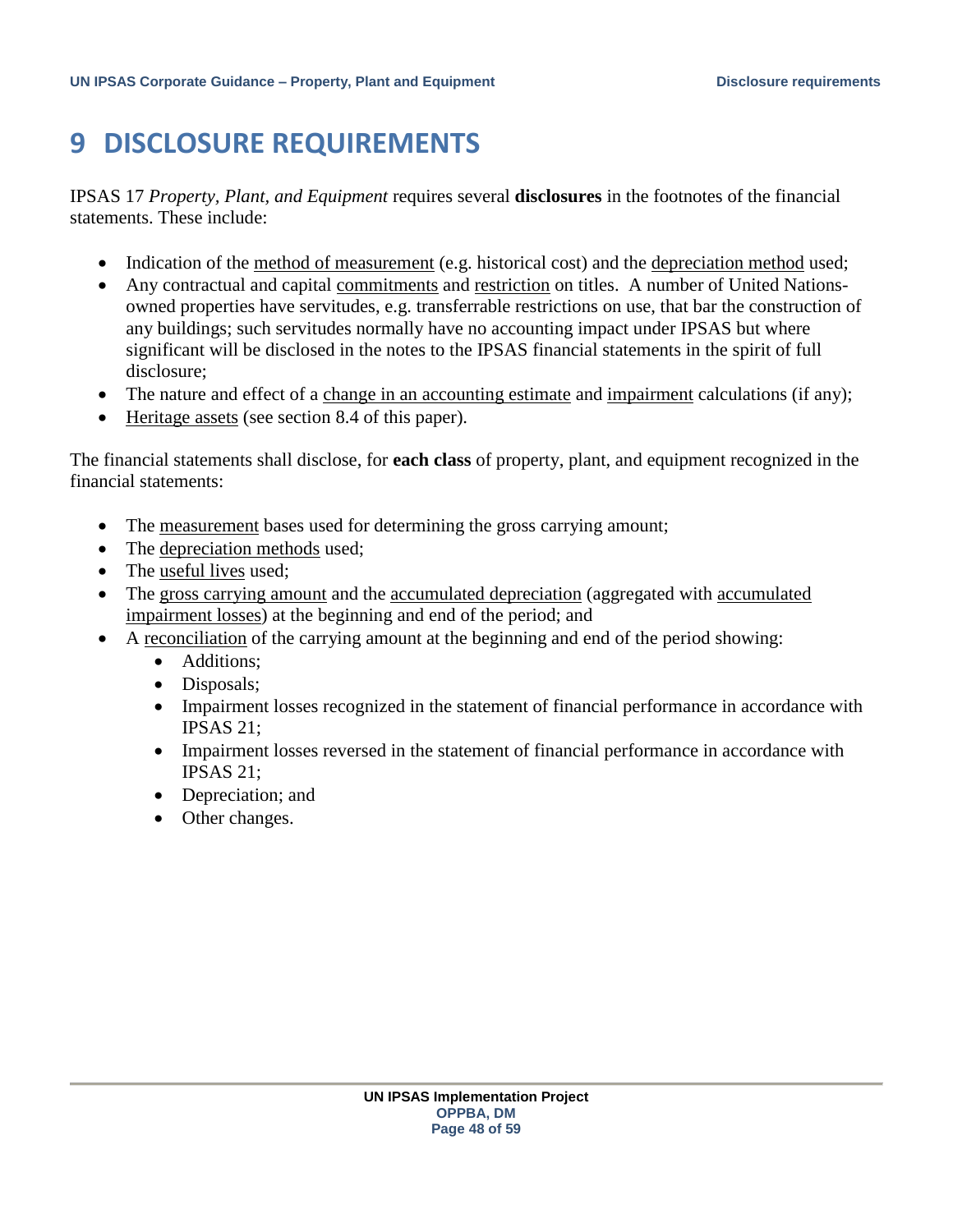#### *Example – Movement schedule*

|                                | Communication<br>and IT      | <b>Machinery Furniture</b><br>and | and |                       | Leashold Infrastructure Assets under |                               | <b>Buildings</b><br>held<br>under<br>finance |      |       |
|--------------------------------|------------------------------|-----------------------------------|-----|-----------------------|--------------------------------------|-------------------------------|----------------------------------------------|------|-------|
|                                | equipment Vehicles equipment |                                   |     | fixtures improvements |                                      | assets construction Buildings | leases                                       | Land | Total |
| At 1 January 20X1              |                              |                                   |     |                       |                                      |                               |                                              |      |       |
| Cost or valuation              |                              |                                   |     |                       |                                      |                               |                                              |      |       |
| Accumulated depreciation       |                              |                                   |     |                       |                                      |                               |                                              |      |       |
| Net book amount                |                              |                                   |     |                       |                                      |                               |                                              |      |       |
| Year ended 31 December 20X1    |                              |                                   |     |                       |                                      |                               |                                              |      |       |
| Opening net book amount        |                              |                                   |     |                       |                                      |                               |                                              |      |       |
| <b>Additions</b>               |                              |                                   |     |                       |                                      |                               |                                              |      |       |
| Disposals                      |                              |                                   |     |                       |                                      |                               |                                              |      |       |
| Depreciation charge            |                              |                                   |     |                       |                                      |                               |                                              |      |       |
| <b>Closing net book amount</b> |                              |                                   |     |                       |                                      |                               |                                              |      |       |
| At 31 December 20X1            |                              |                                   |     |                       |                                      |                               |                                              |      |       |
| Cost or valuation              |                              |                                   |     |                       |                                      |                               |                                              |      |       |
| Accumulated depreciation       |                              |                                   |     |                       |                                      |                               |                                              |      |       |
| Net book amount                |                              |                                   |     |                       |                                      |                               |                                              |      |       |
| Year ended 31 December 20X2    |                              |                                   |     |                       |                                      |                               |                                              |      |       |
| Opening net book amount        |                              |                                   |     |                       |                                      |                               |                                              |      |       |
| <b>Additions</b>               |                              |                                   |     |                       |                                      |                               |                                              |      |       |
| Disposals                      |                              |                                   |     |                       |                                      |                               |                                              |      |       |
| <b>Transers</b>                |                              |                                   |     |                       |                                      |                               |                                              |      |       |
| Depreciation charge            |                              |                                   |     |                       |                                      |                               |                                              |      |       |
| <b>Closing net book amount</b> |                              |                                   |     |                       |                                      |                               |                                              |      |       |
| At 31 December 20X2            |                              |                                   |     |                       |                                      |                               |                                              |      |       |
| Cost or valuation              |                              |                                   |     |                       |                                      |                               |                                              |      |       |
| Accumulated depreciation       |                              |                                   |     |                       |                                      |                               |                                              |      |       |
| Net book amount                |                              |                                   |     |                       |                                      |                               |                                              |      |       |

The financial statements shall also disclose for **each class** of property, plant, and equipment recognized in the financial statements:

- The existence and amounts of restrictions on title, and property, plant, and equipment pledged as securities for liabilities;
- The amount of expenditures recognized in the carrying amount of an item of property, plant, and equipment in the course of its construction (i.e. construction costs);
- The amount of contractual commitments for the acquisition of property, plant, and equipment; and
- If it is not disclosed separately on the face of the statement of financial performance, the amount of compensation from third parties for items of property, plant, and equipment that were impaired, lost or given up that is included in statement of financial performance.

**Capital commitments** are future capital expenditures that the United Nations has committed to spend on long-term assets. In other words, the United Nations has launched a purchase order but transfer of ownership has not yet occurred. The United Nations should disclose capital commitments as required by IPSAS.

In order to collect and compile the necessary data to accurately disclose, the United Nations should look to the "unliquidated obligations" (UNSAS) regarding PP&E. The "unliquidated obligation" is recognized under UNSAS when a purchase order is launched.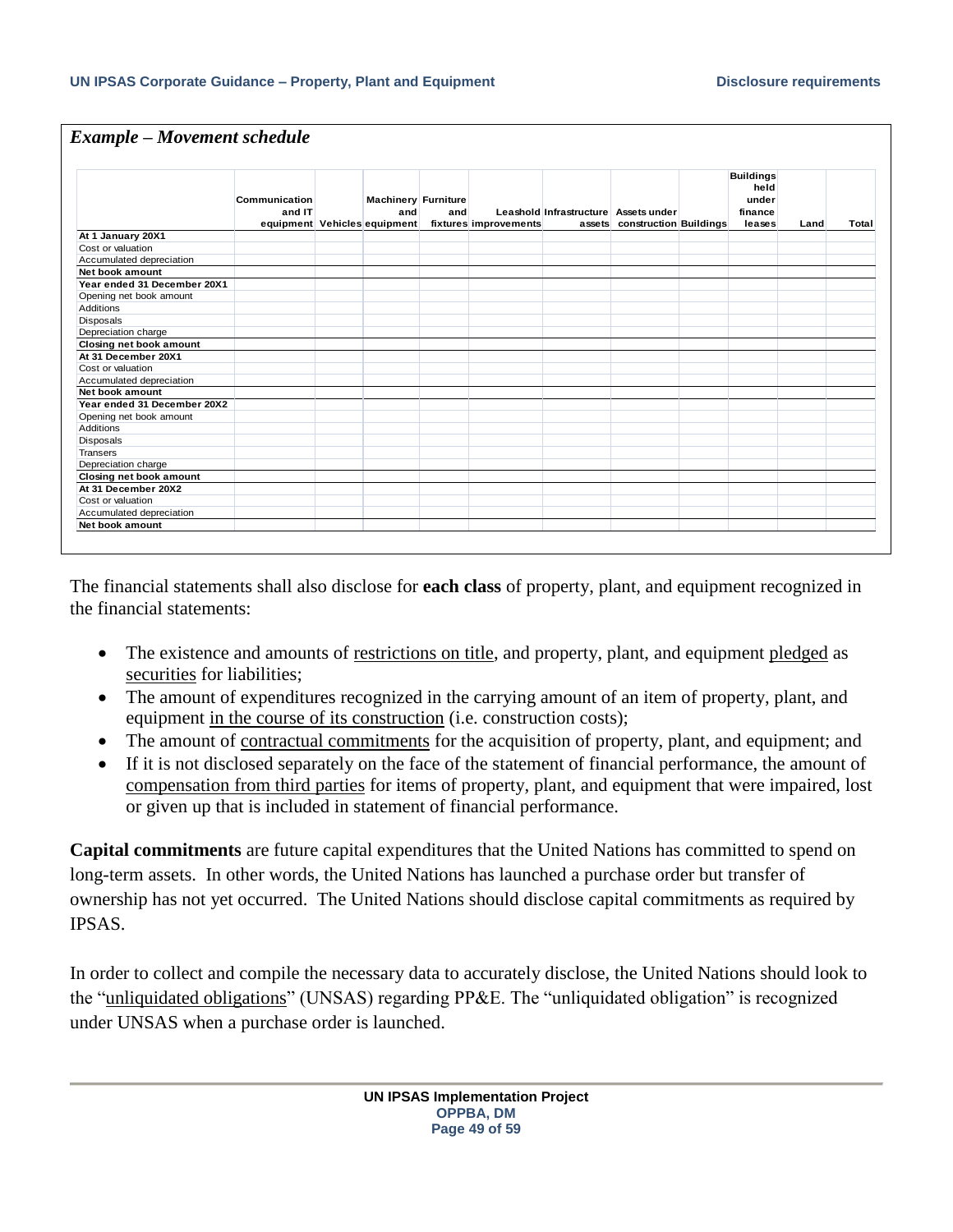The "unliquidated obligations" (purchase orders launched) that do not qualify for liability recognition under IPSAS (we refer to CG #2 *Delivery principle*) plus the amounts per contracts signed which have not yet been raised as unliquidated obligations (i.e. the amounts would be related to future year's funding but have already been approved and signed in the contract with the vendor by the United Nations) should be disclosed as capital commitments under IPSAS. These are the amounts for PP&E that have not been delivered in accordance with Incoterms but already contractually represent the United Nations' commitment to purchase.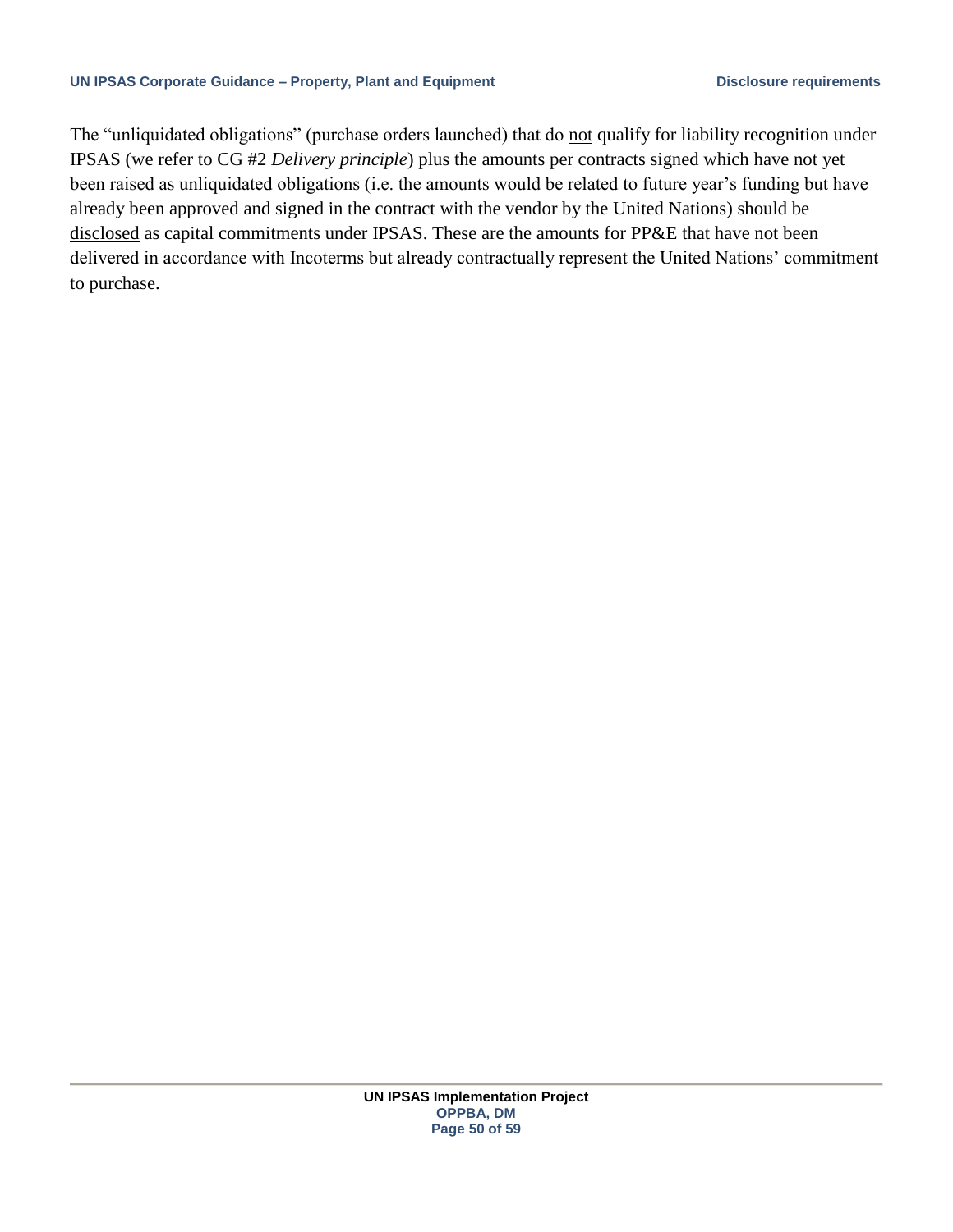### <span id="page-50-0"></span>**10CASE STUDY 1**

The case study involves a hypothetical 10,000sm building at the United Nations Office at Nairobi (UNON), constructed on 1 January 1999, that is valued on **1 January 2014** (i.e. the building is 15 years old) at fair value by applying the depreciated replacement cost methodology.

The facilities managers have determined based on a physical assessment, the remaining useful lives of the components. Given the building is 15 years old, it has depreciated on a straight-line basis over those years, as no capital improvements have been made during this period.

A screenshot of the scenario is shown below: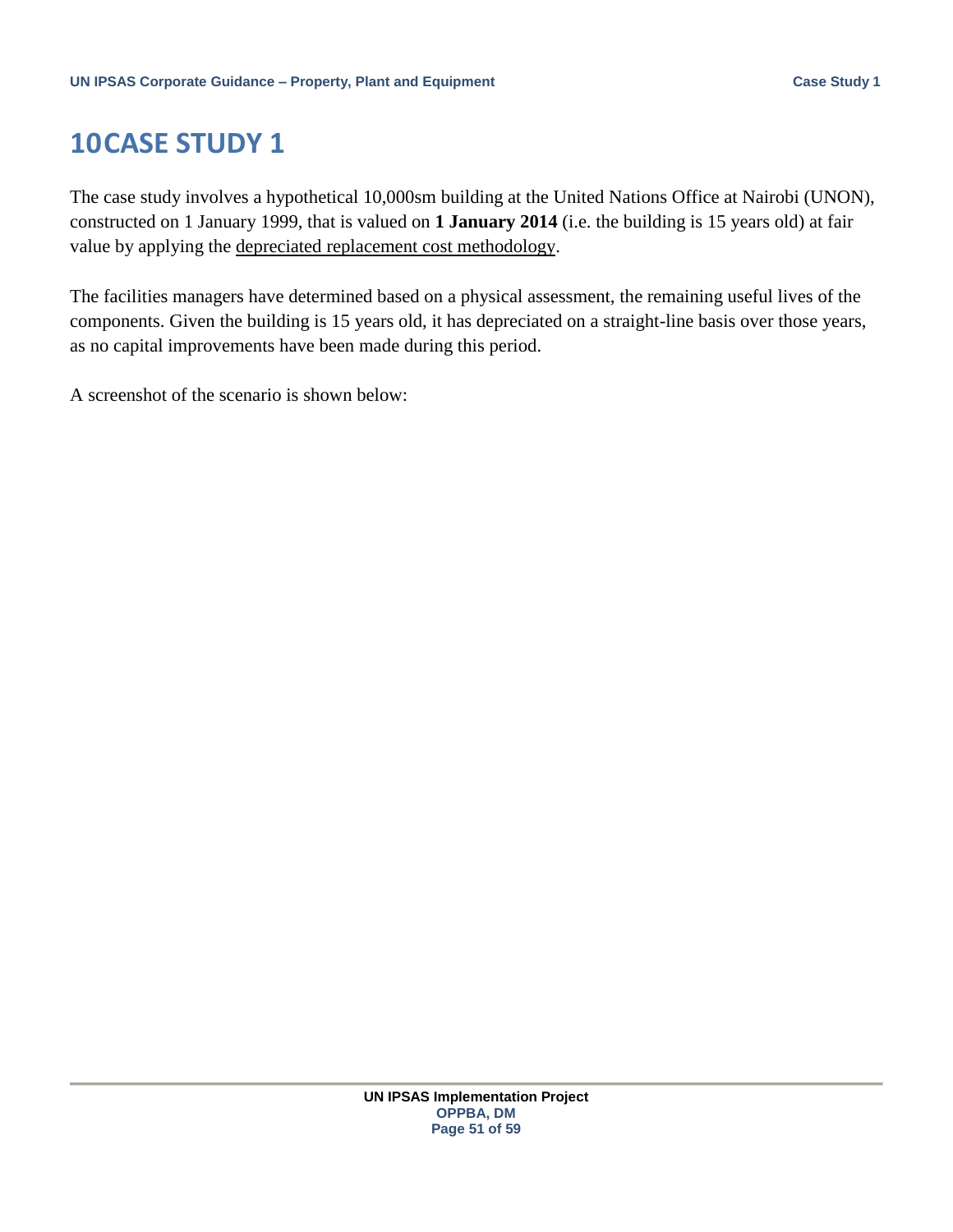#### *GSM: 10,000 YEAR BUILT: 1999*

#### *CURRENT AGE: 15*

|    | <i><b>UURRENI AGE: 13</b></i> |               |    |                    |               |                            |                                             |     |                 |                   |    |                   |                                                                    |
|----|-------------------------------|---------------|----|--------------------|---------------|----------------------------|---------------------------------------------|-----|-----------------|-------------------|----|-------------------|--------------------------------------------------------------------|
|    |                               |               |    |                    |               |                            |                                             |     |                 |                   |    |                   | <b>BUILDING REPLACEMENT</b>                                        |
|    |                               | <b>USD/SM</b> |    | <b>BUILDING</b>    |               | <b>COMPONENT COMPONENT</b> | <b>PHYSICAL</b>                             |     | <b>PHYSICAL</b> | <b>FUNCTIONAL</b> |    | <b>FUNCTIONAL</b> | <b>COST ADJUSTED FOR</b>                                           |
|    |                               |               |    | <b>REPLACEMENT</b> | <b>USEFUL</b> |                            | <b>REMAINING IDEPRECIATION DEPRECIATION</b> |     |                 |                   |    |                   | <b>II OBSOLESCENCEIIOBSOLESCENCEII PHYSICAL DEPRECIATION &amp;</b> |
|    |                               |               |    | <b>COST</b>        | <b>LIFE</b>   | <b>USEFUL LIFEL</b>        | %                                           |     | <b>VALUE</b>    | ℅                 |    | <b>VALUE</b>      | FUNTIONAL OBSOLESCENCE                                             |
|    | <b>ITEM DESCRIPTION</b>       |               |    |                    | YEARS         | <b>YEARS</b>               |                                             |     |                 |                   |    |                   |                                                                    |
|    | FOUNDATIONS/BASEMENTS         | \$224.85      | \$ | 2,248,500          | 50            | 35                         | 30.00%                                      | S   | 674,550         | $0.00\%$          | \$ | ۰                 | 1,573,950                                                          |
|    | <b>SUPERSTRUCTURE</b>         | \$180.87      | S  | 1,808,700          | 50            | 35                         | 30.00%                                      |     | 542,610         | $0.00\%$          |    | ۰                 | 1,266,090                                                          |
| 3  | <b>EXTERIOR CLOSURE</b>       | \$210.86      |    | 2,108,600          | 50            | 35                         | 30.00%                                      |     | 632,580         | $0.00\%$          |    | ۰                 | 1,476,020                                                          |
| 4  | <b>ROOFING</b>                | \$24.11       |    | 241,100            | 20            |                            | 75.00%                                      |     | 180,825         | $0.00\%$          |    |                   | 60,275                                                             |
| 5. | <b>INTERIOR</b>               | \$366.46      |    | 3,664,600          | 25            | 10                         | 60.00%                                      |     | 2,198,760       | $0.00\%$          |    |                   | 1,465,840                                                          |
| 6. | CONVEYING SYSTEMS             | \$23.88       |    | 238,800            | 25            | 10                         | 60.00%                                      |     |                 | 100.00%           | S  | 238,800 \$        |                                                                    |
|    | <b>PLUMBING</b>               | \$88.60       |    | 886,000            | 25            | 10                         | 60.00%                                      | -5  | 531,600         | $0.00\%$          |    |                   | 354,400                                                            |
| 8. | <b>HVAC</b>                   | \$25.80       |    | 258,000            | 25            | 10                         | 60.00%                                      |     |                 | 100.00%           |    | 258,000           |                                                                    |
|    | FIRE PROTECTION               | \$29.66       |    | 296,600            | 25            | 10                         | 60.00%                                      |     | 177,960         | $0.00\%$          |    |                   | 118,640                                                            |
| 10 | <b>ELECTRIC</b>               | \$405.15      |    | 4,051,500          | 25            | 10                         | 60.00%                                      |     | 2,430,900       | $0.00\%$          |    | ۰                 | 1,620,600                                                          |
|    |                               |               |    |                    |               |                            |                                             |     |                 |                   |    |                   |                                                                    |
|    |                               |               |    |                    |               |                            |                                             |     |                 |                   |    |                   |                                                                    |
|    | <b>TOTAL BUILDING COSTI</b>   |               | \$ | 15,802,400         |               |                            |                                             | ∣\$ | 7,369,785       |                   |    | 496,800 \$        | 7,935,815                                                          |

**DRC Value to be used for opening balances 7,935,815**

| <b>COLUMN HEADING</b>              | <b>COMMENTS</b>                                                                                                                                              |
|------------------------------------|--------------------------------------------------------------------------------------------------------------------------------------------------------------|
| USD/SM                             | FROM NOF BUILDING HISTORIC DATA                                                                                                                              |
| <b>BUILDING REPLACEMENT COST</b>   | HISTORIC COMPONENT COST PER SM MULTIPLIED BY BUILDING GROSS AREA                                                                                             |
| COMPONENT USEFUL LIFE              | BASED ON UN IPSAS POLICY FRAMEWORK                                                                                                                           |
| PHYSICAL DEPRECIATION              | PERCENTAGE OF USEFUL REMAINING LIFE - BUILDING AGE DIVIDED BY USEFUL LIFE DURATION (STRAIGHT LINE BASIS)                                                     |
| ADJUSTED BY PHYSICAL DEPRECIATION  | VALUE OF COMPONENT - COMPONENT REPLACEMENT COST MULTIPLIED BY PHYSICAL DEPRECIATION                                                                          |
| DEPRECIATED REPLACEMENT COST (DRC) | COST TO REPLACE COMPONENTS - BUILDING REPLACEMENT COST LESS ADJUSTED BY PHYSICAL DEPRECIATION VALUE                                                          |
| FUNCTIONAL OBSOLESCENCE            | TO BE DETERMINED BASED ON INFORMATION FROM OAH PERSONNEL                                                                                                     |
| missions                           | Note: Depreciation components (i.e. physical deterioration, functional obsolescence, and economic obsolescence) will be consolidated in one column for field |

**UN IPSAS Implementation Project OPPBA, DM Page 52 of 59**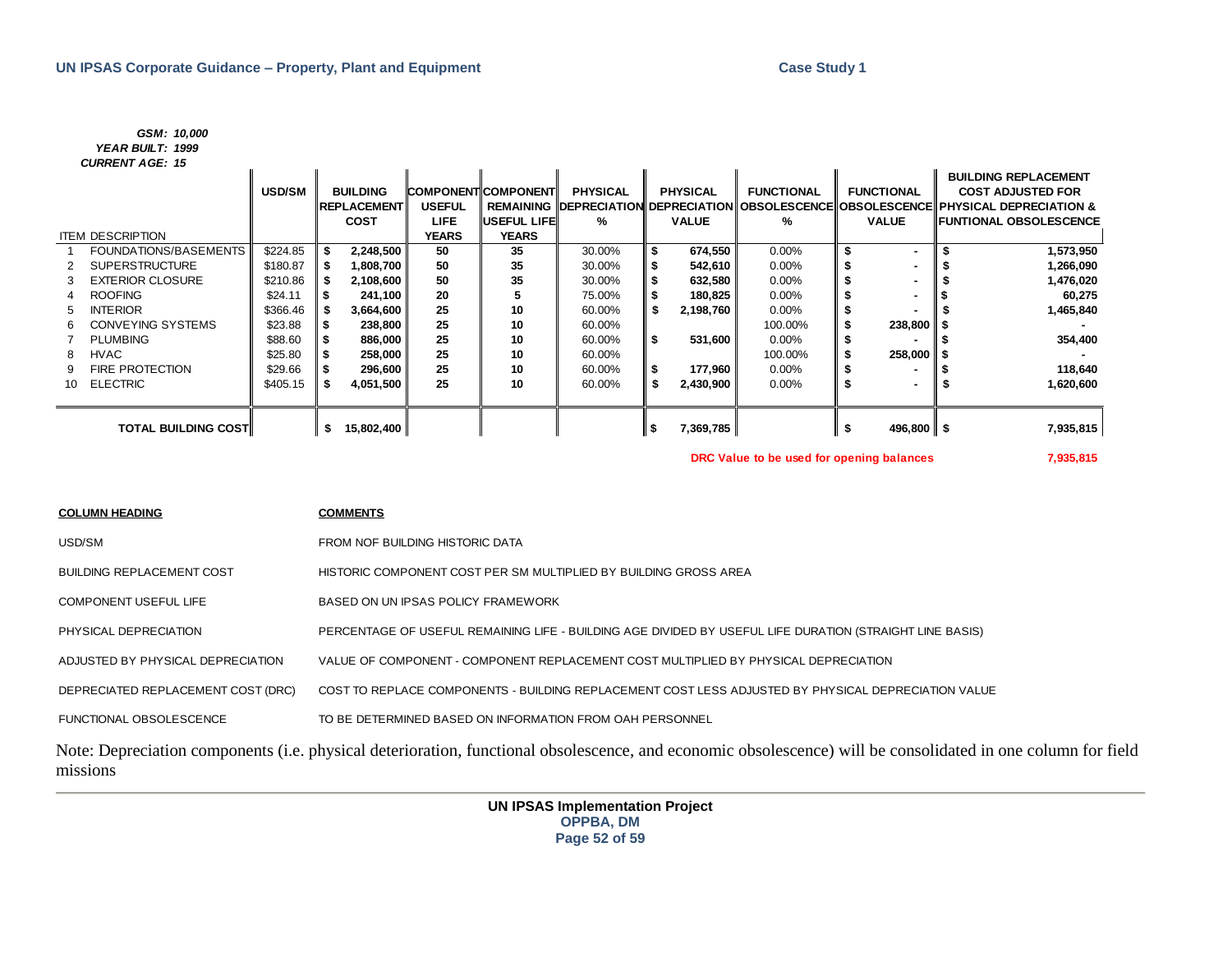| Journal entry – Record building fair value for opening statement of financial position, using DRC <sup>10</sup> |                                                                  |              |  |  |  |  |  |  |
|-----------------------------------------------------------------------------------------------------------------|------------------------------------------------------------------|--------------|--|--|--|--|--|--|
| Dr                                                                                                              | Property, plant, and equipment (statement of financial position) | \$7,935, 815 |  |  |  |  |  |  |
| <b>Cr</b>                                                                                                       | Accumulated surplus or deficit (statement of financial position) | \$7,935,815  |  |  |  |  |  |  |

Assume that it is now **2019** and thus, the building is now 20 years old. There was a fire in part of the building in 2019, resulting in an impairment event. This decreased the value of several components and also decreased their remaining useful lives. A screenshot of the scenario is shown below:

 $\overline{\phantom{a}}$ 

 $10$  For further information on how to record please see CG #18 Net assets.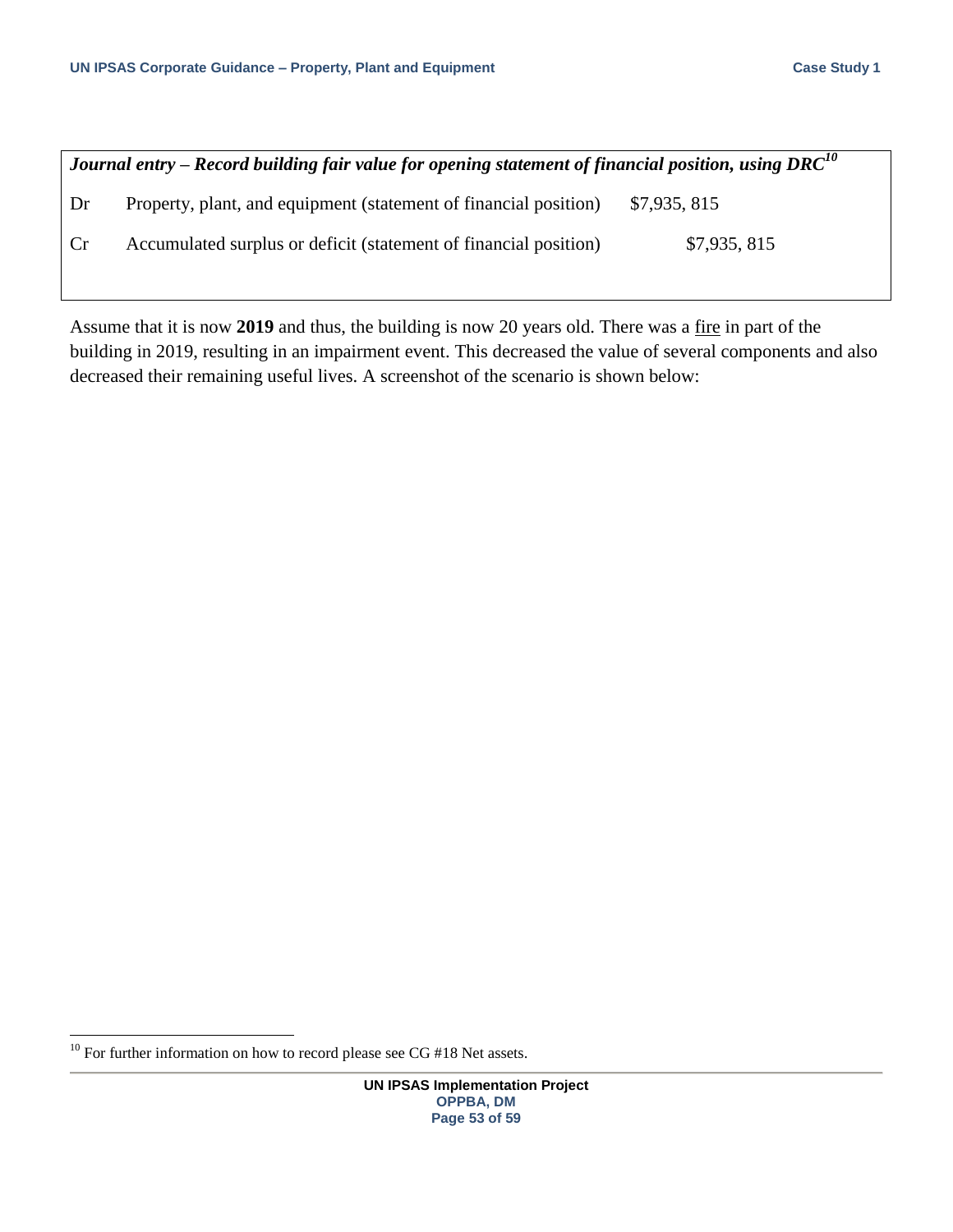### *YEAR BUILT: 1999*

| <b>GSM: 10,000</b>                                                          |               |                                                                                                          |                                                                                       |                            |                                                                                       |      |                 |    |                       |                     |           |                       |                        |       |                        |
|-----------------------------------------------------------------------------|---------------|----------------------------------------------------------------------------------------------------------|---------------------------------------------------------------------------------------|----------------------------|---------------------------------------------------------------------------------------|------|-----------------|----|-----------------------|---------------------|-----------|-----------------------|------------------------|-------|------------------------|
| YEAR BUILT: 1999                                                            |               |                                                                                                          |                                                                                       |                            |                                                                                       |      |                 |    |                       |                     |           |                       |                        |       |                        |
| <b>CURRENT AGE: 20</b>                                                      |               |                                                                                                          |                                                                                       |                            |                                                                                       |      |                 |    |                       |                     |           |                       |                        |       |                        |
|                                                                             | <b>USD/SM</b> | <b>BUILDING</b>                                                                                          |                                                                                       | <b>COMPONENT</b> COMPONENT | <b>PHYSICAL</b>                                                                       |      | <b>PHYSICAL</b> |    | <b>IPSAS Cost</b>     | <b>IPSAS</b>        |           | <b>Net Book Value</b> | <b>IMPAIRMENT</b>      |       | <b>Carrying amount</b> |
|                                                                             | <b>VALUE</b>  | <b>VALUE</b>                                                                                             | <b>USEFUL</b>                                                                         | <b>REMAINING</b>           | <b>DEPRECIATION DEPRECIATION</b>                                                      |      |                 |    |                       | <b>Accumulated</b>  |           | as of 31/12/2018      | <b>EVENT 1/1/2019</b>  |       | as of 1/1/2019         |
|                                                                             | USD/SM        | <b>USD</b>                                                                                               | <b>LIFE</b>                                                                           | USEFUL LIFE                | %                                                                                     |      | <b>VALUE</b>    |    |                       | <b>Depreciation</b> |           |                       |                        |       | after impairment       |
| <b>ITEM DESCRIPTION</b>                                                     |               |                                                                                                          | <b>YEARS</b>                                                                          | <b>YEARS</b>               |                                                                                       |      |                 |    |                       |                     |           |                       |                        |       |                        |
| FOUNDATIONS/BASEMENTS                                                       | \$224.85      | \$<br>2,248,500                                                                                          | 50                                                                                    | 30                         | 40.00%                                                                                | \$   | 899,400         | -S | $1,573,950$ \$        | $224,850$ \$        |           | 1,349,100             |                        |       | 1,349,100              |
| <b>SUPERSTRUCTURE</b><br>2                                                  | \$180.87      | 1,808,700                                                                                                | $1,266,090$ \$<br>$180,870$ \$<br>1,085,220<br>50<br>30<br>40.00%<br>\$<br>723,480 \$ |                            |                                                                                       |      |                 |    |                       |                     |           |                       | 1,085,220              |       |                        |
| <b>EXTERIOR CLOSURE</b><br>3                                                | \$210.86      | 2,108,600<br>\$                                                                                          | 50                                                                                    | 30                         | 40.00%                                                                                | -\$  | 843,440 \$      |    | $1,476,020$ \$        | $210,860$ \$        |           | 1,265,160             | l \$<br>50,000         | li \$ | 1,215,160              |
| <b>ROOFING</b><br>4                                                         | \$24.11       | 241,100<br>\$                                                                                            | 20                                                                                    | $\bf{0}$                   | 100.00%                                                                               | \$   | 241,100 \$      |    | $60,275$ \$           | $60,275$ \$         |           |                       |                        | \$    |                        |
| <b>INTERIOR</b><br>5                                                        | \$366.46      | 3,664,600<br>\$                                                                                          | 25                                                                                    | 5                          | 80.00%                                                                                | \$   | 2,931,680 \$    |    | $1,465,840$ \$        | 732,920 \$          |           | 732,920 \$            |                        | \$    | 732,920                |
| <b>CONVEYING SYSTEMS</b><br>6                                               | \$23.88       | 238,800                                                                                                  | 25                                                                                    | $\mathbf{0}$               | 100.00%                                                                               | \$   | 238,800 \$      |    |                       | l \$                | \$        |                       |                        |       |                        |
| <b>PLUMBING</b><br>7                                                        | \$88.60       | 886,000                                                                                                  | 25                                                                                    | 5                          | 80.00%                                                                                | -\$  | 708,800 \$      |    | 354,400 \$            | 177,200 \$          |           | 177,200               |                        |       | 177,200                |
| <b>HVAC</b><br>8                                                            | \$25.80       | 258,000<br>Ŝ.                                                                                            | 25                                                                                    | 0                          | 100.00%                                                                               | l \$ | 258,000 \$      |    |                       |                     |           |                       |                        |       |                        |
| FIRE PROTECTION<br>9                                                        | \$29.66       | 296,600                                                                                                  | 25                                                                                    | 5                          | 80.00%                                                                                | -\$  | 237,280 \$      |    | 118,640 $\frac{1}{3}$ |                     | 59,320 \$ | 59,320                |                        |       | 59,320                 |
| <b>ELECTRIC</b><br>10                                                       | \$405.15      | 4,051,500<br>\$                                                                                          | 25                                                                                    | 5                          | 80.00%                                                                                | \$   | $3,241,200$ \$  |    | $1,620,600$ \$        | $810,300$ \$        |           | $810,300$ \$          | $50,000$ $\frac{1}{5}$ |       | 760,300                |
|                                                                             |               |                                                                                                          |                                                                                       |                            |                                                                                       |      |                 |    |                       |                     |           |                       |                        |       |                        |
| <b>TOTAL BUILDING COST</b>                                                  |               | s.<br>15,802,400                                                                                         |                                                                                       |                            |                                                                                       | l \$ | 10,323,180 \$   |    | 7,935,815 \$          | $2,456,595$ \$      |           | $5,479,220$ \$        | $100,000$ \$           |       | 5,379,220              |
| <b>COLUMN HEADING</b><br>USD/SM                                             |               | <b>COMMENTS</b><br>FROM NOF BUILDING HISTORIC DATA                                                       |                                                                                       |                            |                                                                                       |      |                 |    |                       |                     |           |                       |                        |       |                        |
| <b>BUILDING REPLACEMENT COST</b>                                            |               | HISTORIC COMPONENT COST PER SM MULTIPLIED BY BUILDING GROSS AREA                                         |                                                                                       |                            |                                                                                       |      |                 |    |                       |                     |           |                       |                        |       |                        |
| <b>COMPONENT USEFUL LIFE</b>                                                |               | BASED ON UN IPSAS POLICY FRAMEWORK                                                                       |                                                                                       |                            |                                                                                       |      |                 |    |                       |                     |           |                       |                        |       |                        |
| PHYSICAL DEPRECIATION                                                       |               | PERCENTAGE OF USEFUL REMAINING LIFE - BUILDING AGE DIVIDED BY USEFUL LIFE DURATION (STRAIGHT LINE BASIS) |                                                                                       |                            |                                                                                       |      |                 |    |                       |                     |           |                       |                        |       |                        |
| ADJUSTED BY PHYSICAL DEPRECIATION                                           |               |                                                                                                          |                                                                                       |                            | VALUE OF COMPONENT - COMPONENT REPLACEMENT COST MULTIPLIED BY PHYSICAL DEPRECIATION   |      |                 |    |                       |                     |           |                       |                        |       |                        |
| <b>IMPAIRMENT</b>                                                           |               |                                                                                                          |                                                                                       |                            | VALUE OF IMPAIRMENT EVENT SUCH AS DAMAGE, OR FUNCTIONAL OBSOLECENSE                   |      |                 |    |                       |                     |           |                       |                        |       |                        |
| <b>BUILDING VALUE</b>                                                       |               |                                                                                                          |                                                                                       |                            | BUILDING REPLACEMENT COST LESS ADJUSTED BY PHYSICAL DEPRECIATION AND IMPAIRMENT VALUE |      |                 |    |                       |                     |           |                       |                        |       |                        |
| <b>UN IPSAS Implementation Project</b><br><b>OPPBA, DM</b><br>Page 54 of 59 |               |                                                                                                          |                                                                                       |                            |                                                                                       |      |                 |    |                       |                     |           |                       |                        |       |                        |

| <b>COLUMN HEADING</b>             | <b>COMMENTS</b>                                                                                          |
|-----------------------------------|----------------------------------------------------------------------------------------------------------|
| USD/SM                            | FROM NOF BUILDING HISTORIC DATA                                                                          |
| <b>BUILDING REPLACEMENT COST</b>  | HISTORIC COMPONENT COST PER SM MULTIPLIED BY BUILDING GROSS AREA                                         |
| <b>COMPONENT USEFUL LIFE</b>      | BASED ON UN IPSAS POLICY FRAMEWORK                                                                       |
| PHYSICAL DEPRECIATION             | PERCENTAGE OF USEFUL REMAINING LIFE - BUILDING AGE DIVIDED BY USEFUL LIFE DURATION (STRAIGHT LINE BASIS) |
| ADJUSTED BY PHYSICAL DEPRECIATION | VALUE OF COMPONENT - COMPONENT REPLACEMENT COST MULTIPLIED BY PHYSICAL DEPRECIATION                      |
| <b>IMPAIRMENT</b>                 | VALUE OF IMPAIRMENT EVENT SUCH AS DAMAGE. OR FUNCTIONAL OBSOLECENSE                                      |
| <b>BUILDING VALUE</b>             | BUILDING REPLACEMENT COST LESS ADJUSTED BY PHYSICAL DEPRECIATION AND IMPAIRMENT VALUE                    |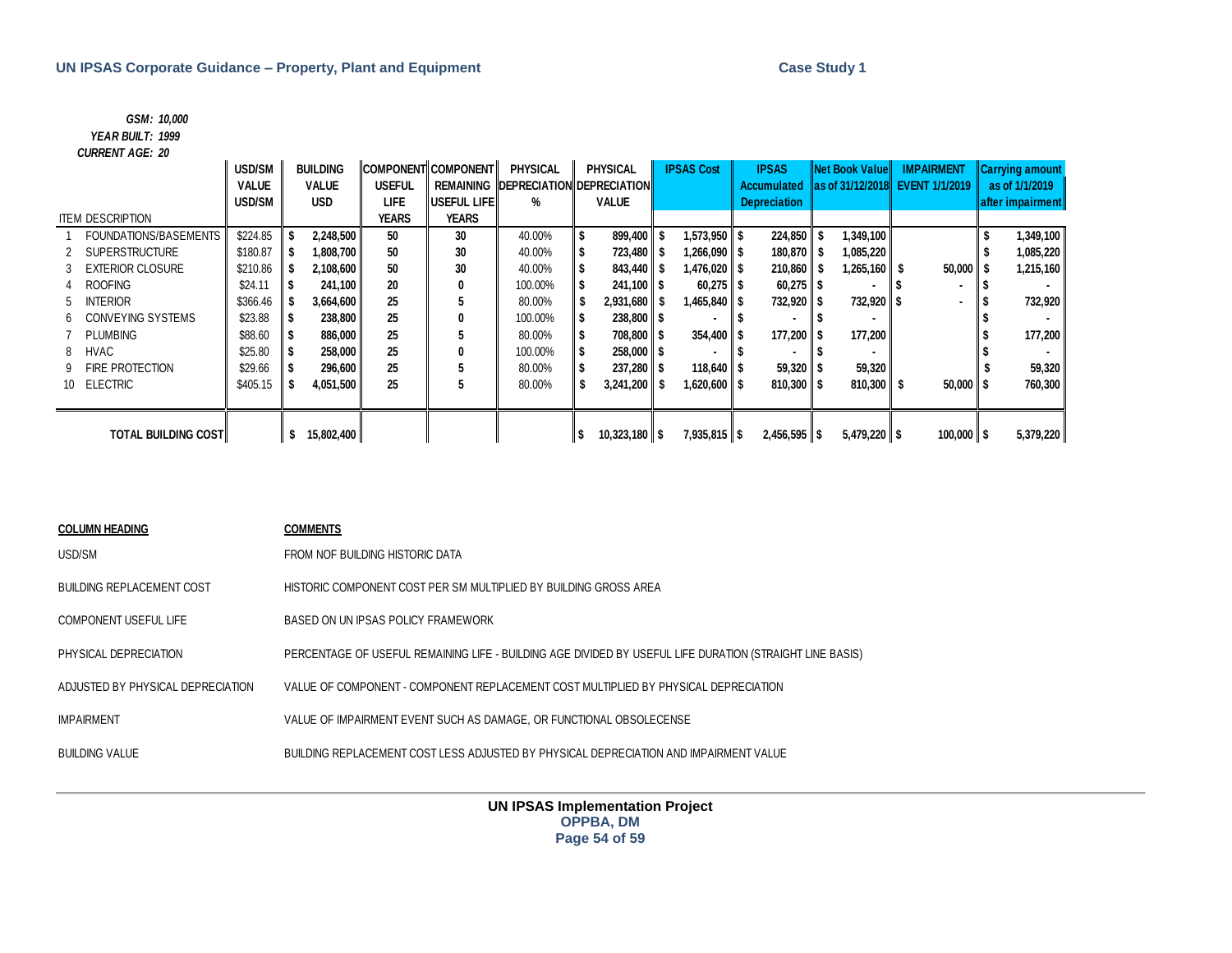| Journal entry – Record impairment loss |                                                                            |  |  |  |  |  |  |  |
|----------------------------------------|----------------------------------------------------------------------------|--|--|--|--|--|--|--|
| Dr                                     | Impairment expense (statement of financial performance) \$100,000          |  |  |  |  |  |  |  |
| Cr                                     | PP&E accumulated impairment (statement of financial position)<br>\$100,000 |  |  |  |  |  |  |  |

Using the same UNON test scenario building, assume that it is now **2024** and thus, the building is now 25 years old. A capital project has been undertaken in the building, namely the interior retrofit of one wing of the building, to accommodate a new tenant. Several building components were modernized, increasing their value and increasing their remaining useful lives (serviceability). A screenshot of the scenario is shown below: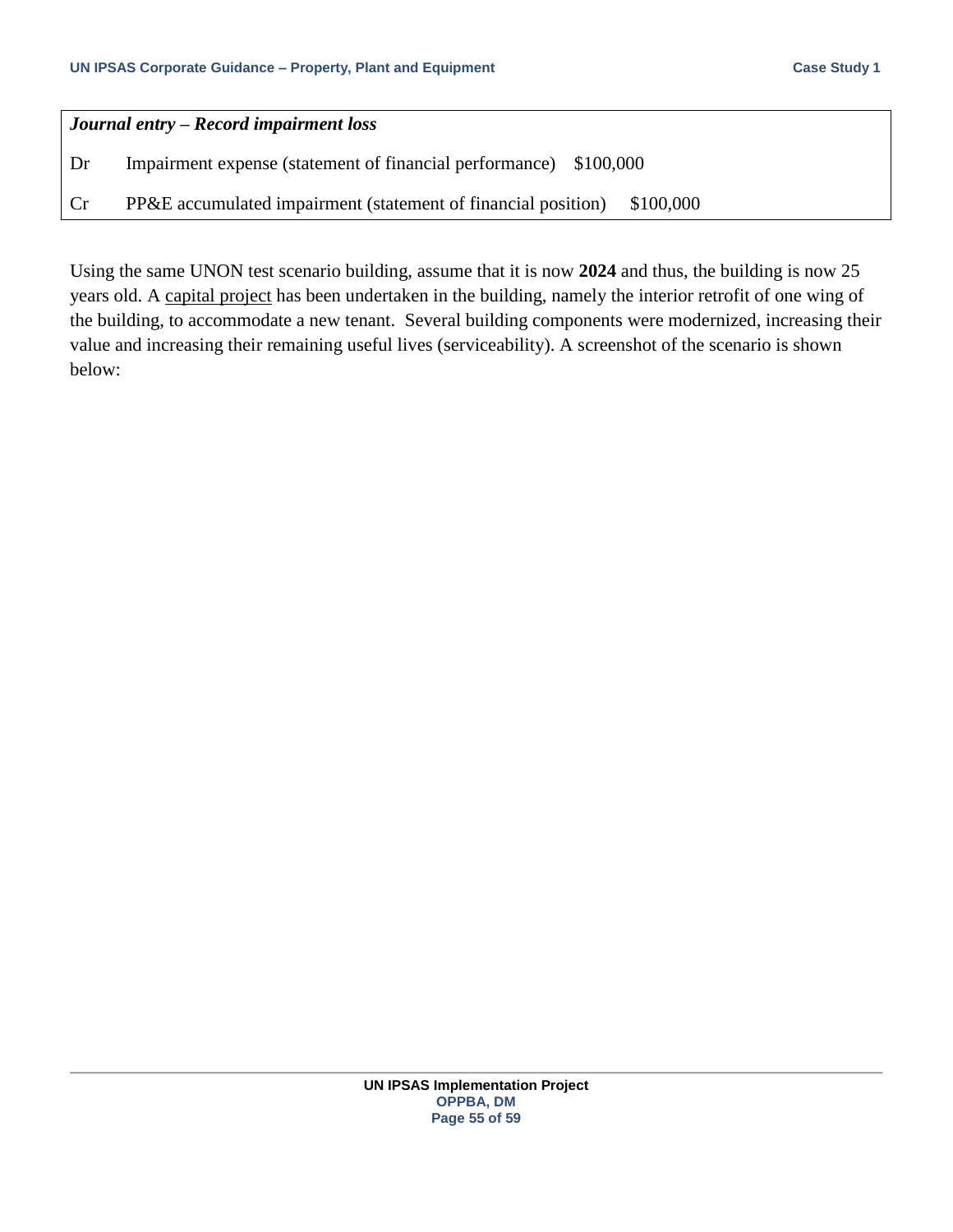#### **UN IPSAS Corporate Guidance – Property, Plant and Equipment Case Study 1**

| <b>UN IPSAS Corporate Guidance - Property, Plant and Equipment</b>                                                                                                                                                                                                                                                       |                                                    |                                                                   |                                                                                                                                                                      |                                                          |                                                                               | <b>Case Study 1</b>                                                                         |                                                                                               |                   |                                                                                                                                   |                                                                                                                                                                                    |                                                                        |                                                                                                                                                                          |                                                                                                                                                         |                                                                                                                                                       |                                                                                                                |
|--------------------------------------------------------------------------------------------------------------------------------------------------------------------------------------------------------------------------------------------------------------------------------------------------------------------------|----------------------------------------------------|-------------------------------------------------------------------|----------------------------------------------------------------------------------------------------------------------------------------------------------------------|----------------------------------------------------------|-------------------------------------------------------------------------------|---------------------------------------------------------------------------------------------|-----------------------------------------------------------------------------------------------|-------------------|-----------------------------------------------------------------------------------------------------------------------------------|------------------------------------------------------------------------------------------------------------------------------------------------------------------------------------|------------------------------------------------------------------------|--------------------------------------------------------------------------------------------------------------------------------------------------------------------------|---------------------------------------------------------------------------------------------------------------------------------------------------------|-------------------------------------------------------------------------------------------------------------------------------------------------------|----------------------------------------------------------------------------------------------------------------|
| GSM: 10,000<br>YEAR BUILT: 1999<br><b>CURRENT AGE: 25</b>                                                                                                                                                                                                                                                                |                                                    |                                                                   |                                                                                                                                                                      |                                                          |                                                                               |                                                                                             |                                                                                               |                   |                                                                                                                                   |                                                                                                                                                                                    |                                                                        |                                                                                                                                                                          |                                                                                                                                                         |                                                                                                                                                       |                                                                                                                |
|                                                                                                                                                                                                                                                                                                                          | a                                                  |                                                                   | $\mathbf b$<br>a*GSM                                                                                                                                                 | $\mathbf{c}$                                             | d<br>c-current age<br>or $c^*e$                                               | e<br>current age/c                                                                          | $a^*e$                                                                                        | g                 | h<br>$a-(f+g)$                                                                                                                    |                                                                                                                                                                                    |                                                                        |                                                                                                                                                                          |                                                                                                                                                         |                                                                                                                                                       |                                                                                                                |
| <b>ITEM DESCRIPTION</b>                                                                                                                                                                                                                                                                                                  | <b>USD/SM</b><br>Opening<br><b>Balance</b><br>2014 | <b>USD/SM</b><br>Cost<br>2024                                     | <b>BUILDING</b><br>REPLACEMENT<br>COST                                                                                                                               | <b>USEFUL</b><br>LIFE<br><b>YEARS</b>                    | <b>COMPONENT COMPONENT</b><br>USEFUL LIFE<br><b>YEARS</b>                     | PHYSICAL<br>%                                                                               | PHYSICAL<br>REMAINING DEPRECIATION DEPRECIATION<br><b>VALUE</b>                               | <b>IMPAIRMENT</b> | <b>BUILDING VALUE ADJUSTED</b><br><b>FOR</b><br>PHYSICAL DEPRECIATION &<br><b>IMPAIRMENT; AFTER</b><br><b>CAPITAL IMPROVEMENT</b> | <b>IPSAS Cost Renovation</b><br>prior to<br>renovation                                                                                                                             | costs in<br>2024                                                       | <b>IPSAS Cost</b><br>adjusted for<br>renovation                                                                                                                          | <b>IPSAS</b><br>Accumulated<br><b>Depreciation prior</b><br>to renovation<br>(rolled to<br>31/12/2024)                                                  | <b>IPSAS</b><br><b>Accumulated</b><br><b>Depreciation</b><br>31/12/2024<br>including<br>renovation                                                    | <b>Net Book</b><br>Value as of<br>31/12/2024                                                                   |
| FOUNDATIONS/BASEMENTS<br><b>SUPERSTRUCTURE</b><br>$\overline{2}$<br><b>EXTERIOR CLOSURE</b><br>3<br><b>ROOFING</b><br>$\overline{4}$<br><b>INTERIOR</b><br>$5^{\circ}$<br><b>CONVEYING SYSTEMS</b><br>$6^{\circ}$<br><b>PLUMBING</b><br>$\overline{7}$<br><b>HVAC</b><br>8<br><b>FIRE PROTECTION</b><br>9<br>10 ELECTRIC | \$224.85<br>\$180.87<br>\$210.86<br>\$24.11        | \$424.83<br>\$27.68<br>\$102.71<br>\$29.91<br>\$34.38<br>\$469.68 | \$<br>2,248,500<br>-S<br>1,808,700<br>\$<br>2,108,600<br>241,100<br>2,124,138<br>138,417<br>513,558<br>149,546<br>171,920<br>2,348,399                               | 50<br>50<br>50<br>20<br>25<br>25<br>25<br>25<br>25<br>25 | 25.0<br>25.0<br>25.0<br>(5.0)<br>20.0<br>23.0<br>23.0<br>23.0<br>23.0<br>23.0 | 50.00%<br>50.00%<br>50.00%<br>100.00%<br>0.00%<br>0.00%<br>0.00%<br>0.00%<br>0.00%<br>0.00% | \$<br>1,124,250<br>904,350<br>S<br>\$<br>1,054,300<br>241,100<br>\$<br>S<br>S<br>S<br>×.<br>S | S                 | 1,124,250<br>S<br>138,417<br>513,558<br>149,546<br>171,920<br>s.<br>2,348,399                                                     | $\frac{1}{2}$ \$ 1,573,950 \$<br>904,350 \$1,266,090<br>1,054,300 \$ 1,476,020 \$<br>\$<br>60,275<br>2,124,138 \$ 1,465,840<br>I\$<br>lls.<br>354,400<br>\$ 118,640<br>\$1,620,600 | I\$<br>$138,417$ \$<br>$513,558$ \$<br>$149,546$ $\sqrt{5}$<br>171,920 | 1,573,950<br>\$<br>1,266,090<br>s.<br>1,476,020<br>s.<br>60,275<br>$2,124,138$ \$ 2,124,138<br>138,417<br>513,558<br>149,546<br>171,920<br>IS.<br>2,348,399 \$ 2,348,399 | 494,670 \$<br>\$<br>$397,914$ \$<br>463,892 \$<br>60,275 \$<br>Ŝ<br>\$<br>$1,465,840$ \$<br>354,400 \$<br>$118,640$ \$<br>l\$<br>$1,620,600$ \$<br>l \$ | 494,670<br>397,914<br>$463,892$ \$<br>$60,275$ \$<br>$106,207$ \$<br>$6,018$ \$<br>$22,329$ \$<br>$6,502$ \$<br>$7,475$ $\frac{1}{5}$<br>$102,104$ \$ | 1,079,280<br>I S<br>868,176<br>1,012,128<br>2,017,931<br>132,399<br>491,230<br>143,044<br>164,446<br>2,246,295 |
| <b>TOTAL BUILDING COST</b>                                                                                                                                                                                                                                                                                               |                                                    |                                                                   | \$11,852,880                                                                                                                                                         |                                                          |                                                                               |                                                                                             | l\$<br>3,324,000                                                                              |                   | ls.                                                                                                                               | 8,528,880 \$7,935,815 \$5,445,980 \$9,822,315 \$                                                                                                                                   |                                                                        |                                                                                                                                                                          | $4,976,231$ \$                                                                                                                                          | 1,667,386 \$                                                                                                                                          | 8,154,929                                                                                                      |
| <b>COLUMN HEADING</b>                                                                                                                                                                                                                                                                                                    |                                                    |                                                                   | <b>COMMENTS</b>                                                                                                                                                      |                                                          |                                                                               |                                                                                             |                                                                                               |                   |                                                                                                                                   |                                                                                                                                                                                    |                                                                        |                                                                                                                                                                          |                                                                                                                                                         |                                                                                                                                                       |                                                                                                                |
| USD/SM OPENING BALANCE<br>USD/SM COST                                                                                                                                                                                                                                                                                    |                                                    |                                                                   | FROM NOF BUILDING HISTORIC DATA<br>EVENTUALLY WILL BE RECORDED AT ACTUAL COST; FOR THIS EXERCISE, ASSUME 3% COMPOUND CONSTRUCTION<br>ESCALATION FROM OPENING BALANCE |                                                          |                                                                               |                                                                                             |                                                                                               |                   |                                                                                                                                   |                                                                                                                                                                                    |                                                                        |                                                                                                                                                                          |                                                                                                                                                         |                                                                                                                                                       |                                                                                                                |
| <b>BUILDING REPLACEMENT COST</b>                                                                                                                                                                                                                                                                                         |                                                    |                                                                   | HISTORIC COMPONENT COST PER SM MULTIPLIED BY BUILDING GROSS AREA                                                                                                     |                                                          |                                                                               |                                                                                             |                                                                                               |                   |                                                                                                                                   |                                                                                                                                                                                    |                                                                        |                                                                                                                                                                          |                                                                                                                                                         |                                                                                                                                                       |                                                                                                                |
| COMPONENT USEFUL LIFE                                                                                                                                                                                                                                                                                                    |                                                    |                                                                   | BASED ON UN IPSAS POLICY FRAMEWORK                                                                                                                                   |                                                          |                                                                               |                                                                                             |                                                                                               |                   |                                                                                                                                   |                                                                                                                                                                                    |                                                                        |                                                                                                                                                                          |                                                                                                                                                         |                                                                                                                                                       |                                                                                                                |
| PHYSICAL DEPRECIATION                                                                                                                                                                                                                                                                                                    |                                                    |                                                                   | PERCENTAGE OF USEFUL REMAINING LIFE - BUILDING AGE DIVIDED BY USEFUL LIFE DURATION (STRAIGHT LINE BASIS)                                                             |                                                          |                                                                               |                                                                                             |                                                                                               |                   |                                                                                                                                   |                                                                                                                                                                                    |                                                                        |                                                                                                                                                                          |                                                                                                                                                         |                                                                                                                                                       |                                                                                                                |
| ADJUSTED BY PHYSICAL DEPRECIATION<br>VALUE OF COMPONENT - COMPONENT REPLACEMENT COST MULTIPLIED BY PHYSICAL DEPRECIATION                                                                                                                                                                                                 |                                                    |                                                                   |                                                                                                                                                                      |                                                          |                                                                               |                                                                                             |                                                                                               |                   |                                                                                                                                   |                                                                                                                                                                                    |                                                                        |                                                                                                                                                                          |                                                                                                                                                         |                                                                                                                                                       |                                                                                                                |
| <b>BUILDING VALUE</b>                                                                                                                                                                                                                                                                                                    |                                                    |                                                                   | BUILDING REPLACEMENT COST LESS ADJUSTED BY PHYSICAL DEPRECIATION VALUE PLUS VALUE OF CAPITAL IMPROVEMENT                                                             |                                                          |                                                                               |                                                                                             |                                                                                               |                   |                                                                                                                                   |                                                                                                                                                                                    |                                                                        |                                                                                                                                                                          |                                                                                                                                                         |                                                                                                                                                       |                                                                                                                |
|                                                                                                                                                                                                                                                                                                                          |                                                    |                                                                   |                                                                                                                                                                      |                                                          |                                                                               |                                                                                             | <b>UN IPSAS Implementation Project</b><br><b>OPPBA, DM</b><br>Page 56 of 59                   |                   |                                                                                                                                   |                                                                                                                                                                                    |                                                                        |                                                                                                                                                                          |                                                                                                                                                         |                                                                                                                                                       |                                                                                                                |

#### **COLUMN HEADING COMMENTS**

| USD/SM OPENING BALANCE<br>USD/SM COST | FROM NOF BUILDING HISTORIC DATA<br>EVENTUALLY WILL BE RECORDED AT ACTUAL COST; FOR THIS EXERCISE, ASSUME 3% COMPOUND CONSTRUCTION<br>ESCALATION FROM OPENING BALANCE |
|---------------------------------------|----------------------------------------------------------------------------------------------------------------------------------------------------------------------|
| <b>BUILDING REPLACEMENT COST</b>      | HISTORIC COMPONENT COST PER SM MULTIPLIED BY BUILDING GROSS AREA                                                                                                     |
| <b>COMPONENT USEFUL LIFE</b>          | BASED ON UN IPSAS POLICY FRAMEWORK                                                                                                                                   |
| PHYSICAL DEPRECIATION                 | PERCENTAGE OF USEFUL REMAINING LIFE - BUILDING AGE DIVIDED BY USEFUL LIFE DURATION (STRAIGHT LINE BASIS)                                                             |
| ADJUSTED BY PHYSICAL DEPRECIATION     | VALUE OF COMPONENT - COMPONENT REPLACEMENT COST MULTIPLIED BY PHYSICAL DEPRECIATION                                                                                  |
| <b>BUILDING VALUE</b>                 | BUILDING REPLACEMENT COST LESS ADJUSTED BY PHYSICAL DEPRECIATION VALUE PLUS VALUE OF CAPITAL IMPROVEMENT                                                             |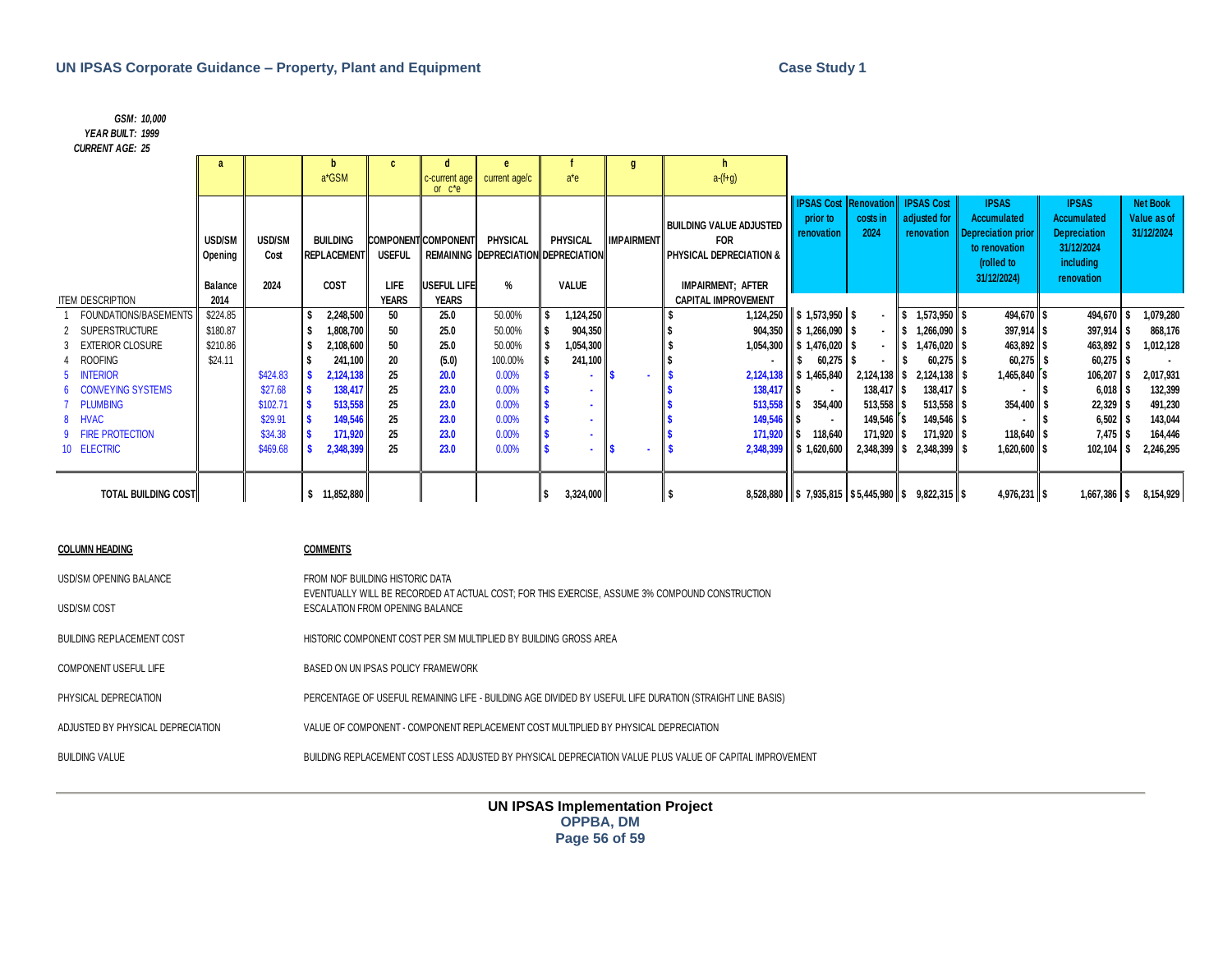| Journal entry – Increase in building value from capital improvements as per 1 January 2024 |                                                                  |             |  |  |  |
|--------------------------------------------------------------------------------------------|------------------------------------------------------------------|-------------|--|--|--|
|                                                                                            | To derecognize "old" components:                                 |             |  |  |  |
| Dr                                                                                         | Accumulated depreciation (statement of financial position)       | \$3,559,480 |  |  |  |
| Cr                                                                                         | Property, plant, and equipment (statement of financial position) | \$3,559,480 |  |  |  |
|                                                                                            |                                                                  |             |  |  |  |
|                                                                                            | To recognize "new" components:                                   |             |  |  |  |
| Dr                                                                                         | Property, plant, and equipment (statement of financial position) | \$5,445,980 |  |  |  |
| Cr                                                                                         | Cash/accounts payable (statement of financial position)          | \$5,445,980 |  |  |  |

| Journal entry – One year of depreciation of "new" components as per 31 December 2024 |                                                            |           |  |  |  |  |
|--------------------------------------------------------------------------------------|------------------------------------------------------------|-----------|--|--|--|--|
| ∟Dr∶                                                                                 | Depreciation expense (statement of financial performance)  | \$250,635 |  |  |  |  |
| Cr                                                                                   | Accumulated depreciation (statement of financial position) | \$250,635 |  |  |  |  |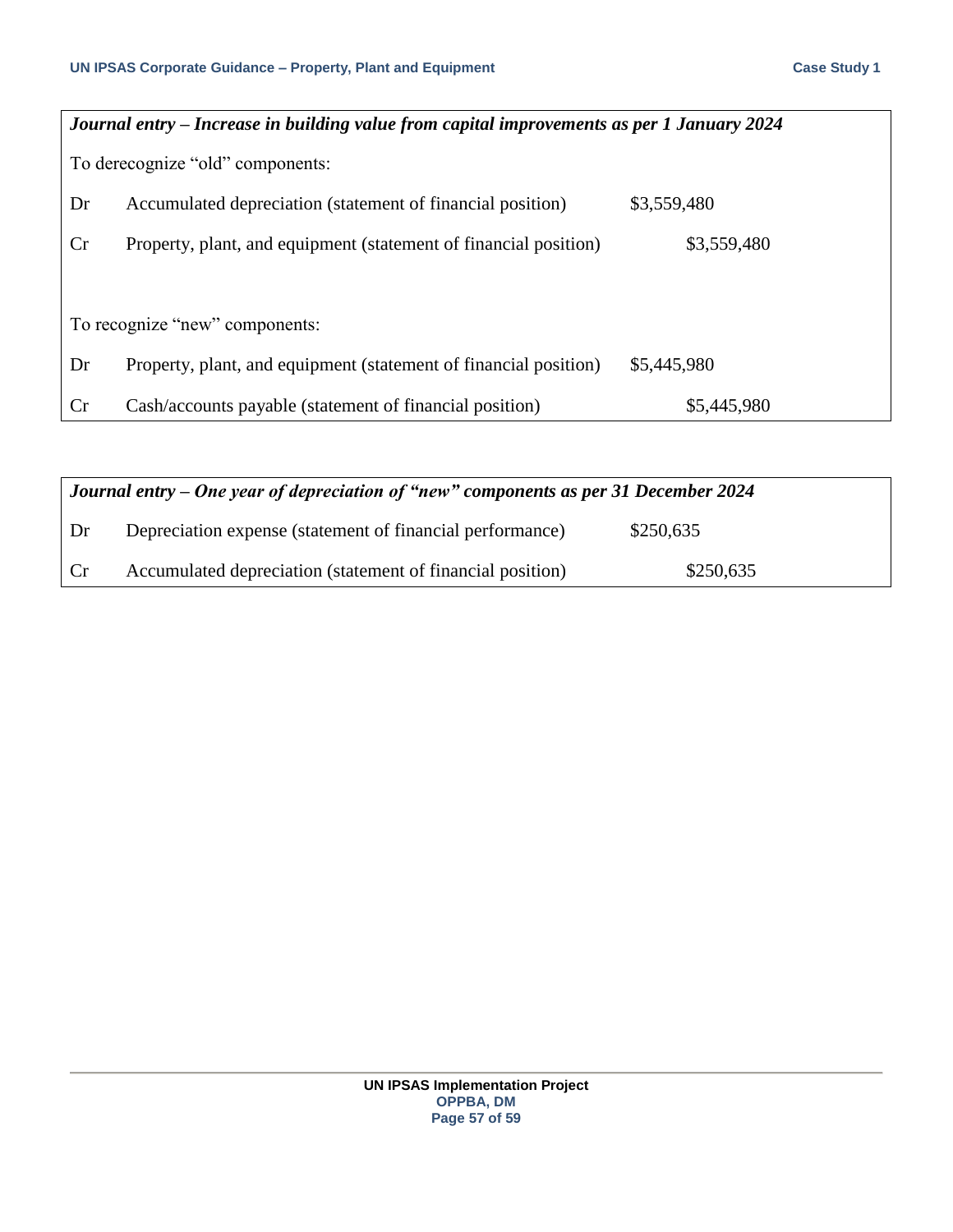### <span id="page-57-0"></span>**11CASE STUDY 2**

#### Scenario 1

There are instances in field missions when a part from a capitalized prefabricated (prefab) module is used to replace a part in another capitalized prefab. For example, one wall of a prefab is removed and subsequently replaced with a new wall, taken from another prefab.

### *Example – A part (i.e. a wall) of a prefab is replaced*

In peacekeeping mission X, Prefab A is in need of a new wall. A wall from Prefab B is used to replace the wall in Prefab A. Prefab B has a carrying value of \$3,000.

Prefab B now possesses 3 walls and must be impaired as it can no longer serve a functional purpose. Additionally, as the costs of a particular wall are not tracked and the unit of accounting is the prefab as a whole, the cost of the wall is immaterial to the financial statements as a whole and no accounting entry will be made to account for Prefab A's new wall or disposal of Prefab A's old wall.

The journal entry to record the impairment of Prefab B is:

Dr Impairment Loss (statement of financial performance) \$3,000

Cr Accumulated impairment loss (statement of financial position) \$3,000

Upon replacement, the useful life of Prefab A should be reassessed and the remaining carrying value of Prefab A, should be depreciated over the reassessed useful life. To assess remaining useful life, qualitative assessment factors should be considered (for example, maintenance history, capital improvements, and location specific factors).

#### Scenario 2

A common scenario in field missions is when prefabricated (prefab) modules or containerized units are merged or staked together to form a single large building. The prefabs/container units were procured at different times and have unique bar code references.

To account for this situation, the United Nations is proposing the use of "composite" buildings; however, these units are dismantled individually and assembled in a different location frequently potentially making the treatment of the values and calculation of useful lives difficult.

> **UN IPSAS Implementation Project OPPBA, DM Page 58 of 59**